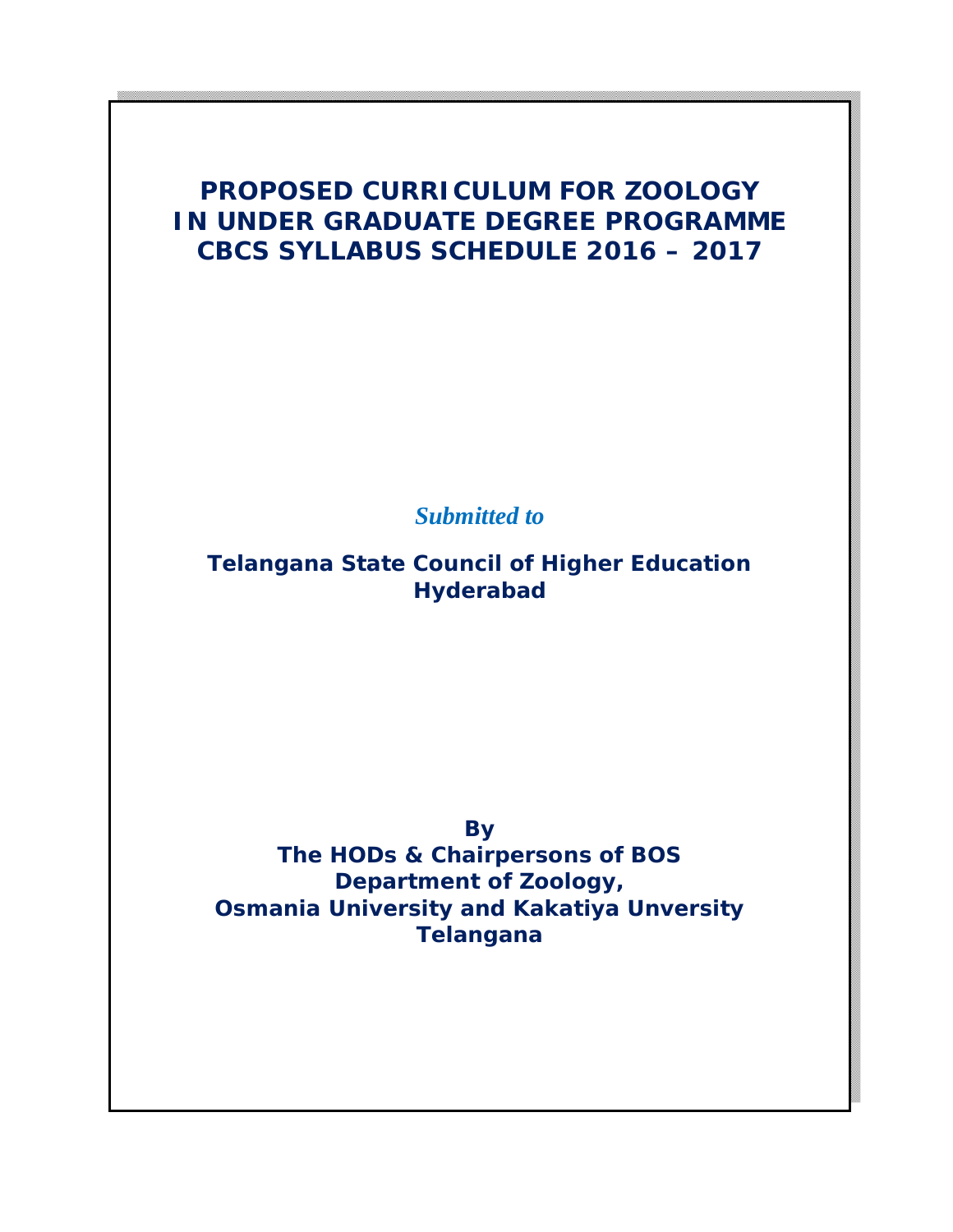## **CURRICULUM FOR ZOOLOGY IN UNDER GRADUATE DEGREE PROGRAMME CBCS SYLLABUS SCHEDULE 2016 – 2017**

|                | <b>Semes</b><br>ter |                                                | No. of                                                                             |                         | <b>Max. Marks</b>       |                |                    |              |
|----------------|---------------------|------------------------------------------------|------------------------------------------------------------------------------------|-------------------------|-------------------------|----------------|--------------------|--------------|
| Year           |                     | Paper                                          | <b>Title of the Paper</b>                                                          | <b>Credits</b>          | Exam<br>Hrs.            | I.A            | <b>End</b><br>Exam | <b>Total</b> |
|                | п                   | Core-I<br><b>Theory</b>                        | <b>Animal Diversity-</b><br><b>Invertebrates</b>                                   | 3                       | $\mathbf{3}$            | 20             | 40                 | 60           |
| L              |                     | Core-I<br><b>Practical</b>                     | <b>Animal Diversity-</b><br><b>Invertebrates</b>                                   | $\overline{\mathbf{2}}$ | $\mathbf 3$             |                | 40                 | 40           |
|                | $\mathbf{I}$        | Core-II<br><b>Theory</b>                       | Ecology, Zoogeography and<br><b>Animal Behavior</b>                                | 3                       | $\mathbf{3}$            | 20             | 40                 | 60           |
|                |                     | Core-II<br><b>Practical</b>                    | Ecology, Zoogeography and<br><b>Animal Behavior</b>                                | $\overline{2}$          | $\overline{\mathbf{3}}$ |                | 40                 | 40           |
|                | Ш                   | Core-III<br><b>Theory</b>                      | <b>Animal Diversity-</b><br><b>Vertebrates and</b><br><b>Developmental Biology</b> | 3                       | $\mathbf{3}$            | 20             | 40                 | 60           |
| $\mathbf{I}$   |                     | Core-III<br><b>Practical</b>                   | <b>Animal Diversity- Chordates</b><br>and Developmental Biology                    | $\mathbf{2}$            | $\mathbf{3}$            | $\blacksquare$ | 40                 | 40           |
|                | IV                  | Core-IV<br><b>Theory</b>                       | <b>Cell Biology, Genetics and</b><br><b>Evolution</b>                              | $\overline{\mathbf{3}}$ | 3                       | 20             | 40                 | 60           |
|                |                     | Core-IV<br><b>Practical</b>                    | <b>Cell Biology, Genetics and</b><br><b>Evolution</b>                              | $\mathbf{2}$            | $\mathbf{3}$            |                | 40                 | 40           |
|                | $\mathbf v$         | Core-V<br><b>Theory</b>                        | <b>Physiology and</b><br><b>Biochemistry</b>                                       | $\overline{\mathbf{3}}$ | $\mathbf{3}$            | 20             | 40                 | 60           |
|                |                     | Core-V<br><b>Practical</b>                     | <b>Physiology and</b><br><b>Biochemistry</b>                                       | $\mathbf{2}$            | 3                       | $\blacksquare$ | 40                 | 40           |
|                | $\mathbf{V}$        | Elect-VI<br><b>Theory</b>                      | <b>Applied Zoology /</b><br>Entomology                                             | 3                       | 3                       | 20             | 40                 | 60           |
|                |                     | Elect-VI<br><b>Practical</b>                   | <b>Applied Zoology /</b><br>Entomology                                             | $\overline{2}$          | $\mathbf{3}$            |                | 40                 | 40           |
|                | VI                  | <b>Core-VII</b><br><b>Theory</b>               | <b>Immunology and Animal</b><br><b>Biotechnology</b>                               | 3                       | $\mathbf{3}$            | 20             | 40                 | 60           |
| $\mathbf{III}$ |                     | <b>Core-VII</b><br><b>Practical</b>            | <b>Immunology and Animal</b><br><b>Biotechnology</b>                               | $\mathbf{2}$            | $\mathbf{3}$            | $\blacksquare$ | 40                 | 40           |
|                | VIII                | Open<br><b>Elective I</b><br><b>Theory</b>     | <b>Medical Transcription</b>                                                       | 3                       | 3                       | 20             | 40                 | 60           |
|                | VIII                | Open<br><b>Elective I</b><br><b>Practical</b>  | <b>Medical Transcription</b>                                                       | $\mathbf{2}$            | $\mathbf{3}$            |                | 40                 | 40           |
|                | IX                  | Elective-<br>VIII<br><b>Theory</b>             | <b>Public Health and Hygiene /</b><br><b>Aquatic Biology</b>                       | 3                       | $\mathbf{3}$            | 20             | 40                 | 60           |
|                |                     | Elective-<br>VIII<br><b>Practical</b>          | <b>Public Health and Hygiene /</b><br><b>Aquatic Biology</b>                       | $\mathbf{2}$            | $\mathbf{3}$            |                | 40                 | 40           |
|                | X                   | Open<br>Elective II<br><b>Theory</b>           | <b>Clinical Science</b>                                                            | 3                       | 3                       | 20             | 40                 | 60           |
|                | X                   | Open<br><b>Elective II</b><br><b>Practical</b> | <b>Clinical Science</b>                                                            | $\mathbf{2}$            | 3                       |                | 40                 | 40           |
|                |                     |                                                |                                                                                    | 50                      |                         |                |                    | 1000         |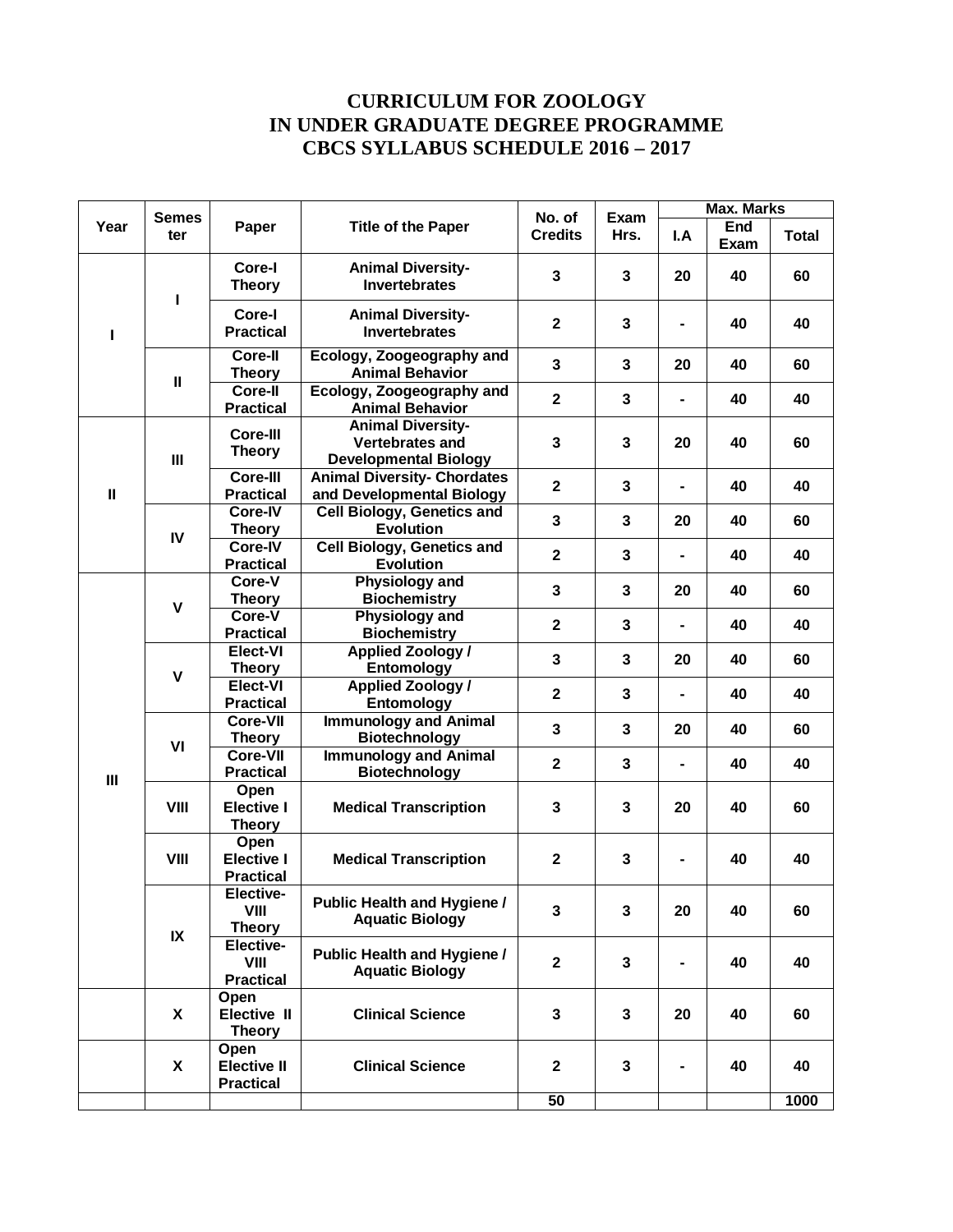# **B.Sc. ZOOLOGY SYLLABUS UNDER CBCS** (With effect from 2016-2017) **I - SEMESTER Core Paper – I Animal Diversity – Invertebrates**

**Periods: 60 Max. Marks: 60** 

### **UNIT – I (15 Periods)**

### **1.1 Brief history of Invertebrates**

- 1.1. Kingdom Animalia
- 1.2. Brief history of Invertebrates

### **1.2Protozoa:**

- 1.2.1 General characters
- 1.2.2 Classification up to classes with examples
- 1.2.3 Type study *Elphidium*
- 1.2.4 Life cycle of *Plasmodium.*
- 1.2.5 Locomotion, Reproduction and Diseases

### **1.3Porifera:**

- 1.3.1 General characters
- 1.3.2 Classification of Porifera up to classes with examples
- 1.3.3 Type study *Sycon*
- 1.3.4 Canal system in sponges and Spicules.

## **UNIT – II (15 Periods)**

## **2.1. Cnidaria**

- 2.1.1 General characters
- 2.1.2 Classification of Cnidaria up to classes with examples
- 2.1.3 Type study *Obelia*
- 2.1.4 Polymorphism in hydrozoa
- 2.1.5 Corals and coral reef formation

## **2.2 Platyhelminthes**

- 2.1.1 General characters
- 2.1.2 Classification of Platyhelminthes up to classes with examples
- 2.1.3 Type study- *Schistosoma*

## **2.3 Nemathelminthes**

- 2.3.1 General characters
- 2.3.2 Classification of Nemathelminthes up to classes with examples
- 2.3.3 Type study *Dracunculus*
- 2.3.4 Parasitic Adaptations in Helminthes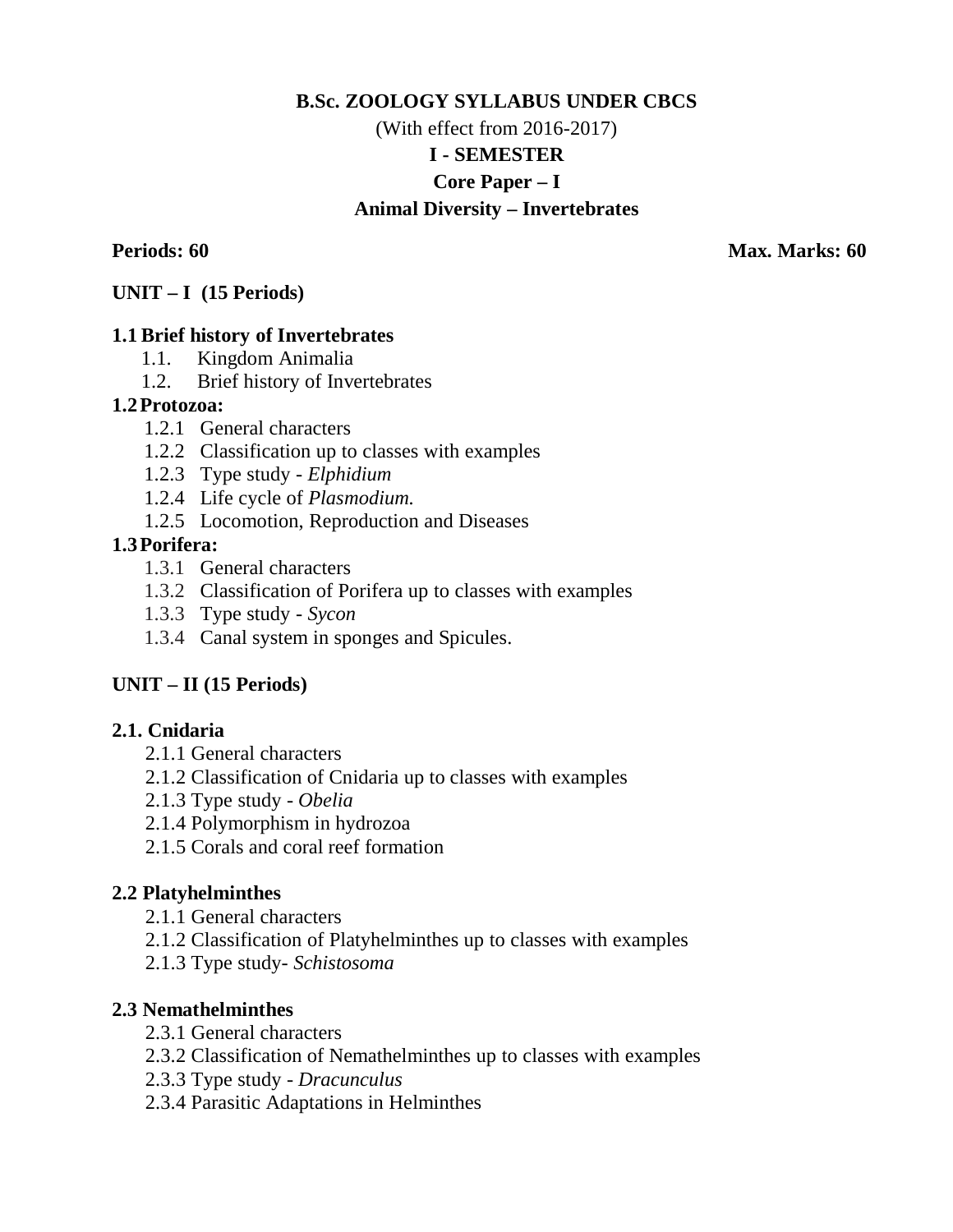# **UNIT – III (15 Periods)**

## **3.1 Annelida**

- 3.1.1 General characters
- 3.1.2 Classification of Annelida up to classes with examples
- 3.1.3 Type study *Hirudinaria granulosa.*
- 3.1.4 Evolutionary significance of Coelome and Coelomoducts and metamerism

# **3.2 Arthropoda**

- 3.2.1 General characters
- 3.2.2 Classification of Arthropoda up to classes with examples
- 3.2.3 Type study Prawn
- 3.2.4 Mouth parts of Insects
- 3.2.5 Insect metamorphosis
- 3.2.6 *Peripatus*  Structure and affinities

# **UNIT – IV (15 Periods)**

## **4.1 Mollusca**

- 4.1.1 General characters
- 4.1.2 Classification of Mollusca up to classes with examples
- 4.1.3 Type study *- Pila*
- 4.1.4 Pearl formation
- 4.1.5 Torsion and detorsion in gastropods

## **4.2 Echinodermata**

- 4.2.1 General characters
- 4.2.2 Classification of Echinodermata up to classes with examples
- 4.2.3 Water vascular system in star fish
- 4.2.4 Echinoderm larvae and their significance

## **4.3 Hemichordata**

- 4.3.1 General characters
- 4.3.2 Classification of Hemichordata up to classes with examples
- 4.3.3 *Balanoglossus*  Structure and affinities

### **Suggested Readings**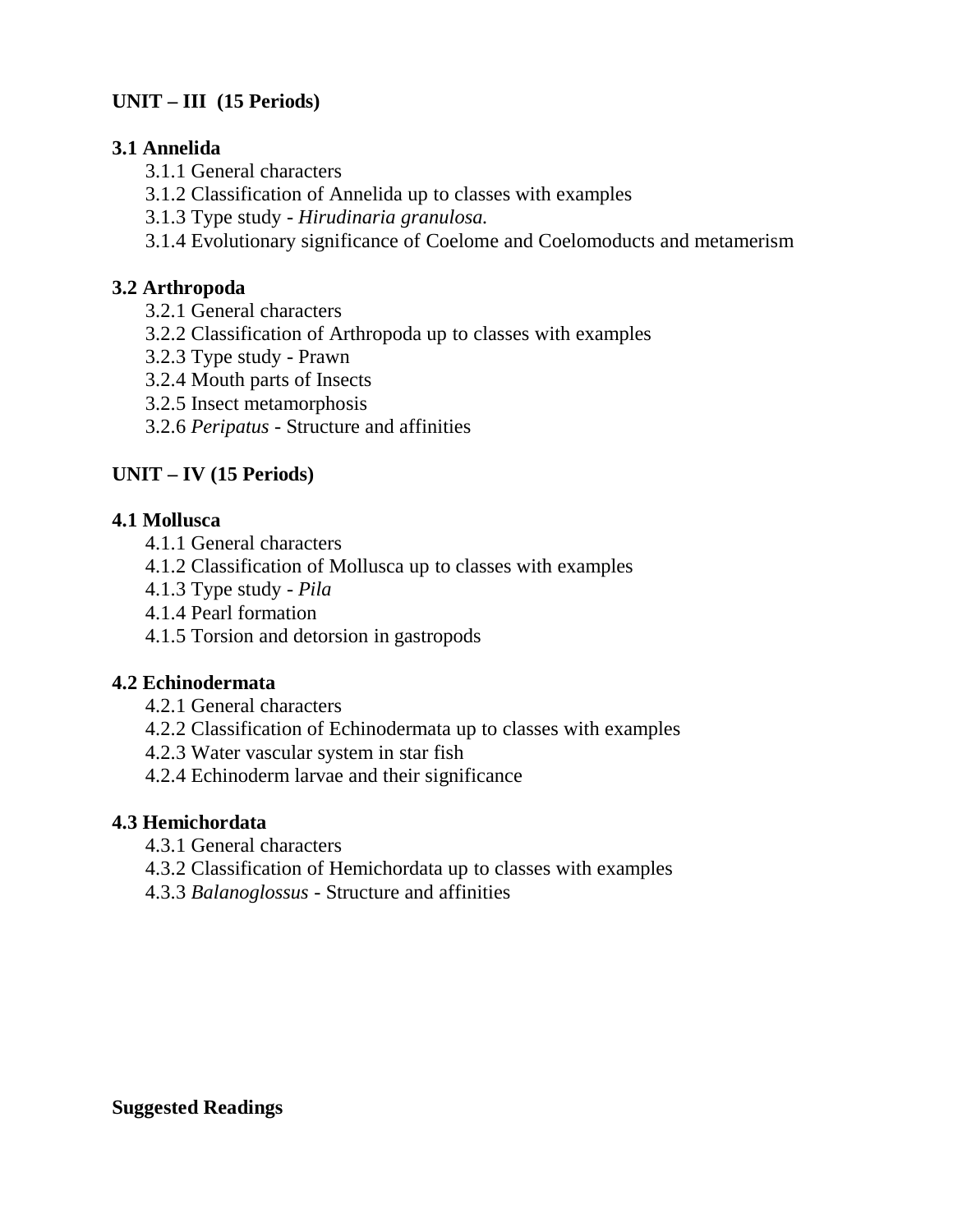- **1. L.H. Hyman** '*The Invertebrates' Vol I, II and V*. M.C. Graw Hill Company Ltd.
- **2. Kotpal, R.L. 1988 - 1992** Protozoa, Porifera, Coelenterata, Helminthes, Arthropoda, Mollusca, Echinodermata. Rastogi Publications, Meerut.
- **3. E.L. Jordan and P.S**. Verma '*Invertebrate Zoology'* S. Chand and Company.
- **4. R.D. Barnes** '*Invertebrate Zoology'* by: W.B. Saunders CO., 1986.
- **5. Barrington. E.J.W**., '*Invertebrate structure and Function'* by ELBS.
- **6 P.S. Dhami and J.K. Dhami.** Invertebrate Zoology. S. Chand and Co. New Delhi.
- **7. Parker, T.J. and Haswell** '*A text book of Zoology'* by, W.A., Mac Millan Co. London.
- 8. **Barnes, R.D. (1982).** *Invertebrate Zoology*, V Edition"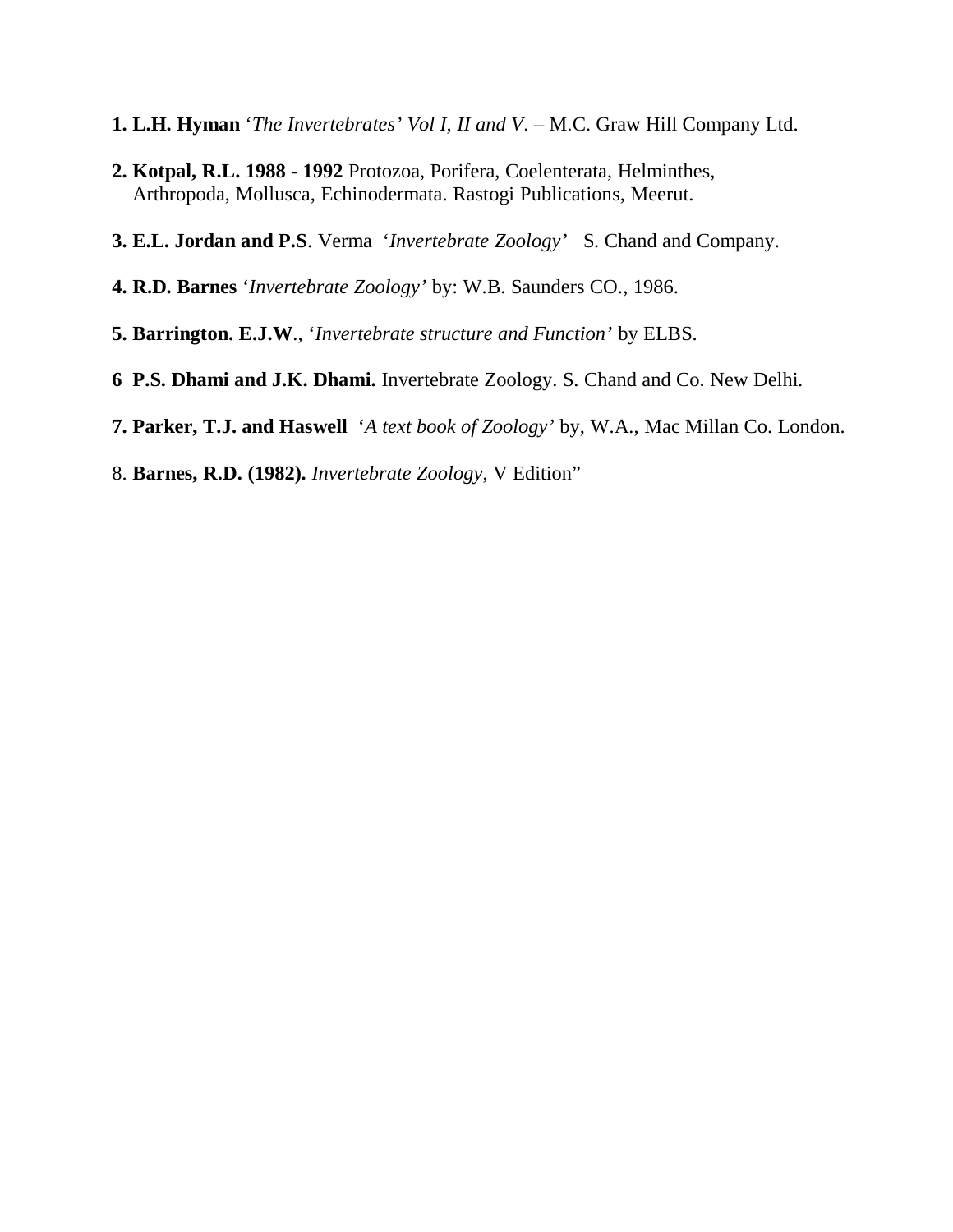# **B.Sc. ZOOLOGY MODEL PAPER FOR I SEMESTER ZOOLOGY – CORE PAPER - I ANIMAL DIVERSITY - INVERTEBRATES**

**Time: 3 hrs** Max. Marks: 40

## **Section- I (Marks: 4x5=20) Answer any FOUR of the following Draw labeled diagrams wherever necessary**

- 1. Life history of Plasmodium or Canal system in sponges
	- 2. Polymorphism in Coelenterates or Life history of Fasciola hepatica
	- 3. Reproductive system of Hirudinaria or Respiratory system of Prawn
	- 4. General characters of Mollusca or

Classification of Phylum Echinodermata up to classes

### **Section- II (Marks: 5x2=10) Answer any FIVE of the following Draw labelled diagrams wherever necessary**

- 5. Paramecium/ Vorticella conjugation
- 6. General characters of Porifera
- 7. Parasitic Adaptations in Helminthes
- 8. Formation of Coral reefs
- 9. Evolutionary significance of Coelomic ducts
- 10. Explain any two mosquito borne diseases
- 11. Affinities of Hemichordata
- 12. Torsion in Gastropods

## **Section- III (Marks: 10x1=10) Answer all of the following**

- 
- 
- 15. Auricularia 20. Jelly fish
- 
- 
- 13. Statocyst 18. Schizocoel
- 14. Choanocytes 19. Rhabditi form larva
	-
- 16. Mantle 21. Acronematic flagella
- 17. Book lungs 22. Trochophore larva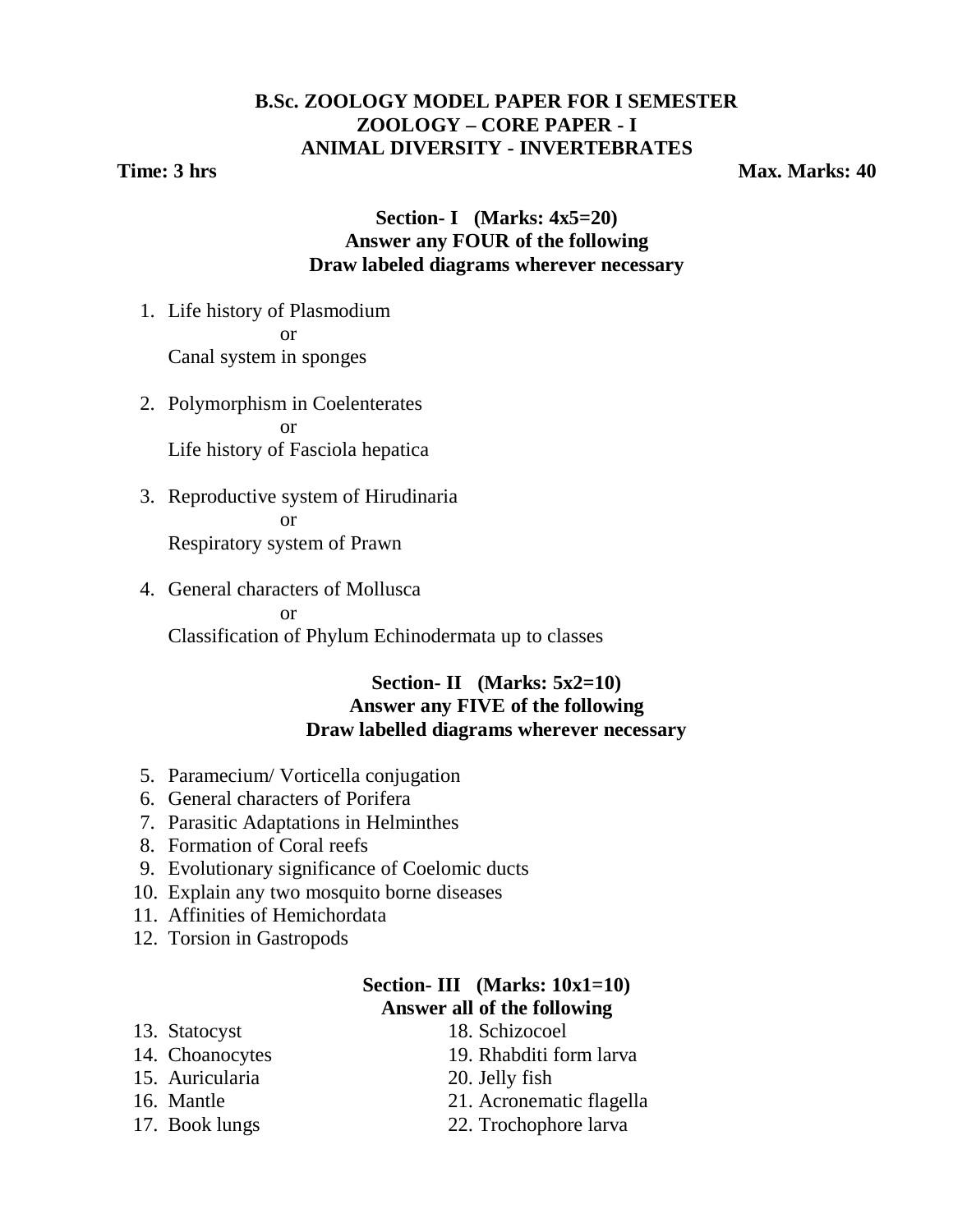# **ZOOLOGY PRACTICAL SYLLABUS FOR I SEMESTER ZOOLOGY - PAPER - I ANIMAL DIVERSITY - INVERTEBRATES**

### **Periods: 30 Max. Marks: 40 Max. Marks: 40 Max. Marks: 40 Max. Marks: 40**

- **1. Study of museum slides / specimens / models (Classification of animals up to orders)**
	- *i.* **Protozoa:** Amoeba*, Paramoecium, Paramoecium Binary fission and Conjugation, Vorticella, Entamoeba histolytica, Plasmodium vivax*
- *ii.* **Porifera**: *Sycon, Spongilla, Euspongia, Sycon*  T.S & L.S, Spicules, Gemmule
- *iii.* **Coelenterata:** *Obelia – Colony & Medusa, Aurelia, Physalia, Velella, Corallium, Gorgonia, Pennatula*
- iv. **Platyhelminthes:** *Planaria, Fasciola hepatica, Fasciola* larval forms Miracidium, Redia, Cercaria, *Echinococcus granulosus, Taenia solium, Schistosoma haematobium*
- *v.* **Nemathelminthes:** *Ascaris(Male & Female), Drancunculus, Ancylostoma, Wuchereria*
- vi. **Annelida:** *Nereis, Aphrodite, Chaetopteurs, Hirudinaria,* Trochophore larva
- *vii.* **Arthropoda:** Cancer, Palaemon**,** Scorpion, *Scolopendra, Sacculina, Limulus, Peripatus,* Larvae - Nauplius, Mysis, Zoea, Mouth parts of male *&* female *Anopheles*  and *Culex,* Mouthparts of Housefly and Butterfly.
- *viii.* **Mollusca:** *Chiton, Pila, Unio, Pteredo, Murex, Sepia, Loligo, Octopus, Nautilus,*  Glochidium larva
	- *ix.* **Echinodermata:** *Asterias, Ophiothrix, Echinus, Clypeaster, Cucumaria, Antedon,*  Bipinnaria larva
	- x. **Hemichordata:** *Balanoglossus,* Tornaria larva

### **2. Dissections:**

**Prawn:** Appendages, Digestive system, Nervous system, Mounting of Statocyst **Insect** Mouth Parts

### **3. Laboratory Record work shall be submitted at the time of practical examination**

4. An **"Animal album**" containing photographs, cut outs, with appropriate write up about the above mentioned taxa. Different taxa/ topics may be given to different sets of students for this purpose.

### **5. Computer aided techniques should be adopted – show virtual dissections**

### **Suggested manuals:**

- 1. Practical Zoology- Invertebrates S.S. Lal
- 2. Practical Zoology Invertebrates P.S. Verma
- 3. Practical Zoology Invertebrates K.P. Kurl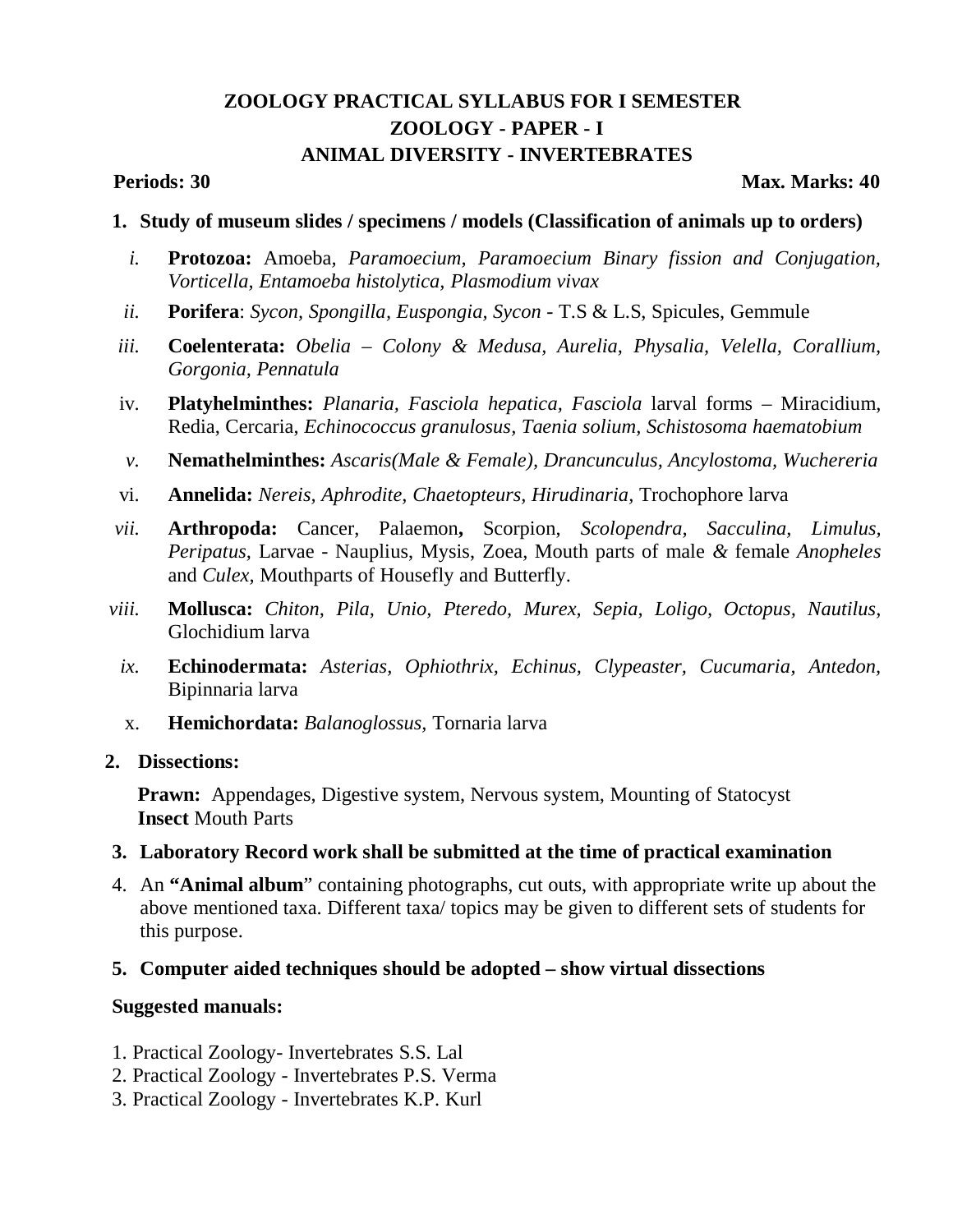# **ZOOLOGY PRACTICAL SYLLABUS FOR I SEMESTER ZOOLOGY - PAPER - I ANIMAL DIVERSITY - INVERTEBRATES**

### **Time: 3 Hrs.** Max. Marks: 40

| 1. Identification, labeled diagram and salient features of spots: |  | 18 |
|-------------------------------------------------------------------|--|----|
| $(7$ Museum specimens $+ 2$ slides)                               |  |    |
| 2. Dissection (one) (Diagram $-02 +$ Dissection & Display-05) --  |  | 07 |
| 3. Field Visit & Note Book                                        |  | 04 |
| 4. Project Work                                                   |  | 03 |
| 5. Certified practical record                                     |  | 03 |
| 6. Animal Album                                                   |  | 03 |
| 7. Viva voce                                                      |  | 02 |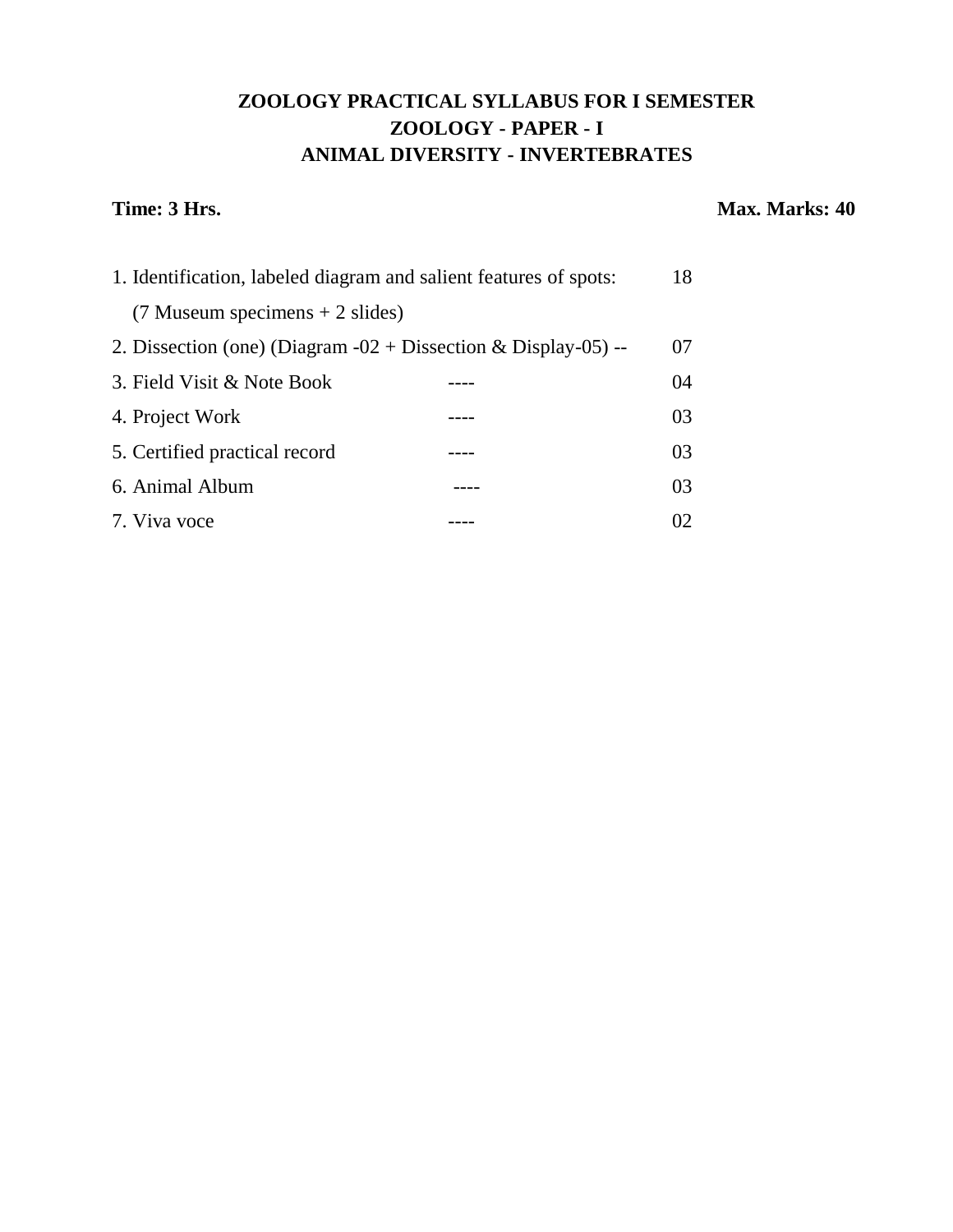# **B.Sc. ZOOLOGY SYLLABUS** UNDER CBCS (With effect from 2016-2017) **II - SEMESTER Core Paper – II Ecology, Zoogeography and Animal Behavior**

**Periods: 60 Max. Marks: 60** 

## **UNIT – I (15Periods)**

### **1.1 Ecology - I**

- 1.1.1 Ecosystem structure and functions.
- 1.1.2 Types of Ecosystems –Aquatic and Terrestrial.
- 1.1.3 Biogeochemical cycles Nitrogen, Carbon, Phosphorus and Water.
- 1.1.4 Energy flow in ecosystem.
- 1.1.5 Food chain, food web and ecological pyramids.
- 1.1.6 Animal Associations Mutualism, commensalism, parasitism, competition, predation.

## **UNIT – II (15 Periods)**

### **2.1 Ecology – II**

- 2.1.1 Concept of Species, Population dynamics and Growth curves.
- 2.1.2 Community Structure and dynamics and Ecological Succession.
- 2.1.3 Ecological Adaptations.
- 2.1.4 Environmental Pollution Sources, Effect and Control measures of Air, Water, Soil and Noise pollution,
- 2.1.5 Wildlife conservation National parks and Sanctuaries of India, Endangered species.
- 2.1.6. Biodiversity and hotspots of Biodiversity in India.

## **UNIT – III (15 Periods)**

## **3.1 Zoogeography**

- 3.1.1 Zoogeographical regions Palaearctic, Nearctic, Neotropical, Oriental, Australian and Ethiopian regions - their Climatic and faunal peculiarities
- 3.1.2 Wallace line, Discontinuous distribution
- 3.1.3. Continental Drift

## **UNIT – IV (15 Periods)**

## **4.1 Animal Behaviour**

- 4.1.1 Types of Behaviour- Innate and Acquired, Instinctive and Motivated behaviour
- 4.1.2 Taxes, Reflexes, Tropisms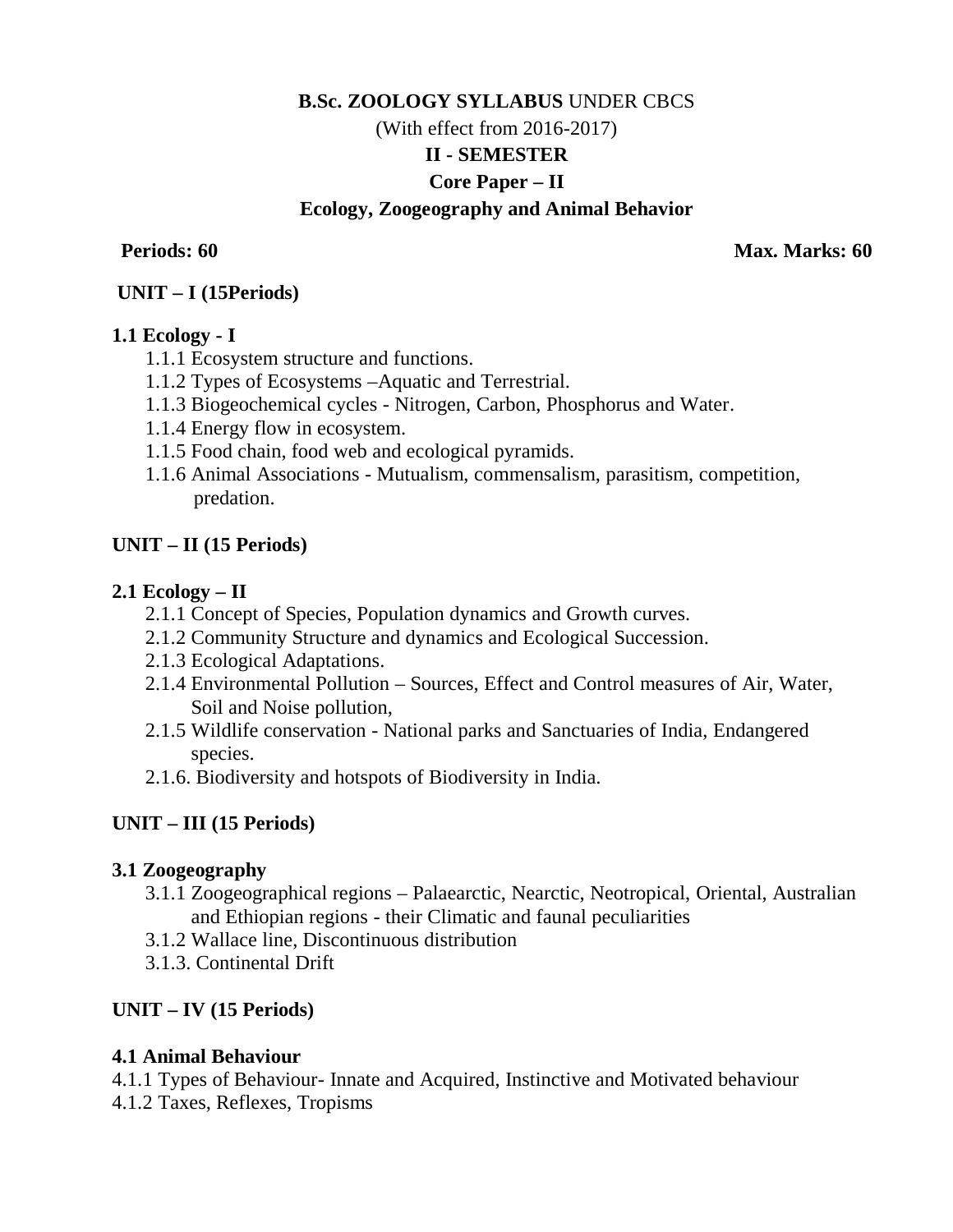- 4.1.3 Physiology and phylogeny of learning, trial and error learning, Imprinting, habituation, Classical conditioning, Instrumental conditioning
- 4.1.5 Social behavior, Communication, Pheromones
- 4.1.6 Biological rhythms, Biological clocks, Circadian rhythms

## **Suggested Readings**

**M.P.Arora**, '*Ecology*' Himalaya Publishing company. **P.D.Sharma**, *Environmental Biology'*. **P.R.Trivedi and Gurdeep Raj**. '*Environmental Ecology'* **Buddhadev Sarma and Tej Kumar**, *Indian Wildlife Threats and Preservation* **Chapman J.L. and Reiss M.J,** *Ecology Principles and Applications*, Second Ed., Cambridge University Press, London. **Benny Joseph,** *Environmental Studies*, TATA MGraw Hill Com., New Delhi. **Eugene P. Odum**, *Fundamentals of Ecology* Third Ed., NataraJ Publishers, Dehradun. **Veer Bala Rastogi**, "Ecology and Animal Distribution" **P.K. Gupta,** "Text Book of Ecology and Environment" **Bhatnagar and Bansal,** "Ecology and Wildlife biology **Dasmann**, "Wild life Biology" **Reena Mathur,** "Animal Behaviour" **Alocock,** "Animal Behaviour- an Evolutionalry Approach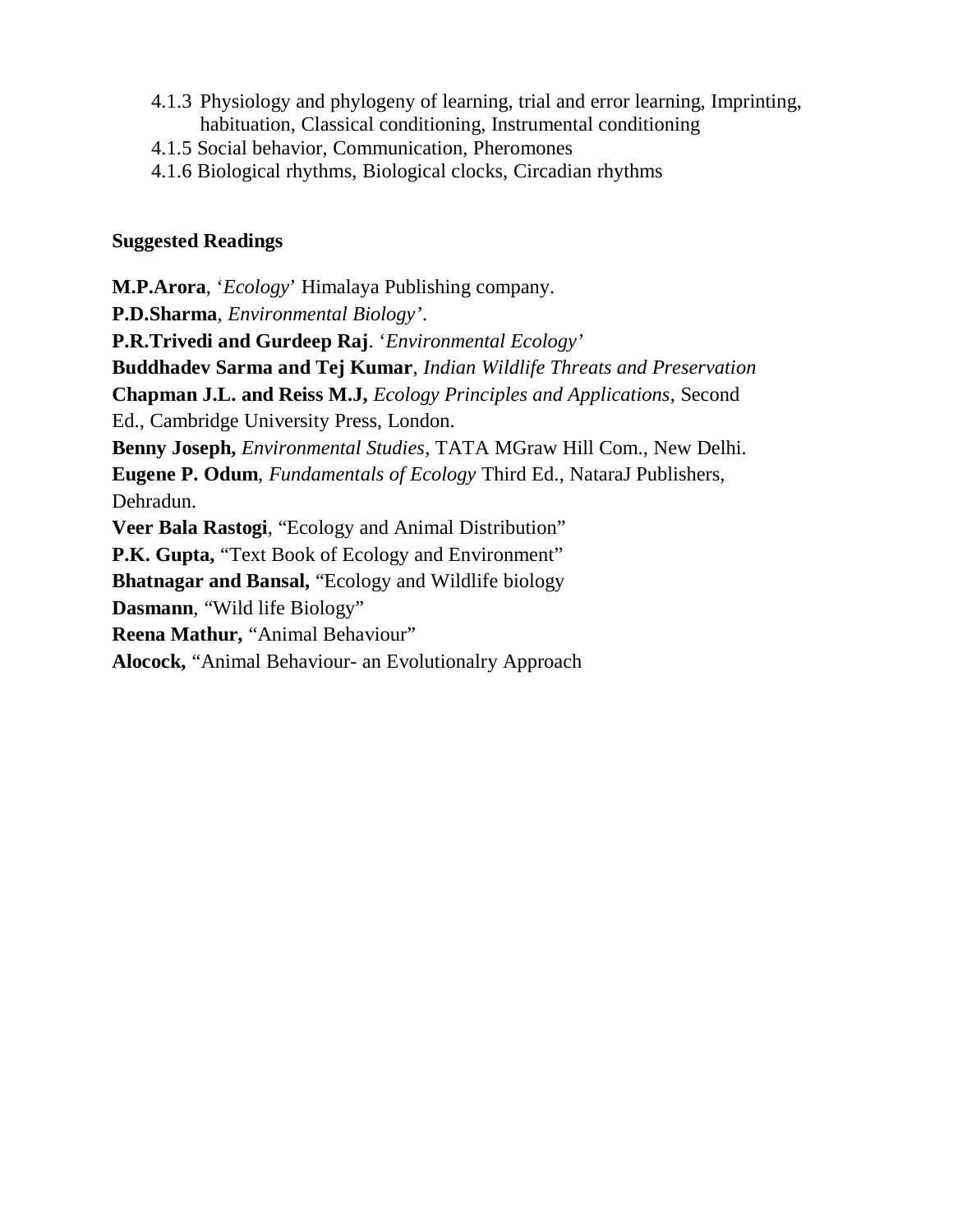## **B.Sc. MODEL PAPER FOR II SEMESTER ZOOLOGY - Core Paper – II Ecology, Zoogeography and Animal Behavior**

**Time: 3 hrs** Max. Marks: 60

## **Section- I (Marks: 4x5=20) Answer any FOUR (Long Answer)of the following Draw labelled diagrams wherever necessary**

- 1. What is Bio-geo chemical cycle? Explain Nitrogen cycle **Or** Or Describe Pond Ecosystem and its fauna
	- 2. What is ecological Succession? Explain a hydrosere community Or Explain various effects of Air pollution and its controlling measures
	- 3. Describe the climatic conditions and faunal peculiarities of Oriental region Or Write about Mutualism and Commensalism by taking two examples each
	- 4. Differentiate Classical and Instrumental conditioning citing suitable examples Or Explain Biological and Circadian rhythms giving two examples each

## **Section- II (Marks: 5x2=10) Answer any FIVE (Short Answer) of the following Draw labelled diagrams wherever necessary**

- 5. Social Behaviour
- 6. Brief the Hot spots of Biodiversity in India
- 7. Energy flow in Agricultural ecosystem
- 8. Arboreal adaptations
- 9. Explain Wallace line
- 10. Role of Decomposers
- 11. Global warming
- 12. Reflexes

## **Section- III (Marks: 10x1=10) Answer all of the following**

- 
- 
- 15. Eutrophication 20. Tropisms
- 
- 17. Pyramid of energy 22. Biological Clocks
- 13. Competition 18. Discontinuous distribution
- 14. Natality 19. Pheromones
	-
- 16. Soil erosion 21. Thermocline
	-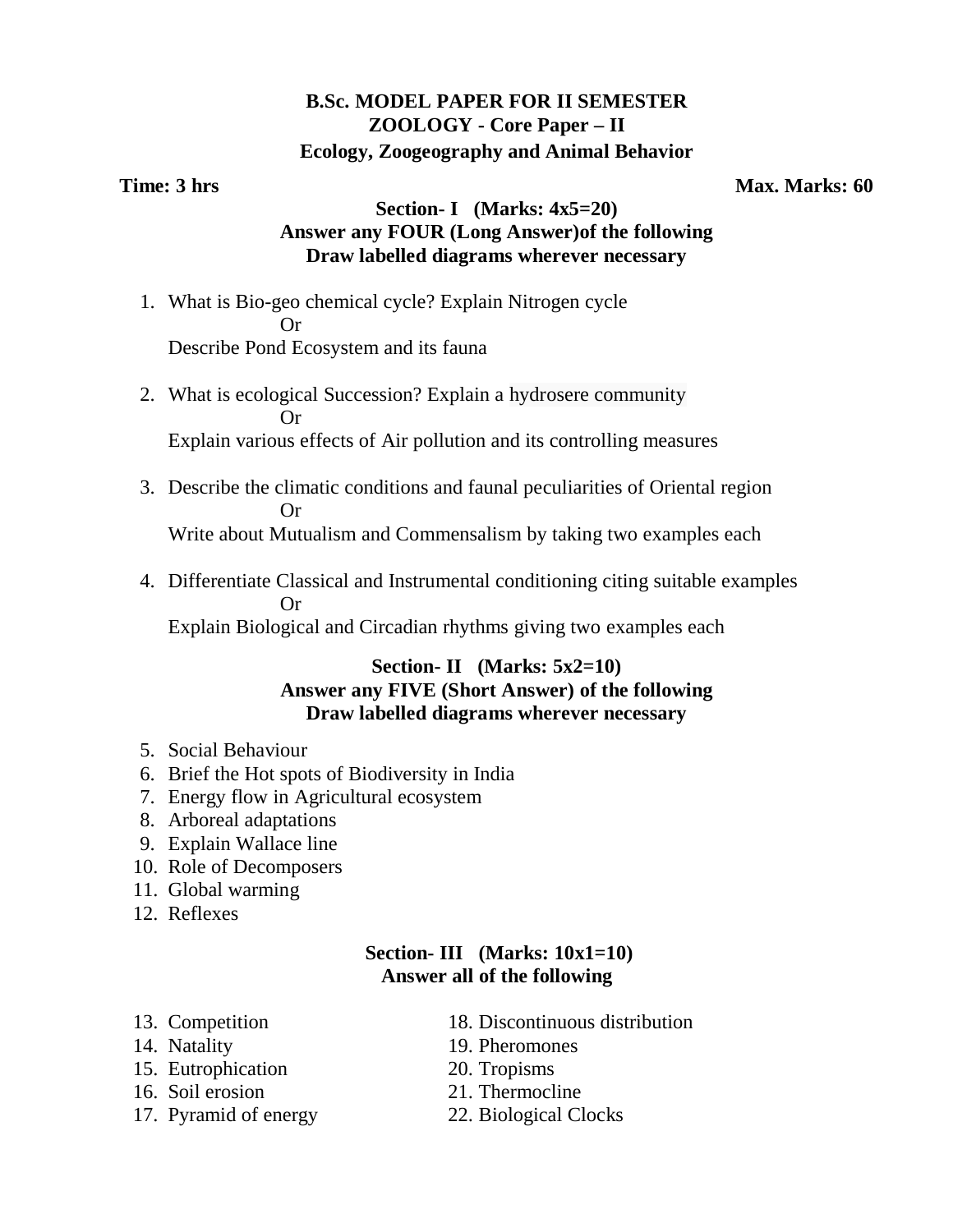# **B.Sc. PRACTICAL SYLLABUS FOR II SEMESTER ZOOLOGY - Core Paper – II Ecology, Zoogeography and Animal Behavior**

**Periods: 30 Max. Marks: 40 Max. Marks: 40 Max. Marks: 40 Max. Marks: 40 Max. Marks: 40 Max. Marks: 40 Max. Marks: 40 Max. Marks: 40 Max. Marks: 40 Max. Marks: 40 Max. Marks: 40 Max. Marks: 40 Max. Marks: 40 Max. Marks: 40** 

- 1. Determination of pH of Soil and Water
- 2. Estimation of salinity (chlorides) of water in given samples.
- 3. Estimation of Carbonates and bicarbonates in the given water samples.
- 4. Estimation of dissolved oxygen of pond water, sewage water and effluents.
- 5. Identification of Zooplankton from a nearby water body.
- 6. Study of Pond Ecosystem **/** local polluted site Report submission
- 7. Study of at least 3 endangered or threatened wild animals of India through photographs / specimens / models
- 8. Field visit to Zoo Park to study the management, behavior and enumeration of wild animals.
- 9. Identification of Zoogeographical realms from the Map and identify specific fauna of respective regions.
- 10. Observe the response of invertebrates in different lightening conditions

## **Computer aided techniques should be adopted as per UGC guide lines.**

### **Suggested manuals**

1**. Robert Desharnais,Jeffrey Bell,** 'Ecology Student Lab Manual, Biology Labs'

2. **Darrell S Vodopich,** 'Ecology Lab Manual'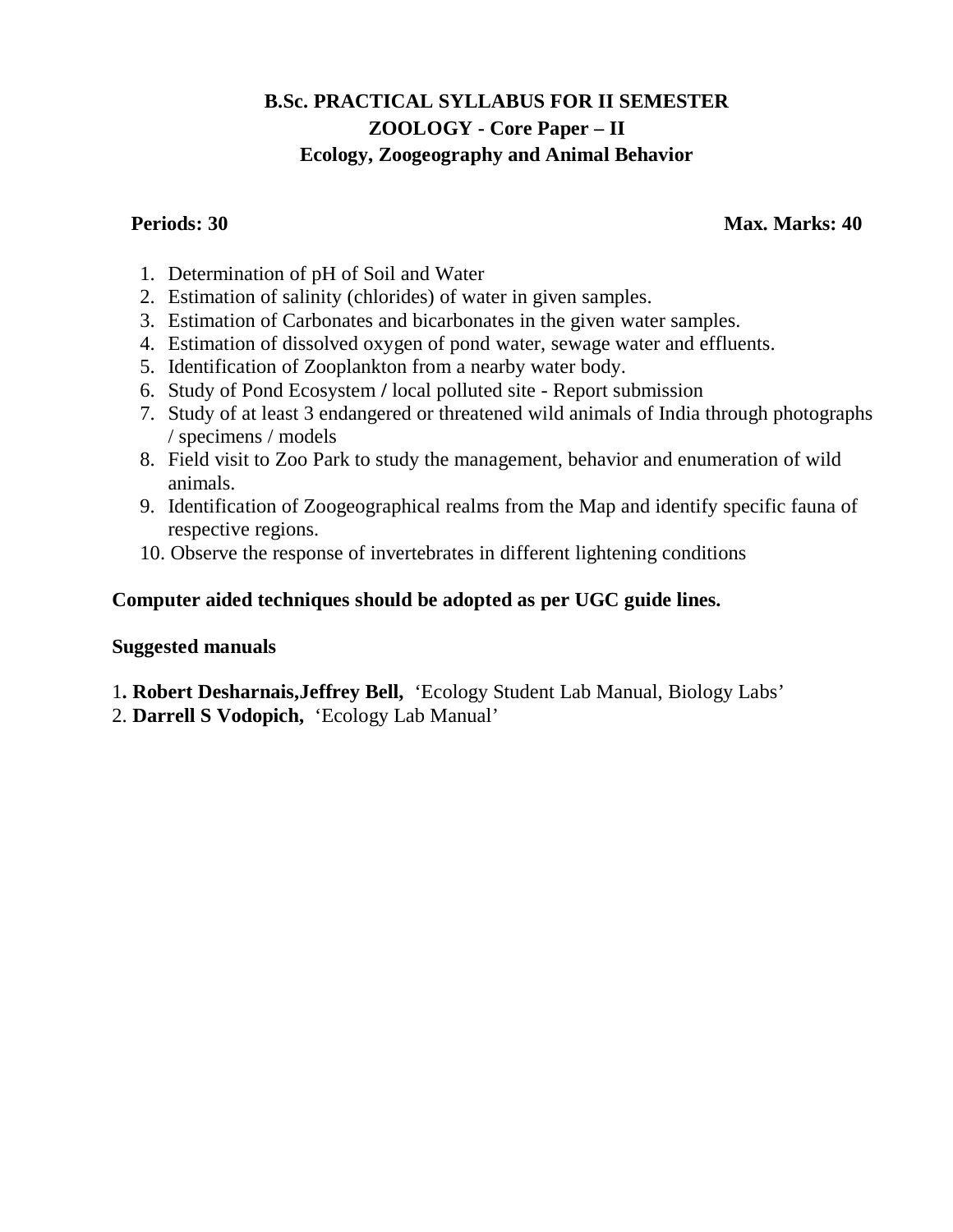# **PRACTICAL MODEL PAPER FOR II SEMESTER ZOOLOGY - Core Paper – II Ecology, Zoogeography and Animal Behavior**

## **Time: 3 Hrs.** Max. Marks: 40

| 1. Identification, labeled diagram and salient features of Spots:12    |    |
|------------------------------------------------------------------------|----|
| $(06 \text{ spots})$                                                   |    |
| 2. Estimation of dissolved oxygen of a pond,                           | 09 |
| 3. Identify any <b>Five</b> Zooplankton in a given water samples -- 05 |    |
| 4. Field Visit & Note Book                                             | 04 |
| 5. Project Report                                                      | 04 |
| 6. Certified practical record                                          | 04 |
| 7. Viva voce                                                           | O2 |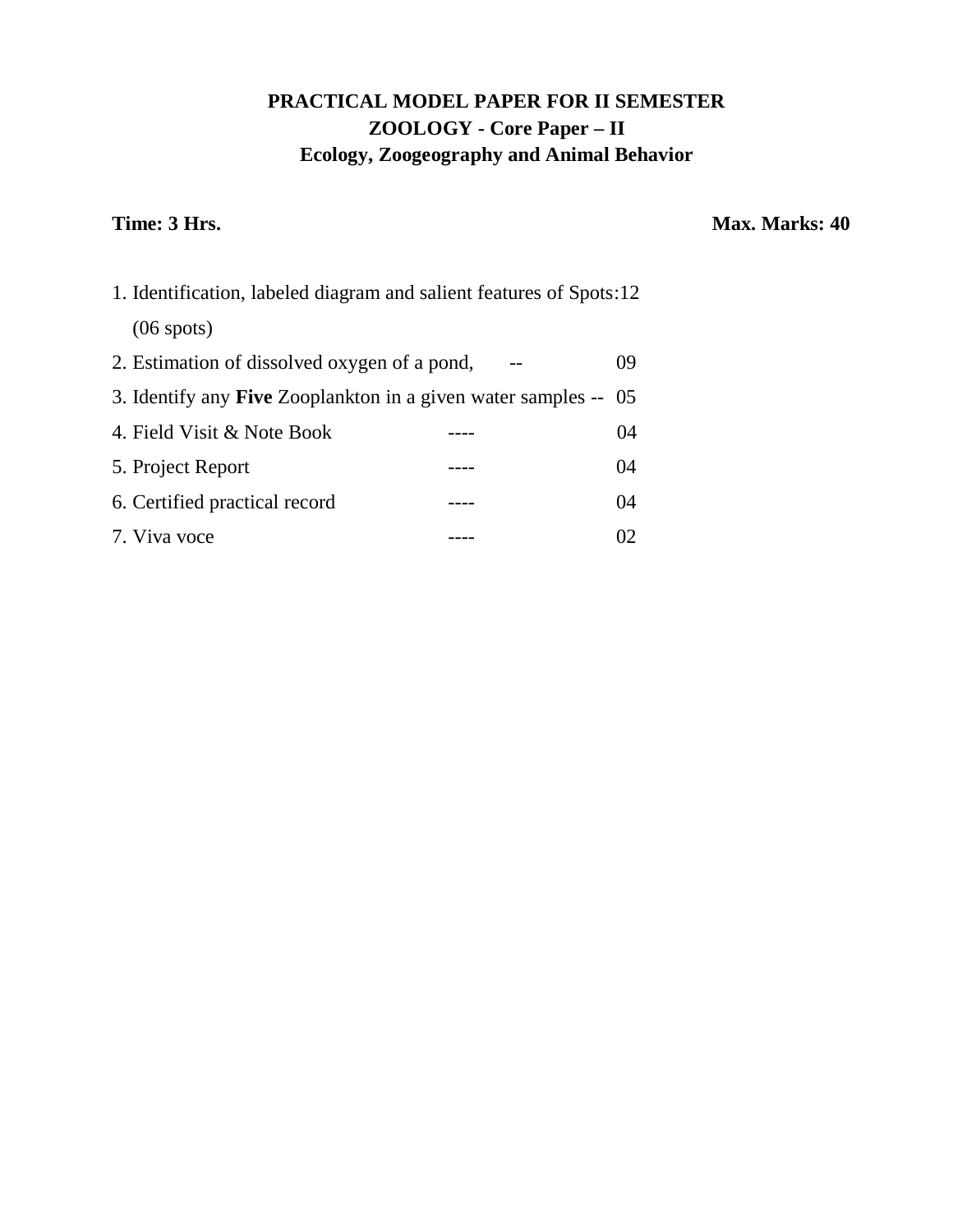## **B.Sc. ZOOLOGY SYLLABUS** UNDER CBCS (With effect from 2016-2017) **III - SEMESTER Core Paper – III Animal Diversity- Vertebrates and Developmental Biology**

**Periods: 60 Max. Marks: 60** 

### **UNIT – I (15 Periods)**

- 1.1. Urochordata, Cephalochordata, Cyclostomata
- 1.1.1. Salient features of Urochordata
- 1.1.2. Retrogressive metamorphosis and its significance in Urochordata
- 1.1.3. Salient features and affinities of Cephalochordata
- 1.1.4. General characters of Cyclostomata
- 1.1.5. Comparision of the *Petromyzon* and *Myxine*
- 1.1.6*.* General characters and classification of Chordata upto orders with examples.

### 1.2. Pices

- 1.2.1. General characters of Fishes
- 1.2.2. Classification of fishes up to order level with examples
- 1.2.3. *Scoliodon*  Respiratory, Circulatory and Nervous system.
- 1.2.4. Types of Scales and types of Fins

## **UNIT – II (15 Periods)**

### **2.1. Amphibia**

- 2.1.1. General characters of Amphibias
- 2.1.2. Classification of Amphibians up to orders with examples.
- 2.1.3. *Rana tigrina* Respiratory, Circulatory and Nervous system.
- 2.1.4. Parental care in amphibia, Neotony.

## **2.2 Reptilia**

- 2.2.1. General characters of Reptilia
- 2.2.2. Classification of Reptilia up to orders with examples
- 2.2.3. *Calotes*  Respiratory system, Circulatory and Nervous system.
- 2.2.4. Temporal fosse in reptiles and its evolutionary importance
- 2.2.5. Distinguished characters of Poisonous and Non poisonous snakes.
- 2.2.6. Rhynchocephalia.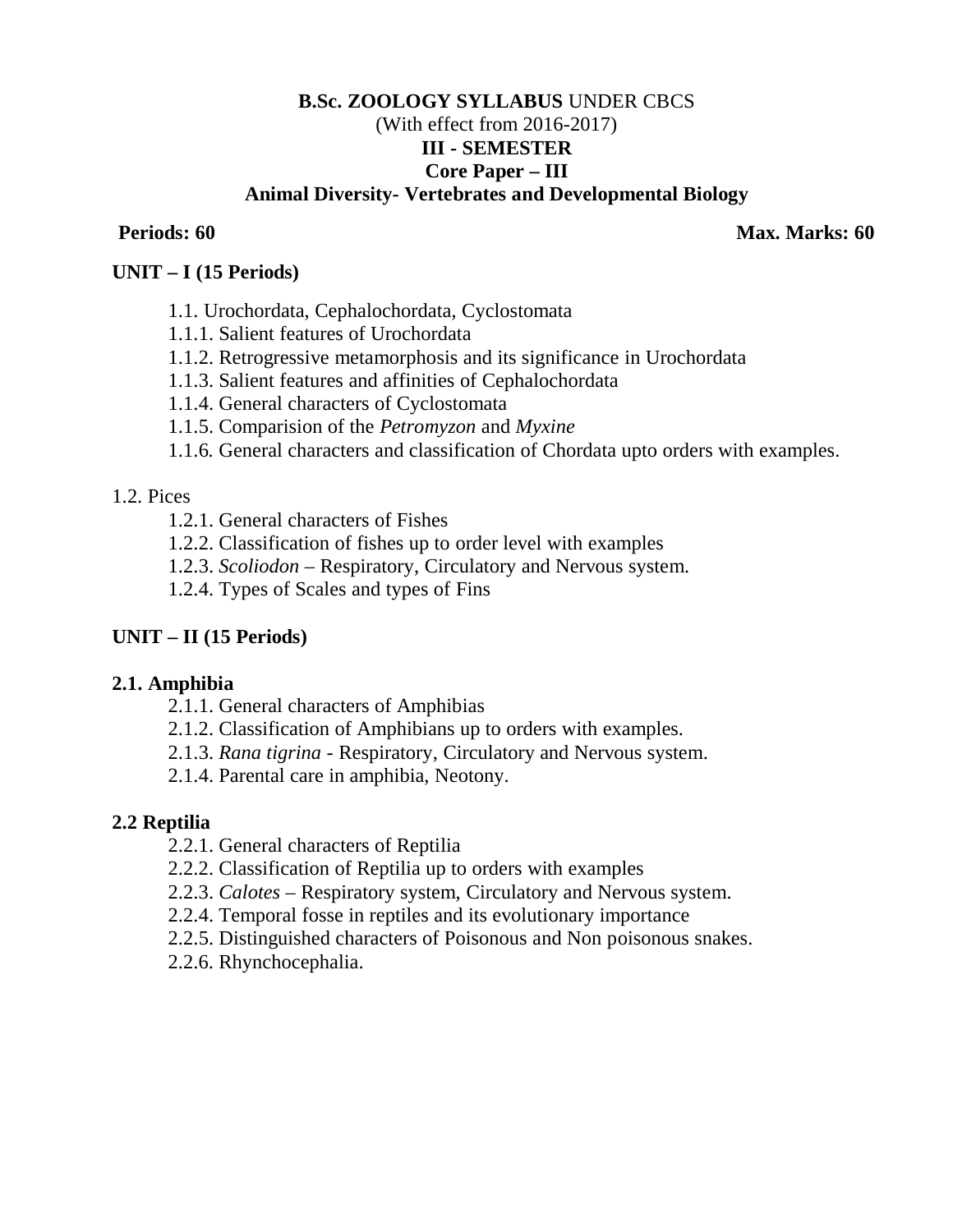# **UNIT – III (15 Periods)**

## **3.1. Aves**

- 3.1.1. General characters of Aves
- 3.1.2. Classification of Aves up to orders with examples.
- 3.1.3. *Columba livia* -, Digestive system, Circulatory systems, Respiratory system and Nervous system.
- 3.1.4. Migration in Birds
- 3.1.5. Flight adaptation in Birds

# **3.2. Mammalia**

- 3.2.1. General characters of Mammalia
- 3.2.2. Classification of Mammalia up to orders with examples
- 3.2.3. Rabbit –Digestive, Respiratory, Circulatory and Nervous system.
- 3.2.4. Dentition in mammals.
- 3.2.5. Aquatic adaptations in Mammals.

# **UNIT – IV (15 Periods)**

## **4.1 Developmental Biology and Embryology**

- 4.1.1 Gametogenesis (Spermatogenesis and Oogenesis)
- 4.1.2 Fertilization
- 4.1.3 Types of eggs
- 4.1.4 Types of cleavages
- **4.2** Development of Frog up to formation of primary germ layers
- **4.3** Formation of Foetal membrane in chick embryo and their functions
- **4.4** Types and functions of Placenta in mammals
- **4.5** Regeneration in Turbellaria and Lizards

## **Suggested Readings:**

- **1. E.L.Jordan and P.S. Verma** '*Chordate Zoology'* -. S. Chand Publications.
- **2. Mohan P.Arora**. '*Chordata – I*, Himalaya Publishing House Pvt.Ltd.
- **3. Marshal, Parker and Haswell** '*Text book of Vertebrates*'. ELBS and McMillan, England.
- **4. Alfred Sherwood Romer**. Thomas S. Pearson '*The Vertebrate Body*, Sixth edition,

CBS college Publishing, Saunders College Publishing

- **5. George C. Kent, Robert K. Carr**. *Comparative Anatomy of the Vertebrates*, 9th ed. McGraw Hill.
- **6. Kenneth Kardong** *Vertebrates: Comparative Anatomy, Function and Evolution*, 4th ed, 'McGraw Hill.
- **7. J.W. Young**, *The Life of Vertebrates*, 3rd ed, Oxford University press.
- **8. Harvey Pough F, Christine M. Janis, B. Heiser,** *Vertebrate Life,* Pearson, 6th ed, Pearson Education Inc.2002.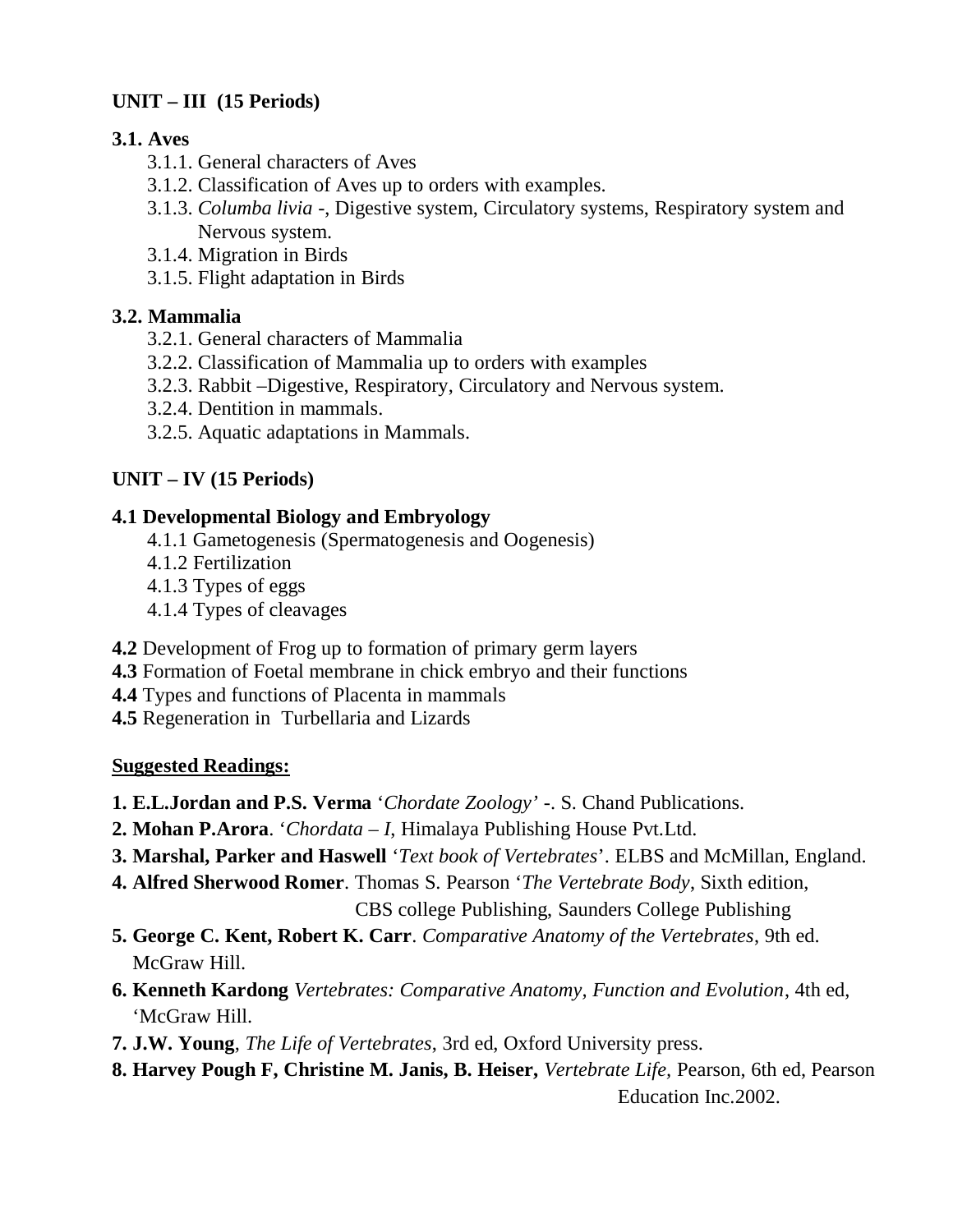### **B.Sc. ZOOLOGY MODEL PAPER FOR III SEMESTER ZOOLOGY - CORE PAPER - III Animal Diversity- Vertebrates and Developmental Biology**

**Time: 3 hrs** Max. Marks: 60

## **Section- I (Marks: 4x5=20) Answer any FOUR (Long Answer) of the following Draw labelled diagrams wherever necessary**

- 1. Describe about migration of Fishes giving suitable examples **Or** Or What is Retrogressive metamorphosis? Explain in Herdmania
	- 2. Describe the classification of Amphibians up to order level with suitable examples Or Discuss the distinguished characters of Poisonous and Non-Poisonous snakes
	- 3. Explain the General characters of Mammals Or Write an essay on flight adaptations of Birds
	- 4. Explain the mechanism of Fertilization and its significance Or

Describe the structure and functions of Placenta

## **Section- II (Marks: 5x2=10) Answer any FIVE (Short Answer) of the following Draw labelled diagrams wherever necessary**

- 5. Describe the General characters of Cyclostomes
- 6. Temporal fosse in reptiles
- 7. General characters of Chordates
- 8. Parental care in Amphibians
- 9. Brief account of Dipnoi Fishes
- 10. Explain briefly about Regeneration
- 11. Draw a labeled diagram of Respiratory system of Pigeon
- 12. Describe the dentition in Mammals

## **Section- III (Marks: 10x1=10) Answer all of the following**

- 13. Sphenodon 18. Telolecithal eggs
- 14. Amnion 19. Homocercal caudal fin
- 
- 15. Apoda 20. Paedogenesis
- 16. Ductus carotecus 21. Optic chiasma
- 
- 17. Quill feather 22. Ammocoetus larva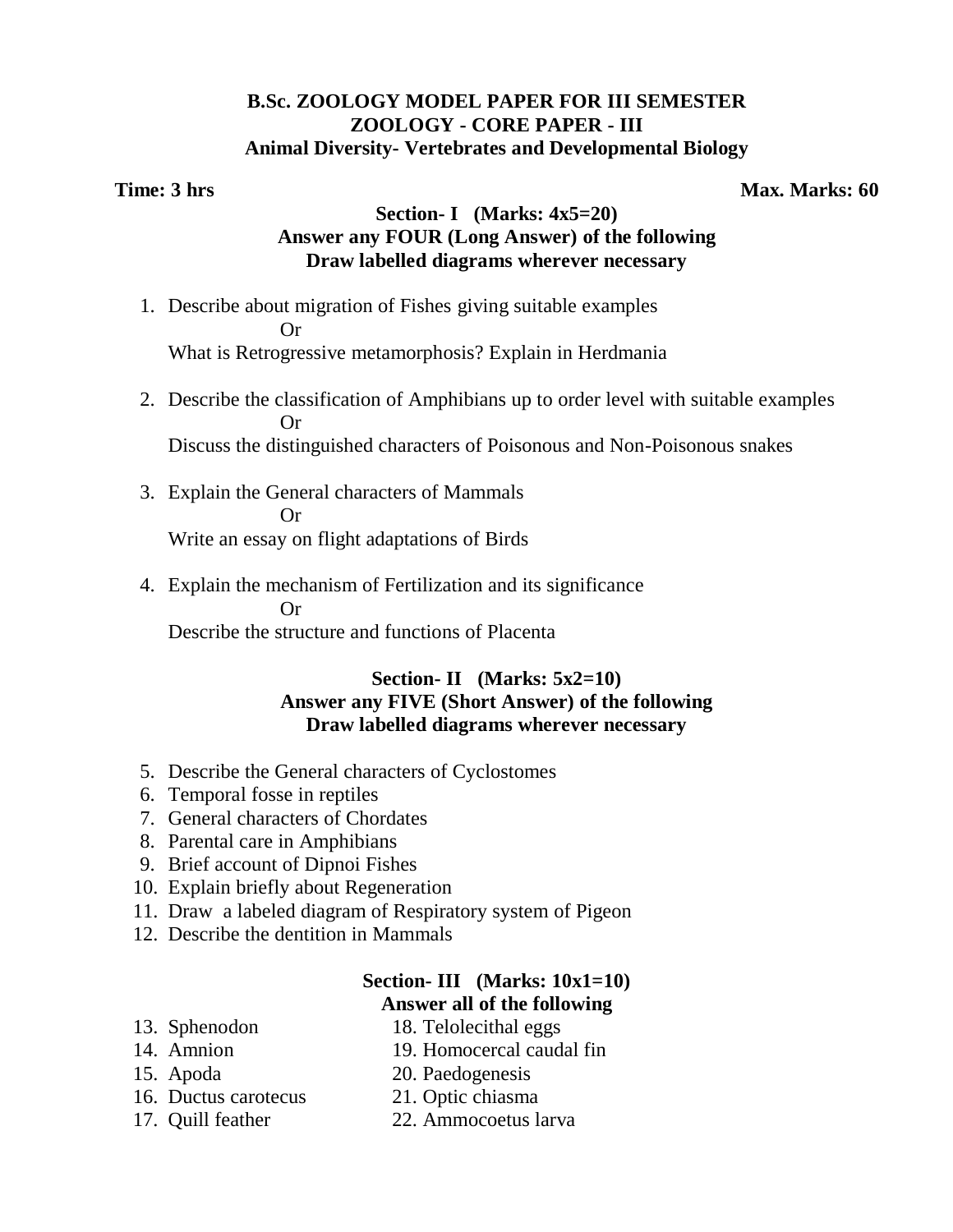## **ZOOLOGY PRACTICAL SYLLABUS FOR III SEMESTER ZOOLOGY - CORE PAPER - III Animal Diversity- Vertebrates and Developmental Biology**

**Periods: 30 Max. Marks: 40 Max. Marks: 40** 

### **Study of museum slides / specimens / models (Classification of animals up to orders)**

- 1. **Protochordata:** *Amphioxus, Amphioxus* T.S. through pharynx
- *2.* **Cyclostomata:** *Petromyzon, Myxine, Ammocoetus larva*
- *3.* **Pisces:** Sphyrna *Pristis, Torpedo, Channa, Pleuronectes,Hippocampus, Exocoetus, Echieneis, Labeo, Catla, Clarius, Auguilla, Protopterus,* Scales: Placoid, Cycloid, Ctenoid
- 4. **Amphibia:** *Ichthyophis, Amblystoma, Siren, Hyla, Rachophous,Bufo,Rana,* Axolotal larva
- *5.* **Reptilia :** *Draco, Chemaeleon, Gecko, Uromastix, Vipera russeli, Naja, Bungarus, Enhydrina, Typhlops, Testudo, Trionyx, Crocodilus, Ptyas.*
- *6.* **Aves:** Archaeopteryx**,** *Passer, Psittacula, Bubo, Alcedo, Columba, Corvus, Pavo*, Collection and study of different types of feathers: Quill, Contour, Filoplume, Down
- *7.* **Mammalia:** *Ornithorthynchus, Tachyglossus, Pteropus, Funambulus, Manis, Loris,*  Hedgehog;

**Histology**: T.S. of Liver, Pancreas, Kidney, Stomach, Intestine, Lungs Artery, Vein, Bone T.S., Spinal cord.

### **Osteology :**

- 1. Rabbit Axial skeleton system (bones of Skull and Vertebral Column)
- 2. Varanus, Pigeon and Rabbit Appendicular skeleton system (bones of limbs and girdles)

### **Dissections of** *Labeo/Tilapia***:**

- 1. Digestive system.
- 2. Brain, Weberian ossicles
- 3. V, VII, IX, X cranial nerves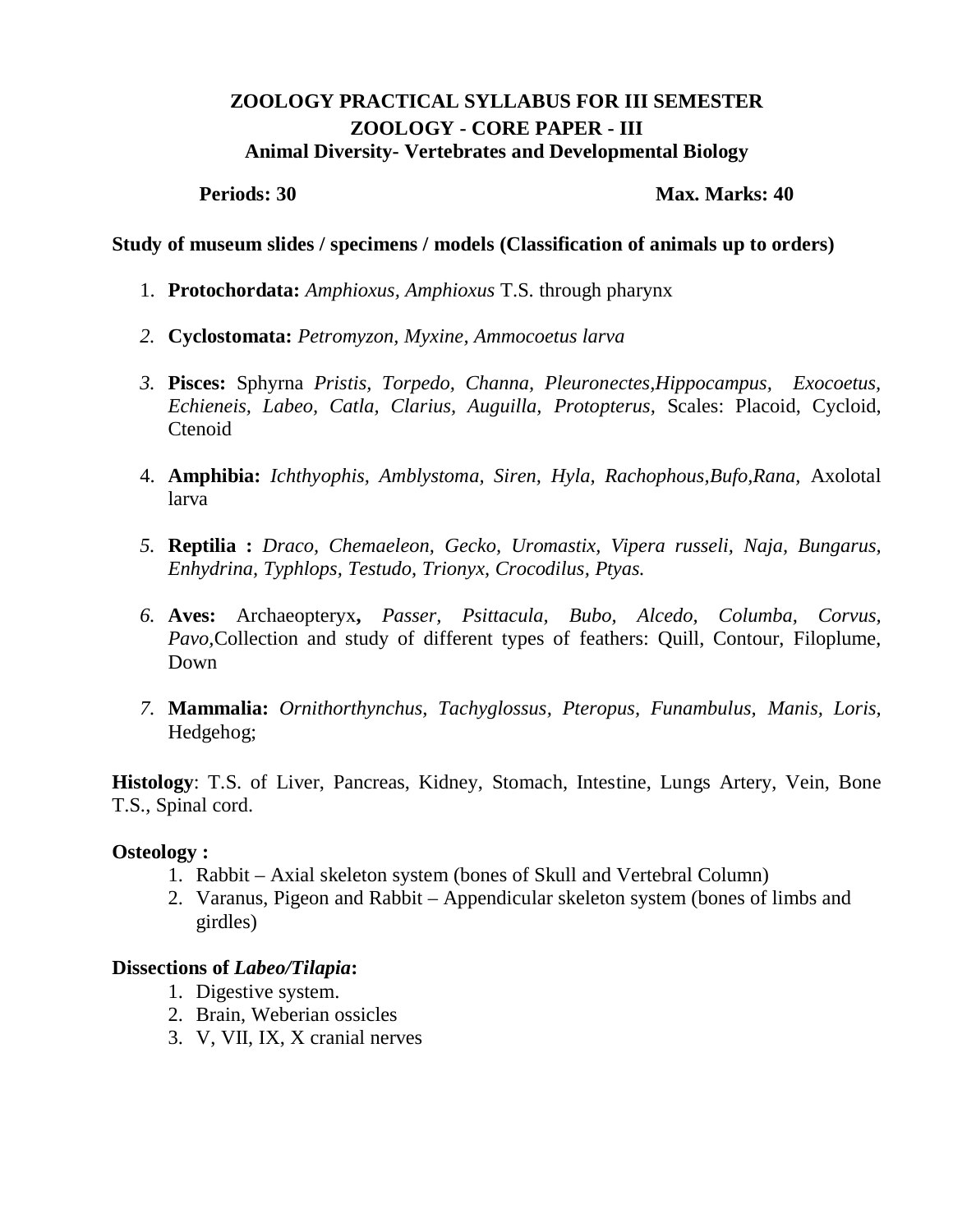## **Embryology**

- 1. Study of T.S. of Testis and Ovary of a mammal
- 2. Study of different stages of cleavages (2, 4, 8, 16 cell stages); Morula, Blastula
- 3. Study of chick embryos of 18 hours, 24 hours, 33 hours and 48 hours of incubation

## **Laboratory Record work shall be submitted at the time of practical examination**

An **"Animal album**" containing photographs, cut outs, with appropriate write up about the above mentioned taxa. Different taxa/ topics may be given to different sets of students for this purpose.

## **Computer aided virtual dissections.**

## **Suggested manuals**

- 1. **S.S.Lal,** Practical Zoology Vertebrata
- 2. **P.S.Verma,** A manual of Practical Zoology Chordata
- 3. **Freeman & Bracegirdle,** An atlas of embryology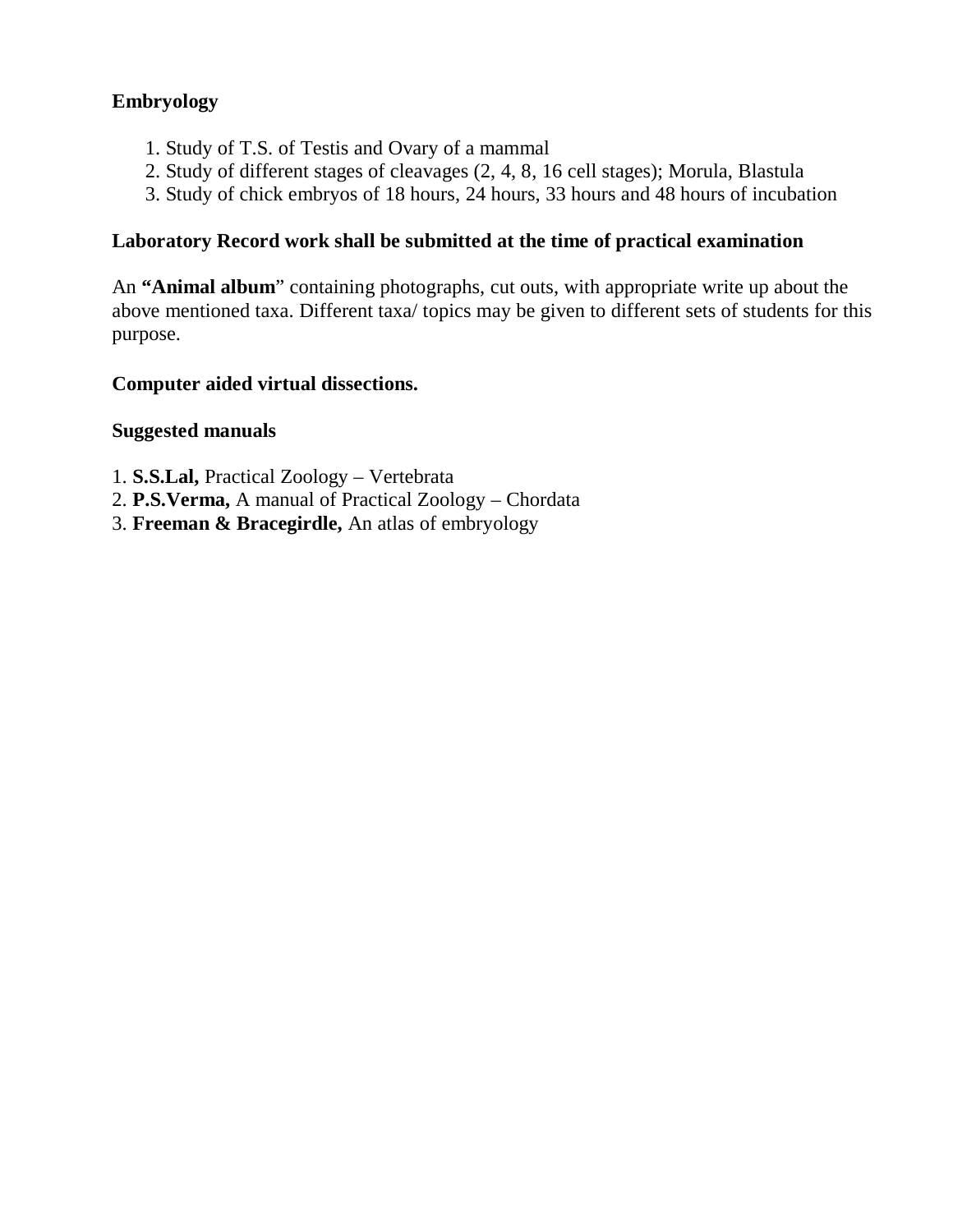# **ZOOLOGY PRACTICAL SYLLABUS FOR III SEMESTER ZOOLOGY - CORE PAPER - III Animal Diversity- Vertebrates and Developmental Biology**

## **Time: 3 Hrs.** Max. Marks: 40

| 1. Identification, labeled diagram and salient features of spots: |  | 16   |
|-------------------------------------------------------------------|--|------|
| $(6$ Museum specimens + 2 slides)                                 |  |      |
| 2. Osteology (02 Spots)                                           |  | (1)4 |
| 3. Dissection (one) (Diagram $-02 +$ Dissection & Display-05) --  |  | 07   |
| 4. Embryology (02 Spots)                                          |  | 04   |
| 5. Certified practical record                                     |  | 04   |
| 6. Animal Album                                                   |  | 03   |
| 7. Viva voce                                                      |  | 02   |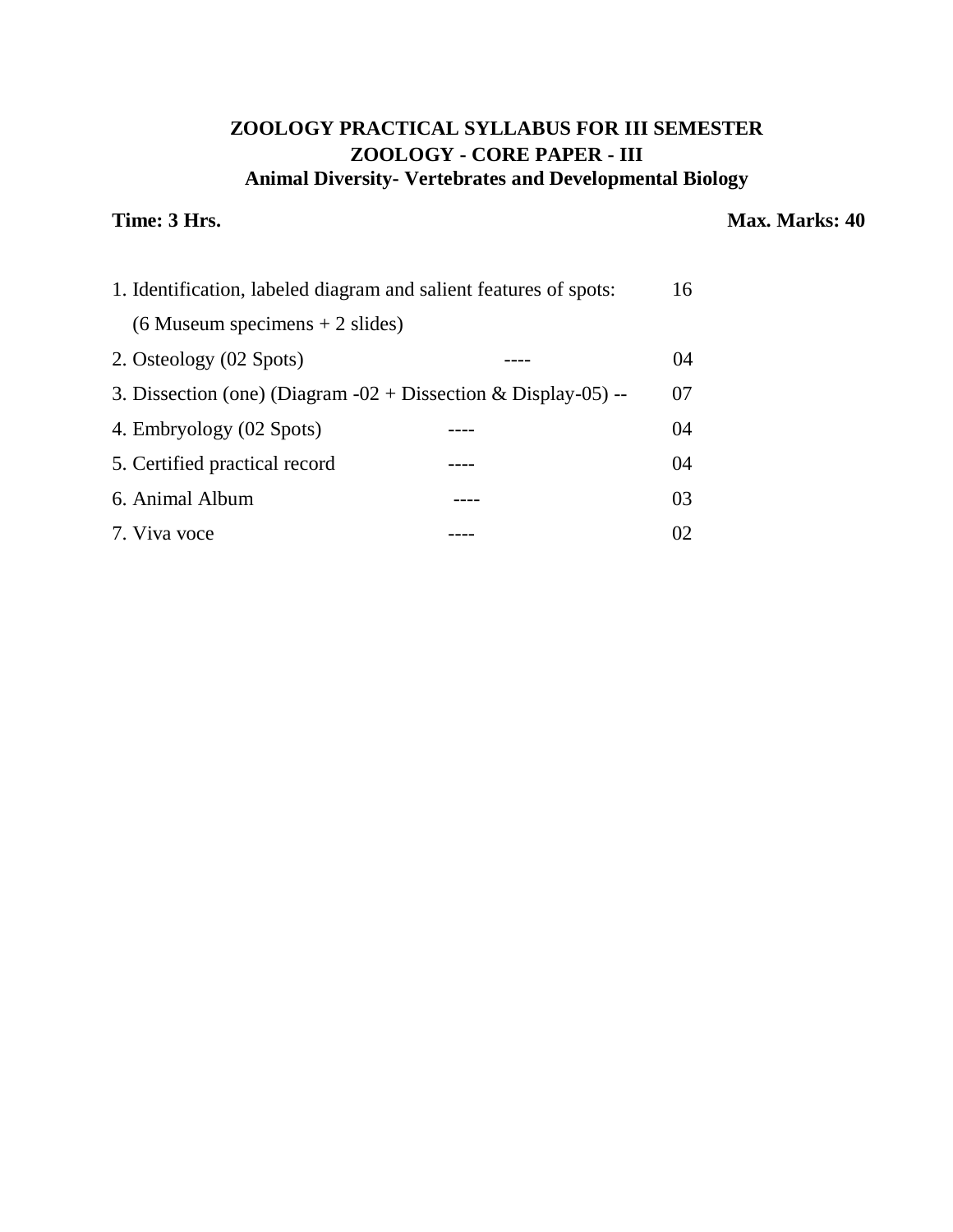## **B.Sc. ZOOLOGY SYLLABUS** UNDER CBCS (With effect from 2016-2017) **IV - SEMESTER Core Paper – IV Cell and Molecular Biology, Genetics, Evolution**

**Periods: 60 Max. Marks: 60** 

## **UNIT – I (15 Periods)**

## **1. Cell Biology**

- 1.1. Cell theory, Differences of Prokaryotic and Eukaryotic cells
- 1.2. Ultrastructure of animal cell
- 1.3. Structure and functions of plasma membrane proteins.
- 1.4. Structure and functions of cell organelles Endoplasmic reticulum, Golgi body, Ribosomes, Lysosomes, centrosomes, Mitochondria and Nucleus
- 1.1.5 Chromosomes Structure, types, giant chromosomes
- 1.1.6 Cell Division Mitosis, Meiosis.
- 1.1.7. Cell cycle and its regulation.

## **UNIT – II (15 Periods)**

## **2. Molecular Biology**

- 2.1 DNA (Deoxyribo Nucleic Acid) Structure
- 2.2 RNA (Ribo Nucleic Acid) Structure, types
- 2.3 DNA Replication
- 2.4 Protein Synthesis Transcription and Translation
- 2.5 Gene Expression Genetic Code; operon concept
- 2.6 Molecular Biology Techniques- Polymerase Chain Reaction, Electrophoresis

## **UNIT – III (15 Periods)**

## **3. Genetics**

- 3.1 Mendals laws of Inheritance and Non-Medelian Inheritance
- 3.2 Linkage and Crossing over
- 3.3.Sex determination and sex-linked inheritance
- 3.4 Chromosomal Mutations- Deletion, Duplication, Inversion, Translocation, Aneuploidy and Polyploidy.
- 3.5. Gene mutations- Induced versus Spontaneous mutations.
- 3.6. Inborn errors of metabolism.
- 3.7. One gene one enzyme, one gene one polypeptide theory.

# **UNIT – IV (15 Periods)**

## **4. Evolution**

4.1. Theories of evolution – Lamarckism and Neo-Lamarckism, Darwinism and Neo-Darwinism, Modern synthetic theory.

4.2. Evidences of Evolution and Hardy Weinberg Law.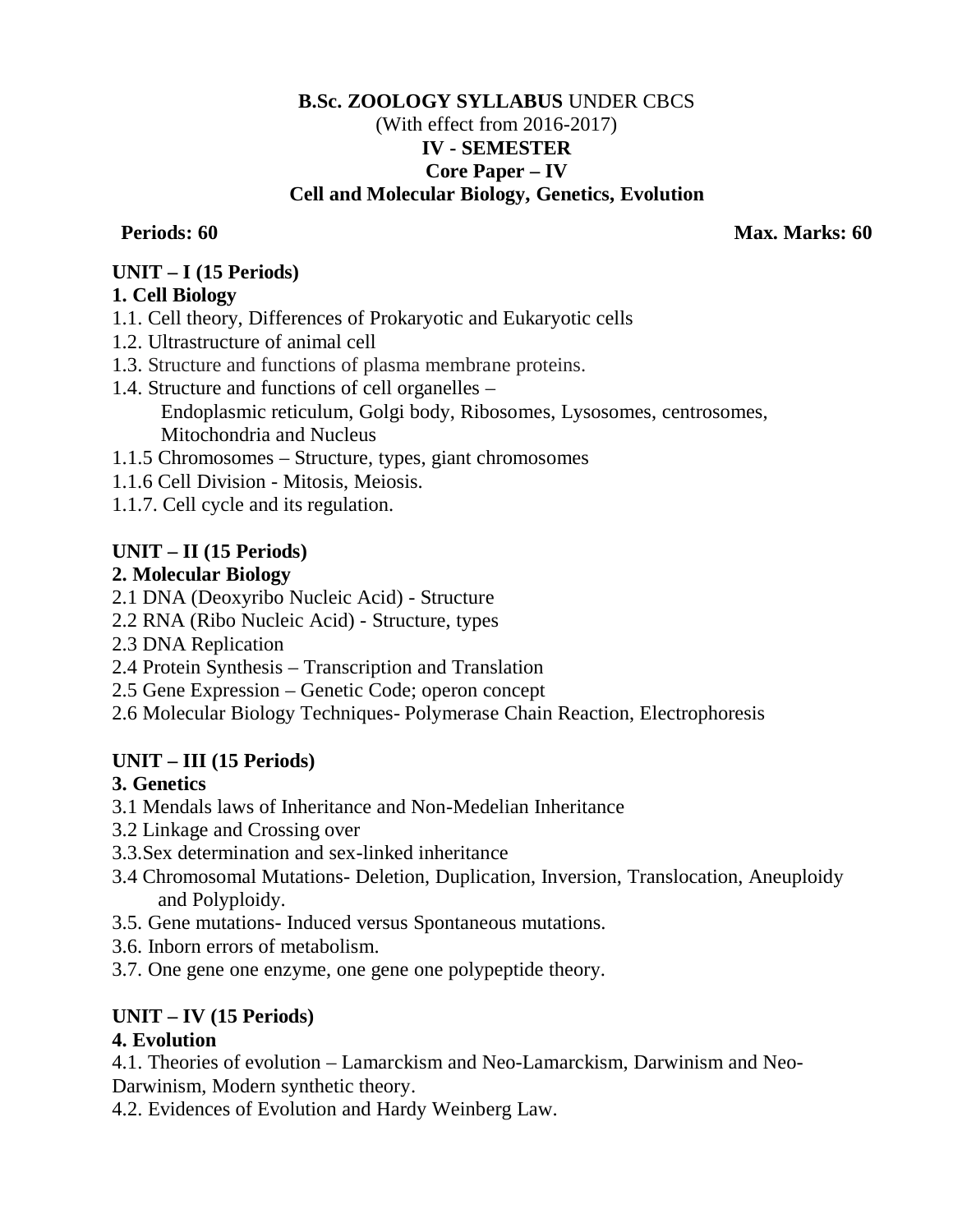- 4.3. Forces of Evolution mutation, gene flow, genetic drift, and natural selection.
- 4.4. Isolation Pre-mating and post mating isolating mechanisms
- 4.5. Speciation: Methods of speciation Allopatric and sympatric
- 4.6. Causes and Role of Extinction in Evolution.

### **Suggested readings**

- 1. **Lodish, Berk, Zipursky, Matsudaria, Baltimore, Darnel**l *'Molecular Cell Biology'*  W.H. Free man and company New York..
- 2. **Gardner, E.J., Simmons, M.J., Snustad, D.P. (2008).** *Principles of Genetics*. VIII Edition.Wiley India.
- 3. **Snustad, D.P., Simmons, M.J. (2009).** *Principles of Genetics*. V Edition.John Wiley and Sons Inc.
- 4. **Klug, W.S., Cummings, M.R., Spencer, C.A. (2012).** *Concepts of Genetics*. X Edition. Benjamin Cummings.
- 5. **Russell, P. J. (2009).** *Genetics- A Molecular Approach.* III Edition. Benjamin Cummings.
- *6.* **Griffiths, A.J.F., Wessler, S.R., Lewontin, R.C. and Carroll, S.B.** *Introduction to Genetic Analysis*. IX Edition. W. H. Freeman and Co.
- 7. **Ridley, M. (2004).** *Evolution*. III Edition. Blackwell Publishing
- 8. **Barton, N. H., Briggs, D. E. G., Eisen, J. A., Goldstein, D. B. and Patel, N. H. (2007).** *Evolution*. Cold Spring, Harbour Laboratory Press.
- 9. **Hall, B. K. and Hallgrimsson, B. (2008).** *Evolution*. IV Edition. Jones and Bartlett Publishers
- 10.**Campbell, N. A. and Reece J. B. (2011).** *Biology*. IX Edition, Pearson, Benjamin, Cummings.
- 11.**Douglas, J. Futuyma (1997).** *Evolutionary Biology*. Sinauer Associates.
- 12.**Minkoff, E. (1983).** *Evolutionary Biology*. Addison-Wesley.
- *13.* **James D. Watson, Nancy H. Hopkins** '*Molecular Biology of the Gene'*
- 14. **Jan M. Savage**. *Evolution*, 2nd ed, Oxford and IBH Publishing Co., New Delhi.
- 15.**Gupta P.K**., 'Genetics'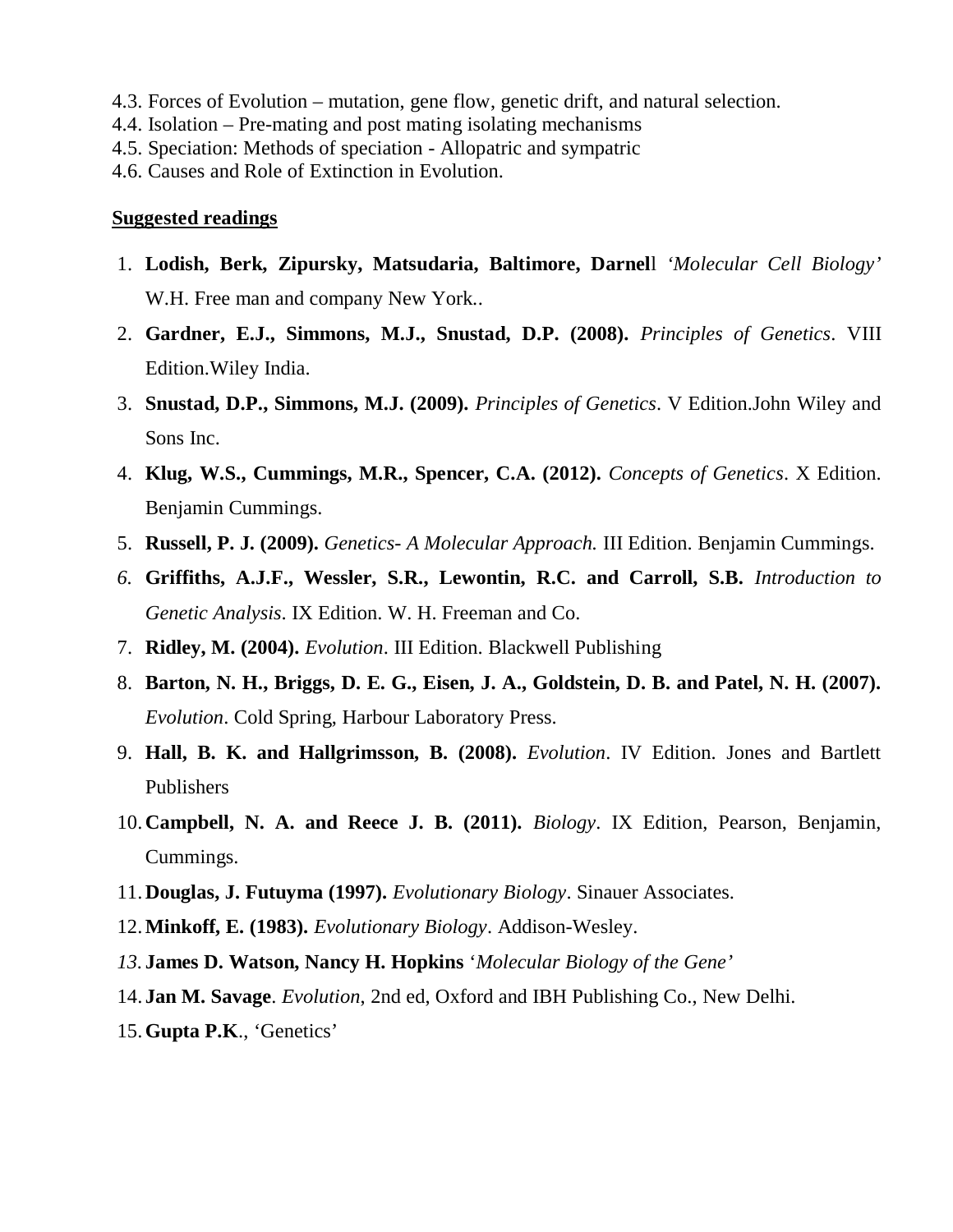## **B.Sc. ZOOLOGY MODEL PAPER FOR IV SEMESTER ZOOLOGY Core Paper – IV Cell Biology, Genetics and Evolution**

**Time: 3 hrs** Max. Marks: 40

## **Section- I (Marks: 4x5=20) Answer any FOUR (Long Answer)of the following Draw labelled diagrams wherever necessary**

- 1. Describe the fluid mosaic structure and functions of Plasma membrane **Or** Or Explain different types of chromosomes
	- 2. Describe the different phases in Protein systesis Or Explain in detail about Mitosis

- 3. Explain Epistasis with a suitable example Or What is sex linked inheritance? Explain with Haemophilia and Colour blindness
- 4. Explain the differences in between Allopatric and Sympatric speciations Or

Explain briefly the evidences of organic evolution citing suitable examples

### **Section- II (Marks: 5x2=10) Answer any FIVE (Short Answer) of the following Draw labelled diagrams wherever necessary**

- 5. Describe law of segregation citing an example
- 6. Structure of DNA
- 7. Differentiate prokaryotic and eukaryotic cells
- 8. Explain Hardy Weinberg law.
- 9. Crossing over
- 10. Explain briefly about Polyploidy
- 11. Draw a labeled diagram of Ultra structure of Anima Cell
- 12. Explain briefly different types of reproductive isolations

# **Section- III (Marks: 10x1=10) Answer all of the following**

- 13. Genetic drift 18. Inducer
- 
- 14. Lysosomes 19. Multiple alleles
- 15. Translocation 20. S-phase
- 16. Co-dominance 21. Cristae
- 
- 17. Bar body 22. Significance of Meiosis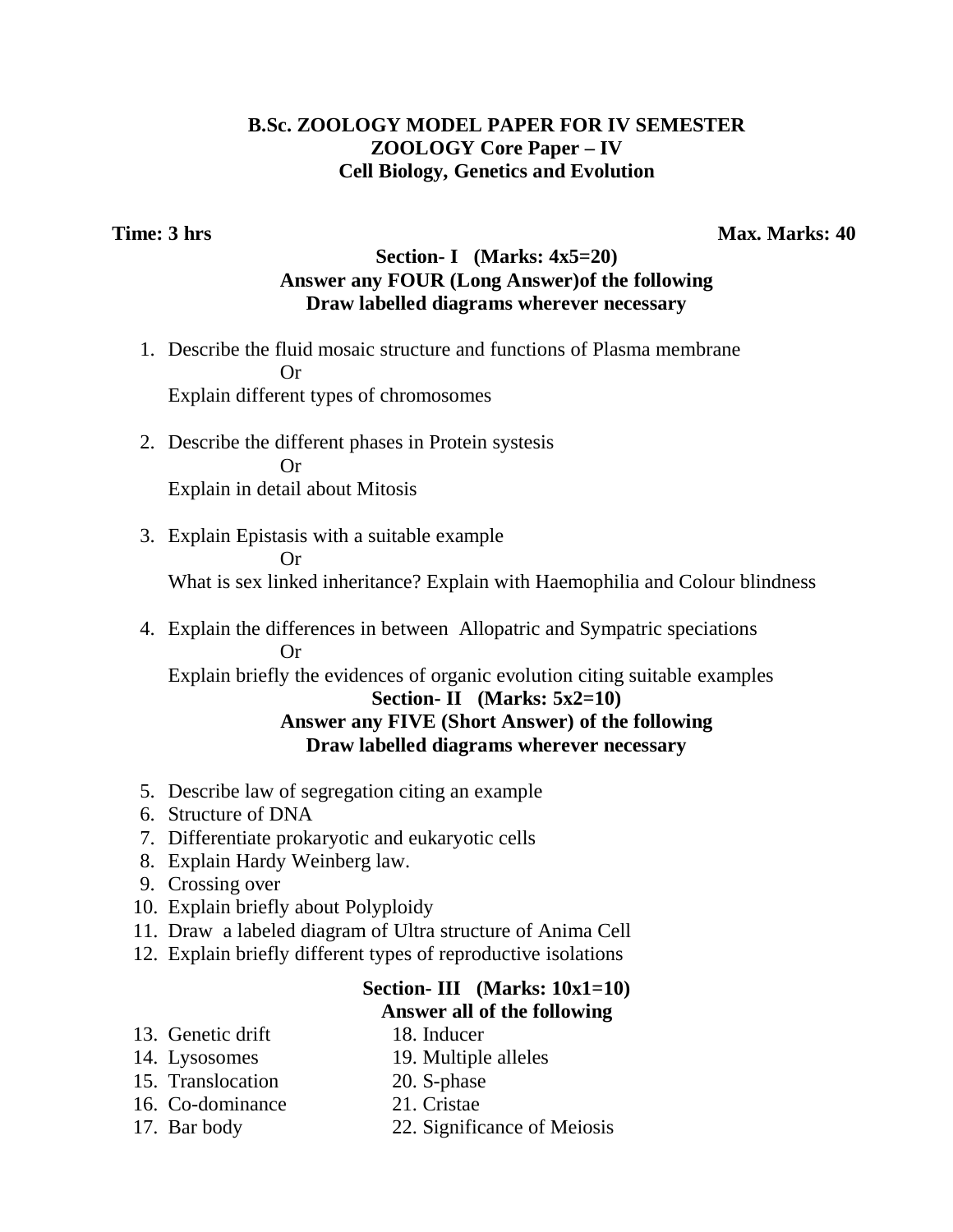## **ZOOLOGY PRACTICAL SYLLABUS FOR III SEMESTER ZOOLOGY Core Paper – IV Cell Biology, Genetics and Evolution**

### **Periods: 30 Max. Marks: 40 Max. Marks: 40 Max. Marks: 40 Max. Marks: 40**

## **I. Cytology**

- 1. Preparation and Identification of slides of Mitotic divisions with onion root tips
- 2. Preparation and Identification of different stages of Meiosis in Grasshopper Testes
- 3. Identification and study of the following slides
	- i). Different stages of Mitosis and Meiosis
	- ii) Lamp brush and Polytene chromosomes

## **II. Genetics**

1. Problems on Genetics - Mendelian inheritance, Linkage and crossing over, Sex linked inheritance

## **III. Evolution**

1. Museum Study of Fossil animals: *Peripatus, Coelacanth Fish, Dipnoi fishes, Sphenodon, Archeopteryx*.

- 2. Study of homology and analogy from suitable specimens and pictures
- 3. Problems on Hardy-Weinberg Law
- 4. Macroevolution using Darwin finches (pictures)

## **Laboratory Record work shall be submitted at the time of practical examination**

An **"Album**" containing photographs, cut outs, with appropriate write-up about Genetics and Evolution.

## **Computer aided techniques should be adopted as per UGC guide lines.**

## **Suggested manuals**

Manual of laboratory experiments in cell biology Edward, G.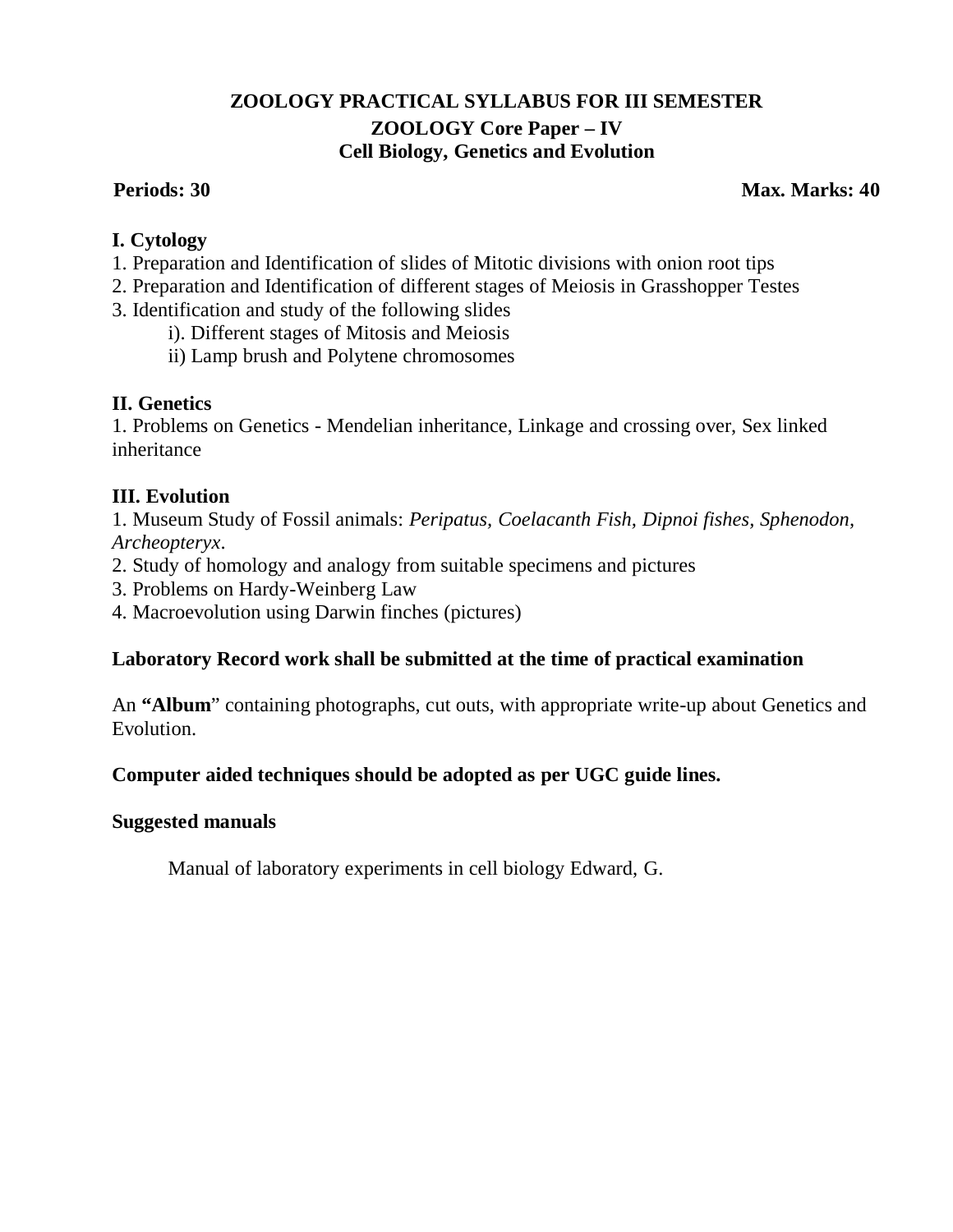# **B.Sc. PRACTICAL MODEL PAPER FOR IV SEMESTER ZOOLOGY - CORE PAPER - IV Cell Biology, Genetics and Evolution**

### **Time: 3 Hrs.** Max. Marks: 40

| 1. Identification, labeled diagram and salient features of spots: | 12  |
|-------------------------------------------------------------------|-----|
| $(06 \text{ spots})$                                              |     |
| 2. Prepare and Identify Mitotic divisions with onion root tips:   | 08  |
| 3. One Problem from Genetics                                      | 05  |
| 4. One Problem from Evolution                                     | 0.5 |
| 5. Certified practical record                                     | 0.5 |
| 6. Album                                                          | 03  |
| 7. Viva voce                                                      | 02  |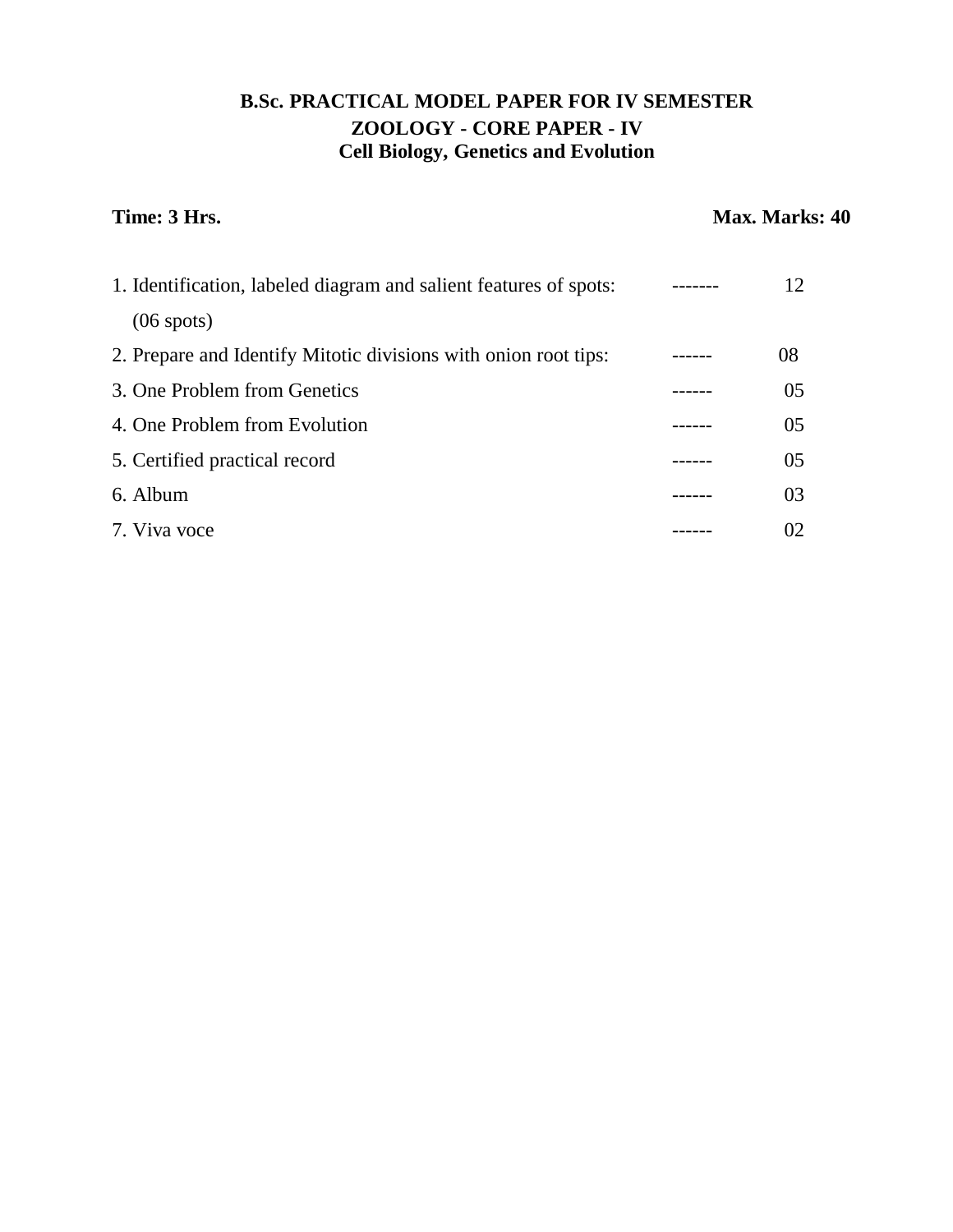## **B.Sc. III Year ZOOLOGY SYLLABUS** UNDER CBCS (With effect from 2016-2017) **V - SEMESTER Core Paper – V Physiology and Biochemistry**

**Periods: 60 Max. Marks: 60** 

## **UNIT – I Physiology (15 Periods)**

## **1.1 Digestion**

- 1.1.1 Digestion definition and extra and intracellular digestion.
- 1.1.2 Digestion of Carbohydrates, Proteins, Lipids and Cellulose.
- 1.1.3 Absorption and Assimilation of digested food.
- 1.1.4 Role of Gastrointestinal hormones in digestion

## **1.2 Respiration**

- 1.2.1 Definition of Respiration and Respiratory mechanisms External, Internal and cellular.
- 1.2.2 Respiratory Pigments
- 1.2.3 Transport of oxygen, Oxygen dissociation curves. Bohr's effect.
- 1.2.4 Transport of  $CO<sub>2</sub> Chloride shift$ .
- 1.2.4 Regulation of respiration nervous and chemical

## **1.3Circulation**

- 1.3.1 Types of circulation Open and Closed circulation
- 1.3.2 Structure of Mammalian Heart, Types of hearts Neurogenic and Myogenic.
- 1.3.3 Heart function Conduction and regulation of heart beat.
- 1.3.4 Regulation of Heart rate Tachycardia and Bradycardia
- 1.3.5 Blood Clotting mechanism

## **UNIT – II (15 periods)**

## **2.1. Excretion**

- 2.1.1 Classification of Animals on the basis of excretory products- Ammonotelic, Uricotelic, Ureotelic
- 2.1.2 Structure and function of Nephron; Urine formation, Counter current mechanism.

## **2.2. Muscle Contraction**

- 2.2.1 Types of Muscles
- 2.2.2 Ultra structure of skeletal muscle fibre
- 2.2.3 Sliding Filament theory, muscle contraction mechanism and energetics.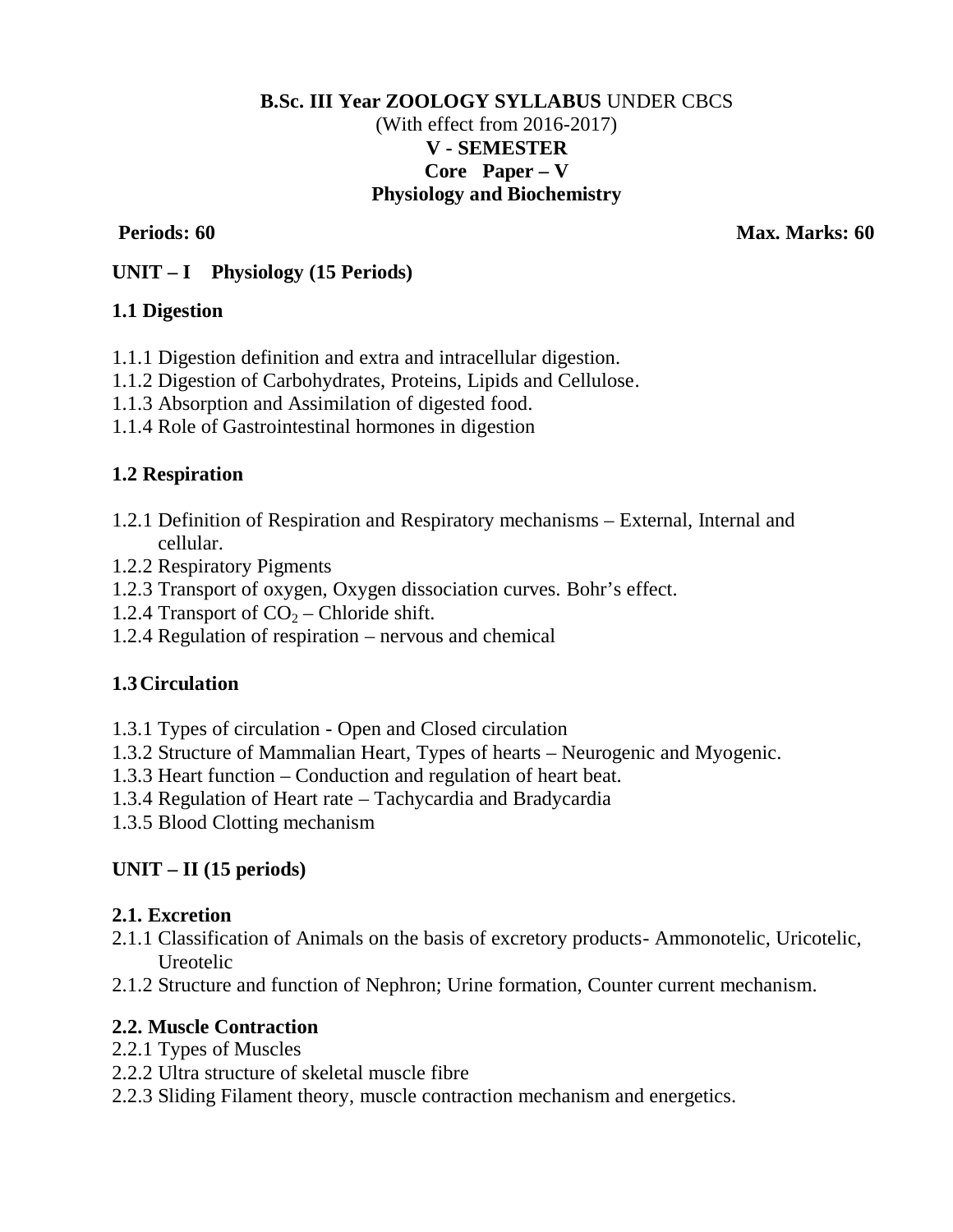## **2.3. Nerve Impulse**

- 2.3.1 Structure of Neuron
- 2.3.2 Nerve impulse Resting potential and Action potential and Conduction of Nerve impulse
- 2.3.3 Synapse, types of synapses and Synaptic transmission.

# **UNIT – III (15 periods)**

## **3.1. Endocrine System**

- 3.1.1 Endocrine glands Structure, secretions and functions of Pituitary, Thyroid, Parathyroid, Adrenal glands and Pancreas
- 3.1.2 Hormone action and concept of Secondary messengers
- 3.1.3 Male and Female Hormones, Hormonal control of Menstrual cycle in humans.

## **3.2. Homeostasis and Enzymes**

- 3.2.1 Concept of Homeostasis.
- 3.2.2 Mechanism of Homeostasis.

3.2.3 Osmoregulation - Water and ionic regulation by freshwater, brackish water and marine animals

3.2.4 Enzymes: Definition, Classification, Inhibition and Regulation

## **Biochemistry**

## **UNIT – IV (15 Periods)**

## **4. Biomolecules and Metabolism**

4.1. Carbohydrates**:** Classification and function of Carbohydrates

4.2. Carbohydrate metabolism - Glycolysis, Krebs cycle, , Electron transport and oxidative phosporelation.

4.3. Proteins**:** Classification of proteins based on functions and Chemical nature

- 4.4. Protein Metabolism Transamination, Deamination and Urea Cycle
- 4.5. Lipids**:** Classifiation of Lipids

4.6. Lipid Metabolism - Fatty acid synthesis and Fatty acid oxidation.

## **Suggested readings**

**Gerard J. Tortora and Sandra Reynolds Garbowski** *Principles of Anatomy and Physiology*, Tenth Ed., John Wiley & Sons

**Arthur C. Guyton MD**, *A Text Book of Medical Physiology,* Eleventh ed., John E. Hall, Harcourt Asia Ltd.

**William F. Ganong**, *A Review of Medical Physiology*, 22 ed, McGraw Hill, 2005 **Sherwood, Klandrof, Yanc,** *Animal Physiology*, Thompson Brooks/Coole, 2005. **Sherwood, Klandrof, Yanc,***Human Physiology*, Thompson Brooks/Coole, 2005. **Knut Scmidt-Nielson,** *Animal Physiology***,** 5th ed, Cambridge Low Price Edition. **Roger Eckert and Randal,** *Animal Physiology***,** 4th ed, Freeman Co, New York**. Singh. H.R,** Text Book of Animal Physiology and Biochemistry

**Nagabhushanam** , Comparative Animal Physiology

**Veer Bal Rastogi,** Text Book of Animal Physiology**\*\*\*\*\***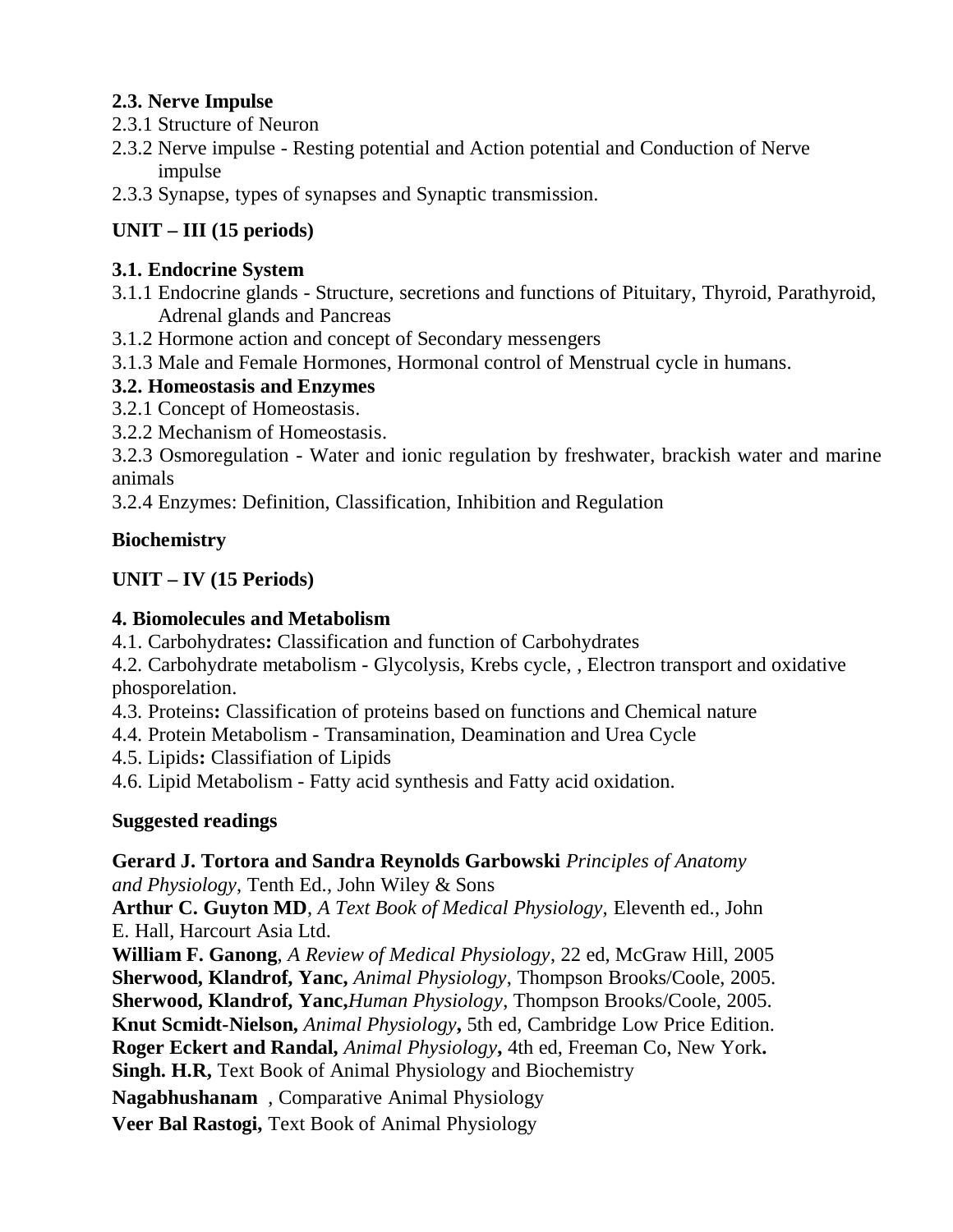## **B.Sc. ZOOLOGY MODEL PAPER FOR IV SEMESTER ZOOLOGY V - SEMESTER Core Paper – V Physiology and Biochemistry**

**Time: 3 hrs** Max. Marks: 40

## **Section- I (Marks: 4x5=20) Answer any FOUR (Long Answer) of the following Draw labelled diagrams wherever necessary**

1. Describe the process of carbohydrate digestion in mammals **Or** Or Explain in detail about transportation of gases in human

2. Write about working mechanism of mammalian Heart

Or

Describer the structure and function of nephron

3. Explain Ultra structure of skeletal muscle fibre Or

What is Synapse? Explain Synaptic tramission

4. Explain the structure of Thyroid gland , its secretions and functions Or

Write about the structure and classification of Proteins

### **Section- II (Marks: 5x2=10) Answer any FIVE (Short Answer) of the following Draw labelled diagrams wherever necessary**

- 5. Types of Hearts
- 6. Structure of Glucose
- 7. Labelled diagram of Neuron
- 8. Explain the role of gastrointestinal hormones.
- 9. Respiratory pigments
- 10. Explain briefly about Krebs cycle
- 11. Draw a labeled diagram of Ultra structure of Anima Cell
- 12. Explain briefly about Homeostasis

## **Section- III (Marks: 10x1=10)**

### **Answer all of the following**

- 13. Action potential 18. Uricotelic
	-
- 14. Transamination 19. FSH
- 15. Hypothalamus 20. Gluconeogenesis
- 16. Bradycardia 21. Dialysis
- 17. Actin myosin complex 22. Cretinism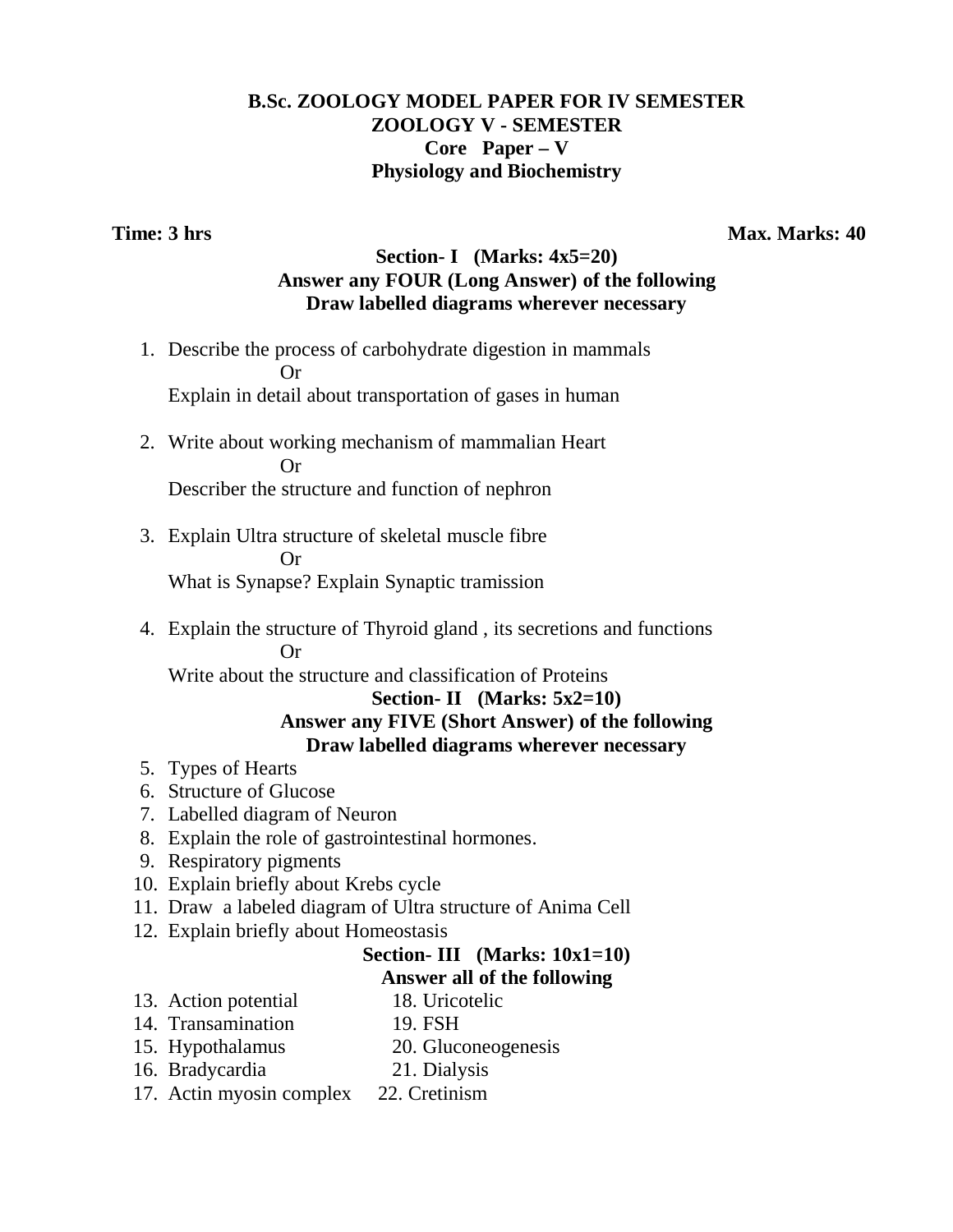## **B.Sc. III Year PRACTICAL SYLLABUS V - SEMESTER Core Paper – V Physiology and Biochemistry**

## **Periods: 30 Max. Marks: 40 Max. Marks: 40 Max. Marks: 40 Max. Marks: 40**

- 1. Qualitative tests for identification of carbohydrates, proteins and lipids.
- 2. Qualitative tests for identification of ammonia, urea and uric acid (Nitrogenous excretory products)
- 3. Effect of pH and Temperature on salivary amylase activity.
- 4. Study of permanent histological sections of Mammalian Endocrine glands pituitary, thyroid, pancreas, adrenal gland.
- 5. Estimation of Haemoglobin by Sahlis method.
- 6. Estimation of total protein by Lowry's method.
- 7. Estimation of unit Oxygen consumption of fish with reference to body weight.
- **Laboratory Record work shall be submitted at the time of practical examination**
- **Computer aided techniques should be adopted as per UGC guide lines.**

## **Suggested manuals**

**Tortora, G.J. and Derrickson, B.H. (2009).** *Principles of Anatomy and Physiology*, XII Edition, John Wiley & Sons, Inc.

**Widmaier, E.P., Raff, H. and Strang, K.T. (2008**) *Vander's Human Physiology*, XI Edition., McGraw Hill

**Guyton, A.C. and Hall, J.E. (2011).** T*extbook of Medical Physiology*, XII Edition, Harcourt Asia Pvt. Ltd/ W.B. Saunders Company

**Berg, J. M., Tymoczko, J. L. and Stryer, L. (2006).** *Biochemistry*. VI Edition. W.H Freeman and Co.

**Nelson, D. L., Cox, M. M. and Lehninger, A.L. (2009).** *Principles of Biochemistry*. IV Edition. W.H. Freeman and Co.

**Murray, R.K., Granner, D.K., Mayes, P.A. and Rodwell, V.W. (2009).**

*Harper's Illustrated Biochemistry*. XXVIII Edition. Lange Medical Books/Mc Graw3Hill.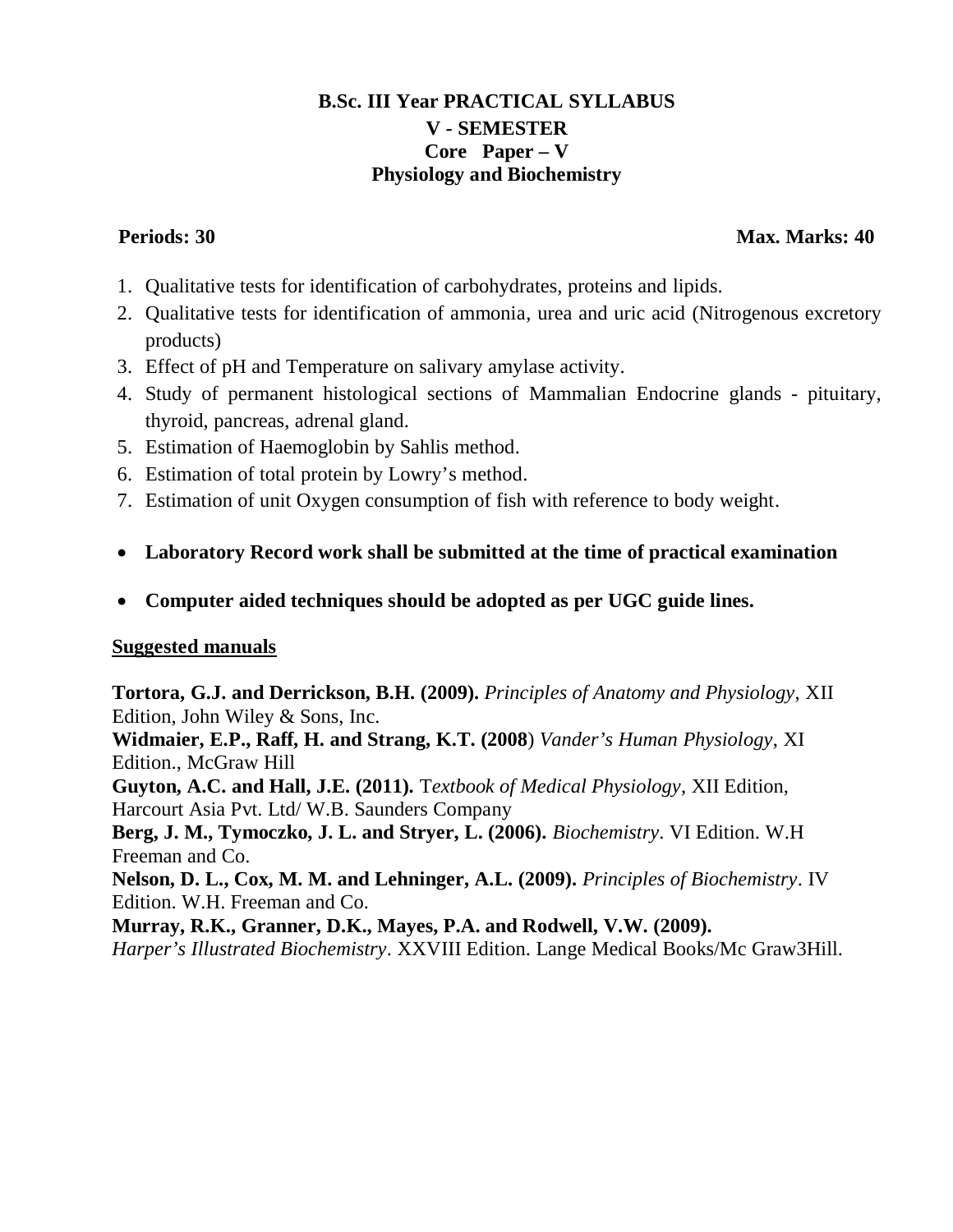# **B.Sc. III Year PRACTICAL MODEL PAPER V - SEMESTER Core Paper – V Physiology and Biochemistry**

**Time: 3 Hrs.** Max. Marks: 40

| 1. Identification, labeled diagram and salient features of spots: ------- |  | 10             |
|---------------------------------------------------------------------------|--|----------------|
| $(05 \text{ spots})$                                                      |  |                |
| 2. Estimation of from Biochemistry                                        |  | 06             |
| 3. Identification/Study offrom Physiology                                 |  | 06             |
| 4. Qualitative Test                                                       |  | 06             |
| 5. Project Work                                                           |  | 0 <sub>5</sub> |
| 6. Certified practical record                                             |  | 0 <sub>5</sub> |
| 7. Viva voce                                                              |  | 02             |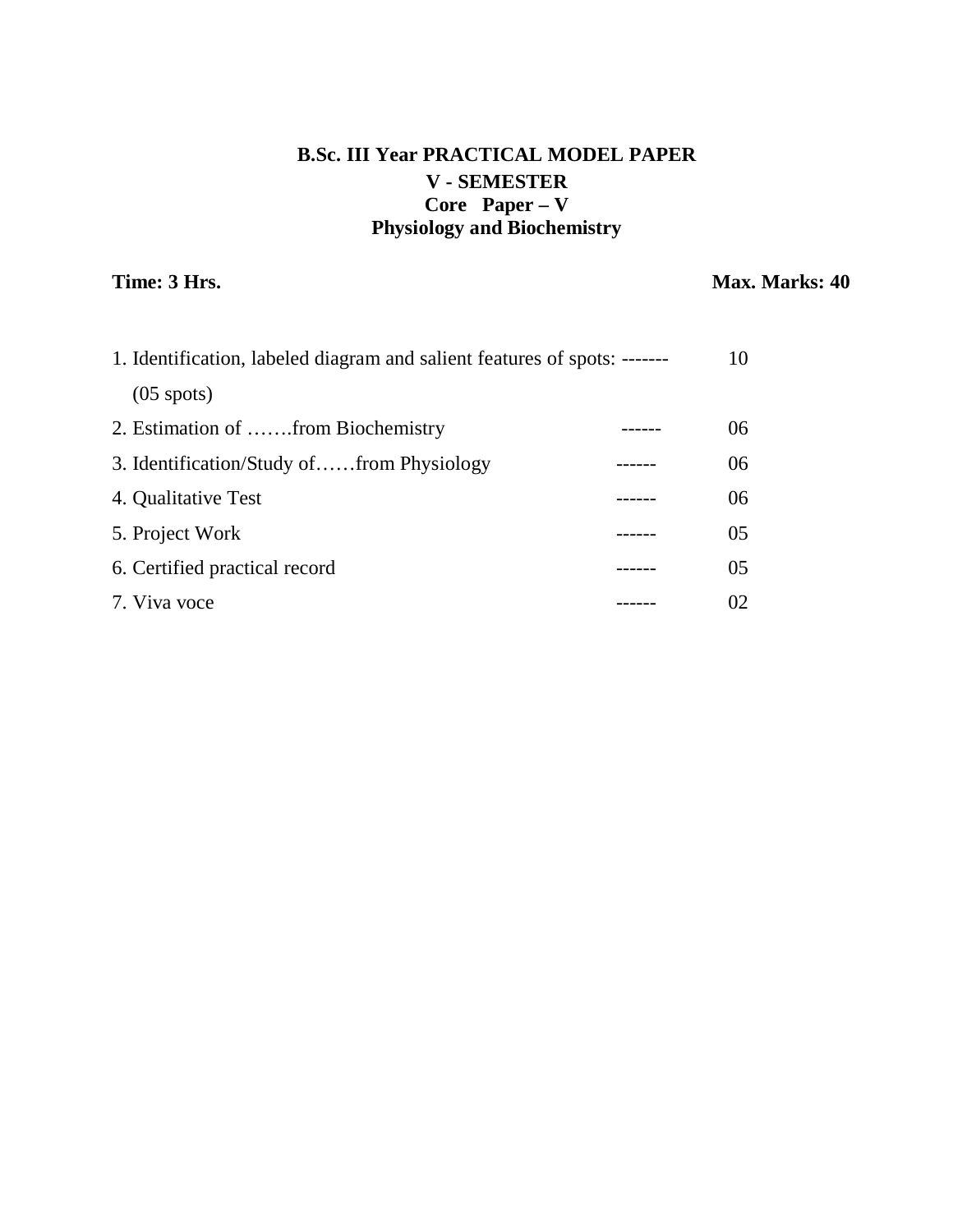## **B.Sc. III Year ZOOLOGY SYLLABUS UNDER CBCS** (With effect from 2016-2017) **VI - SEMESTER Elective Paper – VI Applied Zoology**

**Periods: 60 Max. Marks: 60 Max. Marks: 60 Max. Marks: 60 Max. Marks: 60 Max. Marks: 60** 

# **UNIT – I (15 Periods)**

## **1.1. Aquaculture**

- 1.1.1. Types of Fisheries
- 1.1.2. Fresh Water Fish and Prawn culture
- 1.1.3. Fresh water fishing gears and crafts.
- 1.1.4. Induced Breeding.
- 1.1.5. Hatchery design and Management of fish and prawn.
- 1.1.6. Transportation of fish and prawn seed.
- 1.1.7. Preservation, Processing and By-products of fishes.
- 1.1.8. Fish Diseases and control measures

# **UNIT – II (15 Periods)**

## **2.2 Sericulture**

- 2.2.1. Life cycle of *Bombyx mori*
- 2.2.2. Structure of silk gland and secretion of silk
- 2.2.3. Silkworm rearing technology.
- 2.2.4. Spinning, harvesting and storage of cocoons.

2.2.5. Silk worm Pests and Diseases: Uzi fly; Protozoan, Viral, Fungal and Bacterial; Control and prevention.

2.2.6. Prospects of Sericulture in India

## **UNIT – III (15 Periods)**

## **3.1 Apiculture and Vermiculture**

- 3.1.1. Selection of Bee Species for Apiculture.
- 3.1.2. Bee Keeping Equipment.
- 3.1.3. Methods of Extraction of Honey (Indigenous and Modern).
- 3.1.4. Bee Diseases and Enemies.
- 3.1.5. Products of Apiculture Industry and its Uses (Honey, Bees Wax).
- 3.1.6. Introduction of Vermiculture and Vermicomposting.
- 3.1.7. Vermiculture techniques.
- 3.1.8. Bedding, Essential parameters for Vermiculture and Management
- 3.1.9. Methods of Harvesting (Manual & Mechanical).
- 3.1.10. Economic Importance of Vermiculture.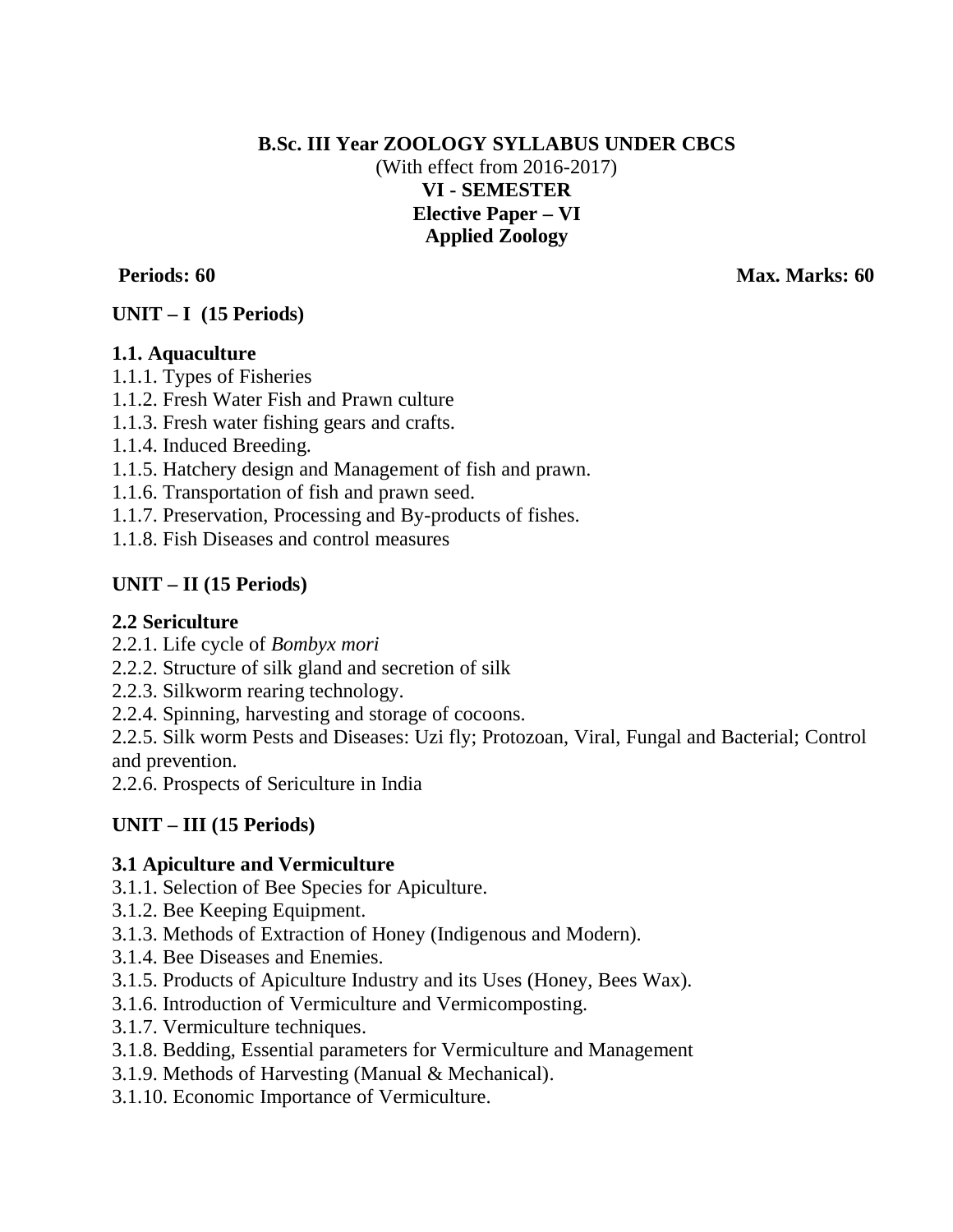## **UNIT – IV (15 Periods)**

# **4.1. Poultry Farming & Animal Husbandry**

4.1.1. Classification of Fowls based on their use – Broilers and Commercial layers.

4.1.2. Principles of poultry breeding, Management of breeding stock and broilers, Processing and preservation of eggs.

4.1.3. Poultry diseases - Viral, Bacterial, Fungal, Protozoan

4.1.4. Management of a modern Poultry Farm, progressive plans to promote Poultry as a Self-Employment venture

- 4.1.5. Dairy farm and its management
- 4.1.6. Animal Husbandry Introduction, Preservation of semen, artificial insemination of cattle, Induction of early puberty and synchronization of estrus in cattle

# **Suggested Readings**

- 1. **Prost, P. J. (1962).** *Apiculture*. Oxford and IBH, New Delhi.
- 2. **Bisht. D.S.,** *Apiculture*, ICAR Publication.
- 3. **Singh S.,** *Beekeeping in India*, Indian council of Agricultural Research, NewDelhi.
- 4. **Ullal S.R. and Narasimhanna, M.N.** Handbook of Practical Sericulture: CSB,Bangalore
- 5. **Jolly. M. S.** Appropriate Sericultural Techniques; Ed., Director, CSR & TI, Mysore.
- 6. Handbook of Silkworm Rearing: Agriculture and Technical Manual-1, Fuzi Pub. Co.
- 7. **Narasimhanna**, **M. N.** Manual of Silkworm Egg Production;, CSB, Bangalore 1988.
- 8. **Wupang—Chun and Chen Da-Chung**, Silkworm Rearing;, Pub. By FAO, Rome 1988.
- 9. **Sengupta**, **K.** A Guide for Bivoltine Sericulture; Director, CSR & TI, Mysore 1989.
- 10.**Krishnaswamy**, **S.** Improved Method of Rearing Young age silkworm;CSB,Bangalore,1986.
- 11. **Jhingran. V.G.** Fish and fisheries in India.,
- 12.**Khanna. S.S,** An introduction to fishes
- 13. **Santanam, B.** *et al,* A manual of freshwater aquaculture,
- 14.**Boyd. C.E. & Tucker.C.S**, Pond aquaculture water quality management,
- 15.**Biswas.K.P,** Fish and prawn diseases,
- 16.**Hafez, E. S. E. (1962)**. *Reproduction in Farm Animals*. Lea & Fabiger Publisher
- 17.**Dunham R.A. (2004).** *Aquaculture and Fisheries Biotechnology Genetic Approache*s. CABI
- 18.**Pedigo, L.P. (2002)**. *Entomology and Pest Management*, Prentice Hall.
- 19.**Lee,** Earthworm Ecology
- 20. **Stevenson,** Biology of Earthworms
- 21.**Ranganathan L.S,** Vermicomposting technology- soil health to human health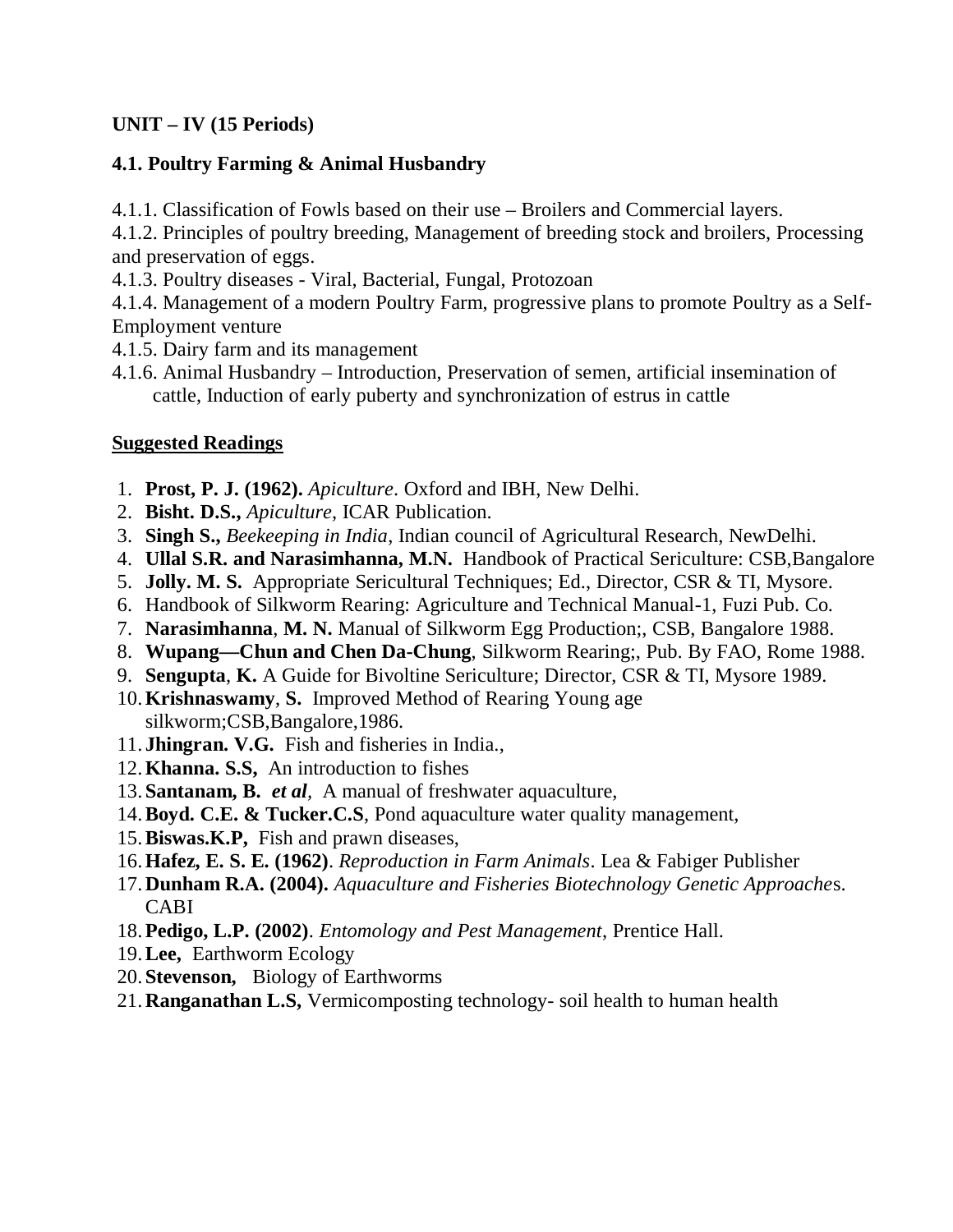## **B.Sc. ZOOLOGY MODEL PAPER FOR VI SEMESTER ZOOLOGY VI - SEMESTER Elective Paper – VI Applied Zoology**

**Time: 3 hrs** Max. Marks: 40

### **Section- I (Marks: 4x5=20) Answer any FOUR (Long Answer) of the following Draw labelled diagrams wherever necessary**

1. What is Apiculture? Explain different methods of extraction of Honey **Or** Or

Write about Silk worm rearing technology

- 2. Write about the general account of Economic importance Vermiculture Or What is Hypophysation? Explain in detail about induced breeding in fishes
- 3. Describe verminculture technique and their significance Or

Explain about breeding and management of Broilers

4. Describe the life history of *Bombyx mori*

Or

Describe in detail about preservation and artificial insemination in cattle

## **Section- II (Marks: 5x2=10) Answer any FIVE (Short Answer) of the following Draw labelled diagrams wherever necessary**

- 5. Preservation techniques of fishes
- 6. Viral diseases in poultry
- 7. Nursery ponds
- 8. Economic importance Apiculture
- 9. Induction of early puberty
- 10. Explain social organization of Bee colony
- 11. Write a brief note the significance of Animal Husbandry
- 12. Explain briefly about Transportation of Fish seed

### **Section- III (Marks: 10x1=10) Answer all of the following**

12. Layers 18. Ecdysis 13. Hatchery 19. Stake net 14. Wax 20. Vaccination 15. Synchronization of estrus 21. Fish glue 16. Bedding 22.Pebrin disease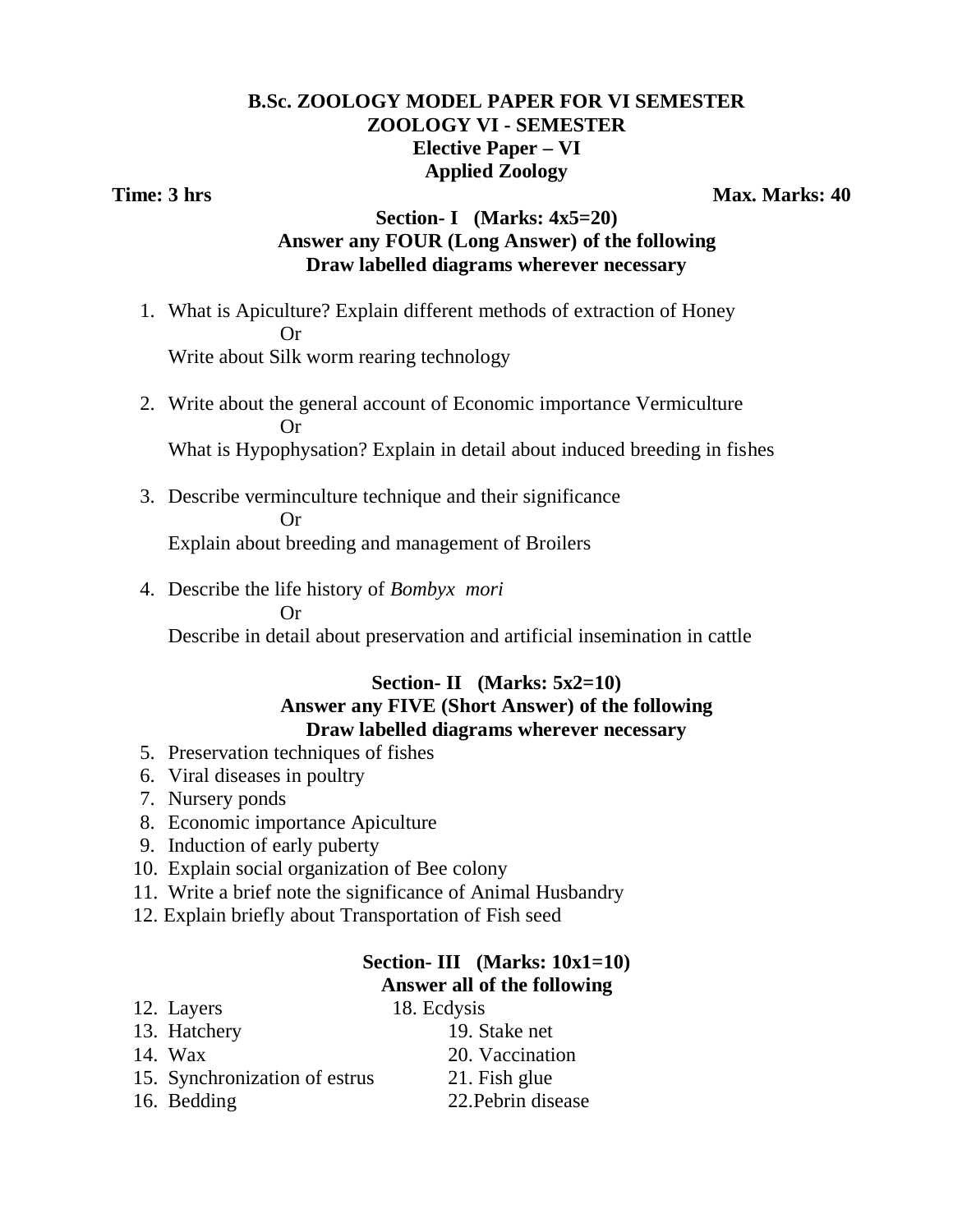# **B.Sc. III Year PRACTICAL SYLLABUS VI - SEMESTER Elective Paper – VI Applied Zoology**

**Periods: 30 Max. Marks: 40** 

1. Identification and study of important cultivable and edible fishes - Any five

2. Identification and study of important cultivable and edible crustaceans - Any five

3. Identification different larvae of silk worm- Using specimens / pictures

4. Identification of mulberry and non mulberry silkworms

5. Mounting of mouth parts of adult silk worm and silk gland of larva

6. Estimation of quality of milk from different dairy farm units – specific gravity, fat content, pH viscocity.

7. Identification of purity of Honey in different samples

8. Field visits to a Vermiculture / Sericulture / fisheries / apiculture / poultry / dairy farmsubmission of any 3 Reports

- **Laboratory Record work shall be submitted at the time of practical examination**
- **Computer aided techniques should be adopted as per UGC guide lines.**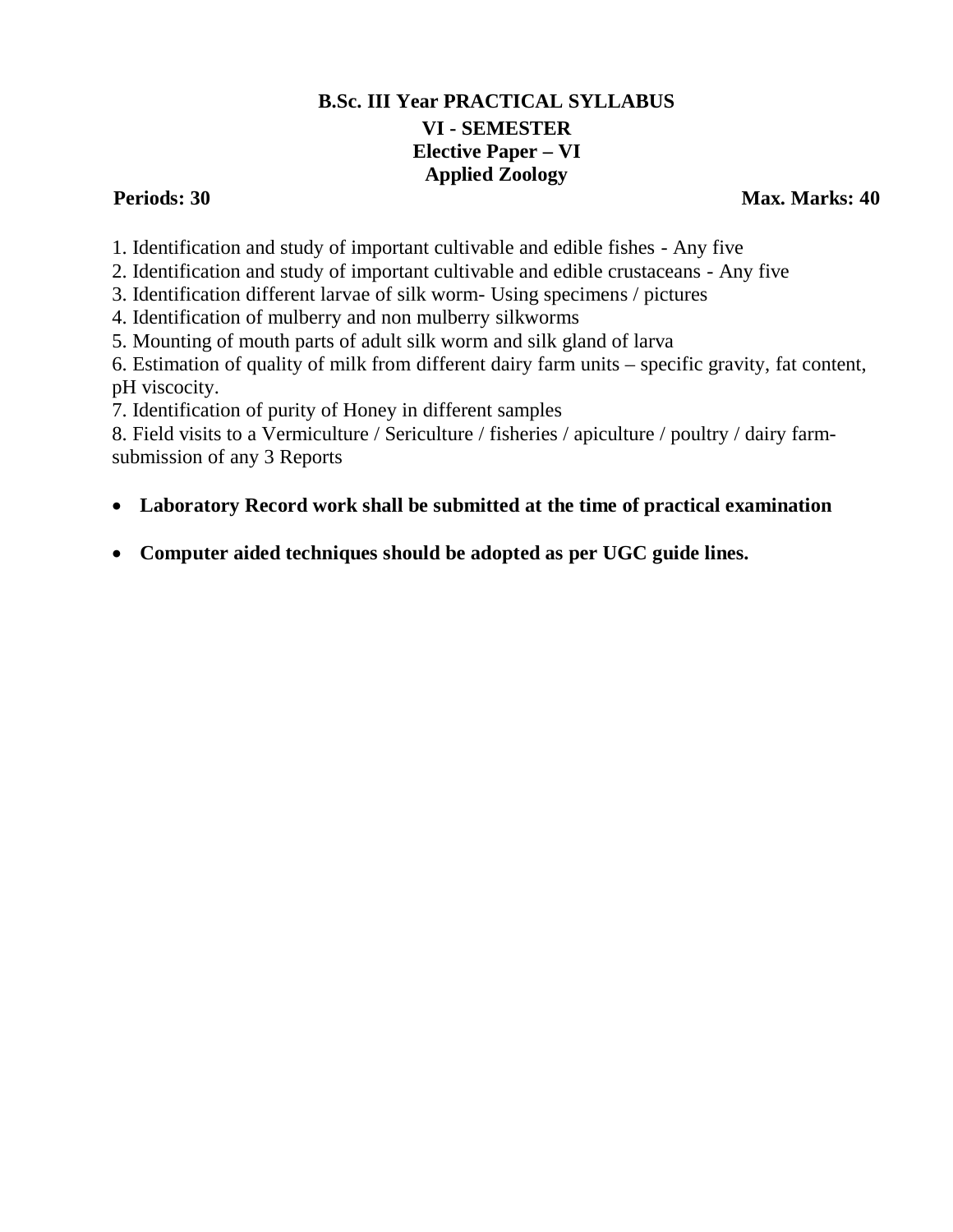# **B.Sc. III Year PRACTICAL MODEL PAPER VI - SEMESTER Elective Paper – VI Applied Zoology**

# **Time: 3 Hrs.** Max. Marks: 40

| 1. Identification, labeled diagram and salient features of spots: ------- |  | 10 |
|---------------------------------------------------------------------------|--|----|
| $(05$ spots)                                                              |  |    |
| 2. Identification                                                         |  | 06 |
| 3. Field trip reports (3)                                                 |  | 12 |
| 4. Project Work                                                           |  | 04 |
| 5. Certified practical record                                             |  | 04 |
| 6. Viva voce                                                              |  | 04 |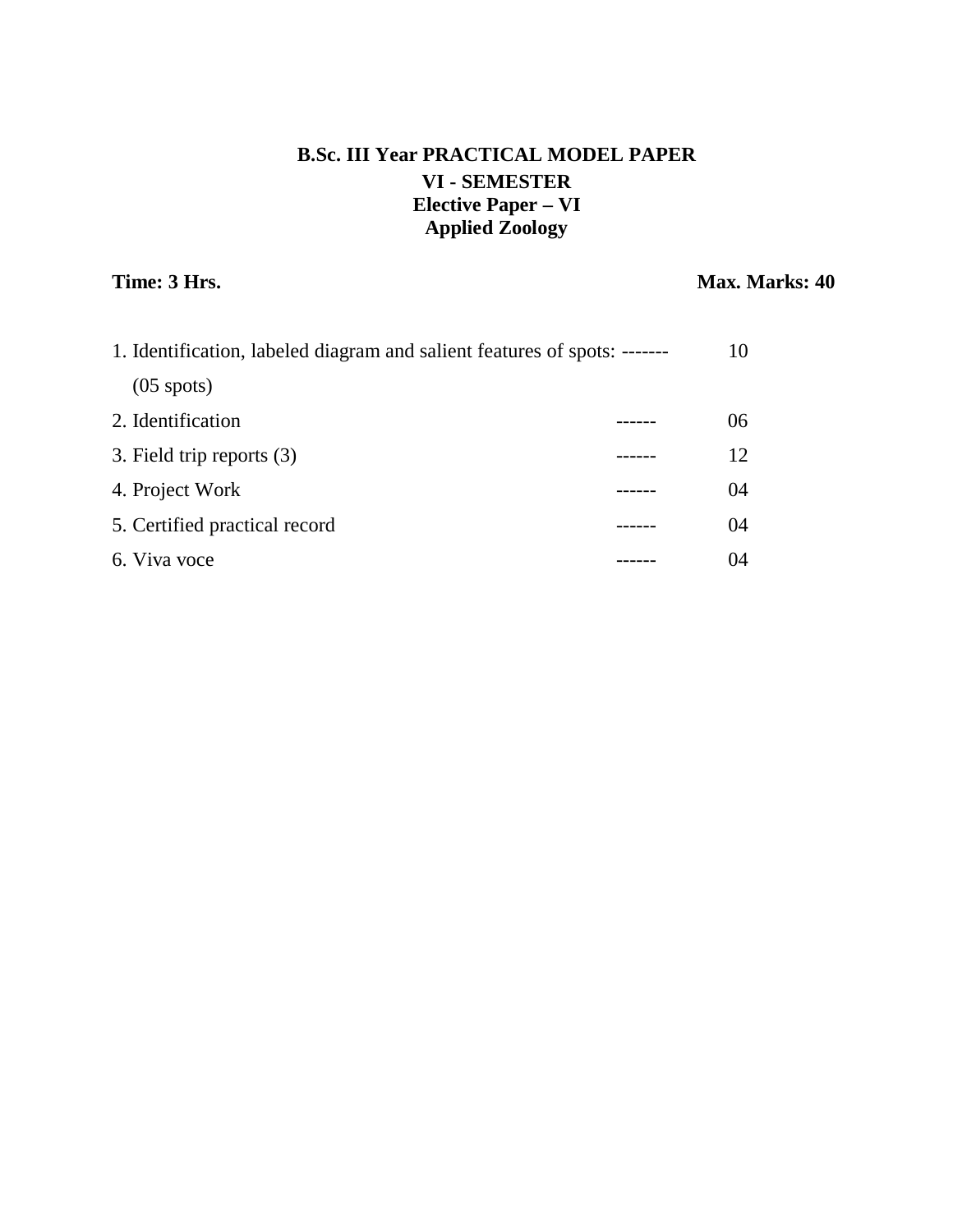## **B.Sc. III Year ZOOLOGY SYLLABUS** UNDER CBCS (With effect from 2016-2017) **V- SEMESTER Core Paper – VII Immunology and Animal Biotechnology**

**Periods: 60 Max. Marks: 60** 

## **UNIT – I (15 Periods)**

## **1.1. Immunology**

- 1.1. Basic concepts of immunology.
- 1.1.2. Cells of immune system
- 1.1.3. Primary and secondary Organs of immune system
- 1.1.4. Types of Immunity Innate and acquired

## **1.2. Antigens and antibodies**

- 1.2.1. Basic properties of antigens
- 1.2.2. Structure, function and types of an antibody.
- 1.2.3. B and T cell epitopes, haptens, adjuvants.
- 1.2.4. Antigen-antibody reactions,
- 1.2.5. T-Cell and B-Cell activation
- 1.2.6. Monoclonal antibodies and their production

## **UNIT – II (15 Periods)**

## **2.1. Working of an Immune system**

- 2.1.1. Structure and functions of major histocompatibility complex.
- 2.1.2. Basic properties and functions of Cytokines, Interferons and complement proteins
- 2.1.3. Humoral and Cell mediated immunity.

## **2.2. Immune system in health and disease**

- 2.2.1. Types of hyper sensitivity.
- 2.2.2. Concepts of autoimmunity and immunodeficiency.

2.3. Introduction to Vaccines and types of Vaccines

## **UNIT – III (15 Periods)**

## **3.1. Animal Biotechnology**

- 3.1.1. Concept and Scope of Animal Biotechnology.
- 3.1.2. Cloning vectors Plasmids, Cosmids, Lambda bacteriophage,YAC,
- 3.1.3. Cloning- Cloning methods (Cell, Animal and Gene cloning)
- 3.1.4. Animal Cell culture **-** Equipment and materials for animal cell culture, Applications of cell culture techniques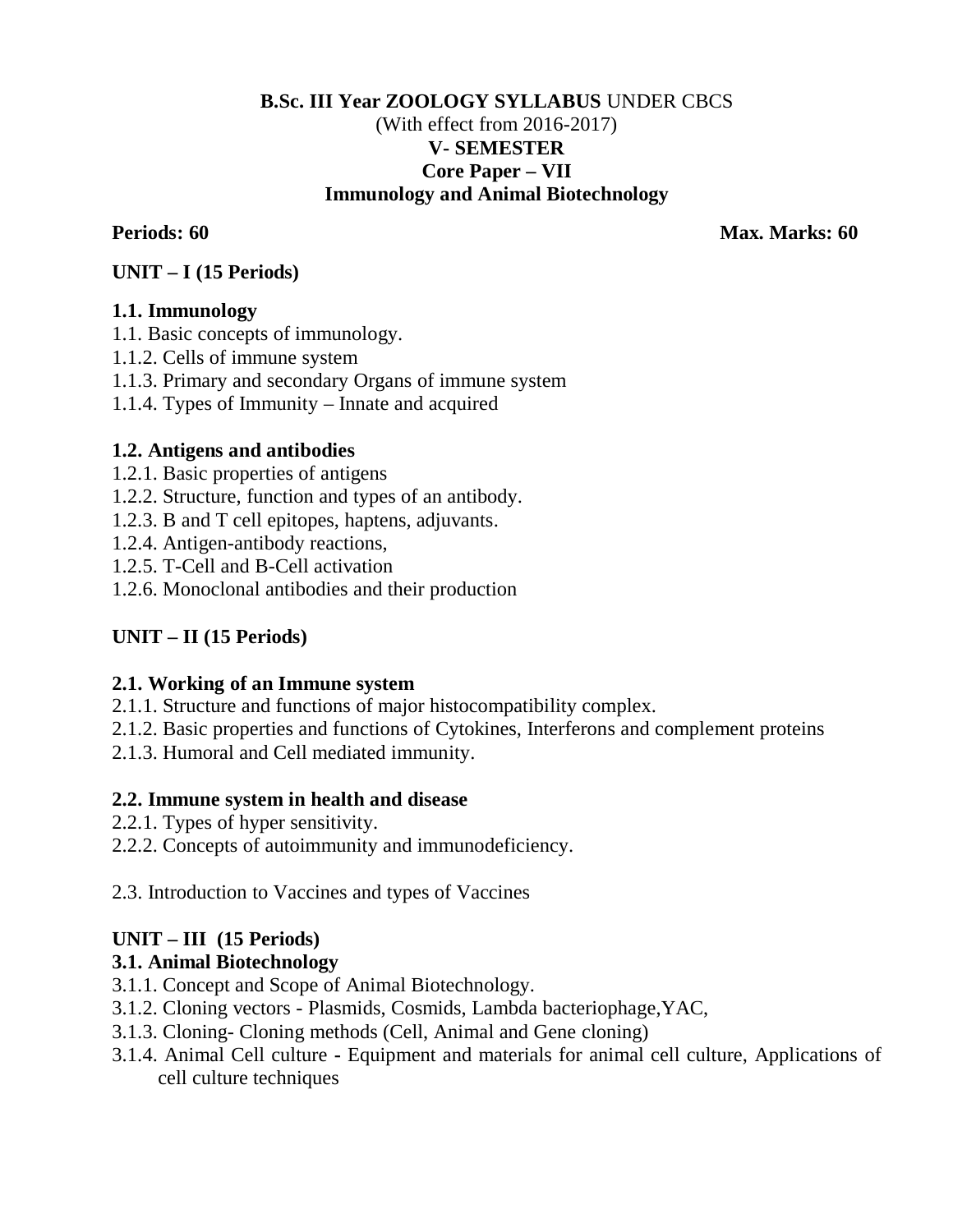## **UNIT – IV (15 Periods)**

### **4.1 Genetically modified organisms**

- 4.1.1 Recombinant DNA technology and its applications
- 4.1.2Transgenesis Methods of Transgenesis.
- 4.1.3 Production of Transgenic animals and Application of Transgenic animals in Biotechnology.
- 4.1.4 Stem cells –types and their applications

## **Suggested Readings**

**Arthur C. Guyton MD**, *A Text Book of Medical Physiology,* Eleventh ed., John E. Hall, Harcourt Asia Ltd.

**William F. Ganong**, *A Review of Medical Physiology*, 22 ed, McGraw Hill, 2005

**Sherwood, Klandrof, Yanc,** *Human Physiology*, Thompson Brooks/Coole, 2005.

**Knut Scmidt-Nielson,** *Animal Physiology***,** 5th ed, Cambridge Low Price Edition.

**Richard A. Glodsby, Thomas J Kind, Barbara A. Osborne, Janis Kuby,** *Immunology,* 5th ed, Freeman and Co. New York

**Ivan Roitt,** *Immunology***,** 4th ed, Johanthan Brostoff, Moshy, London.

**Thomas C. Chung,** *General Parasitology***,** Hardcourt Brace and Co ltd. Asia. New Delhi.

**Gerard D. Schmidt and Larry S Roberts,** *Foundations of Parasitology***,** McGraw Hill

**Kindt, T. J., Goldsby, R. A., Osborne, B. A., Kuby, J. (2006).** VI Edition. Immunology. W.H. Freeman and Company.

**Delves, P. J., Martin, S. J., Burton, D. R., Roitt, I.M. (2006).** XI Edition. Roitt's Essential Immunology, Blackwell Publishing.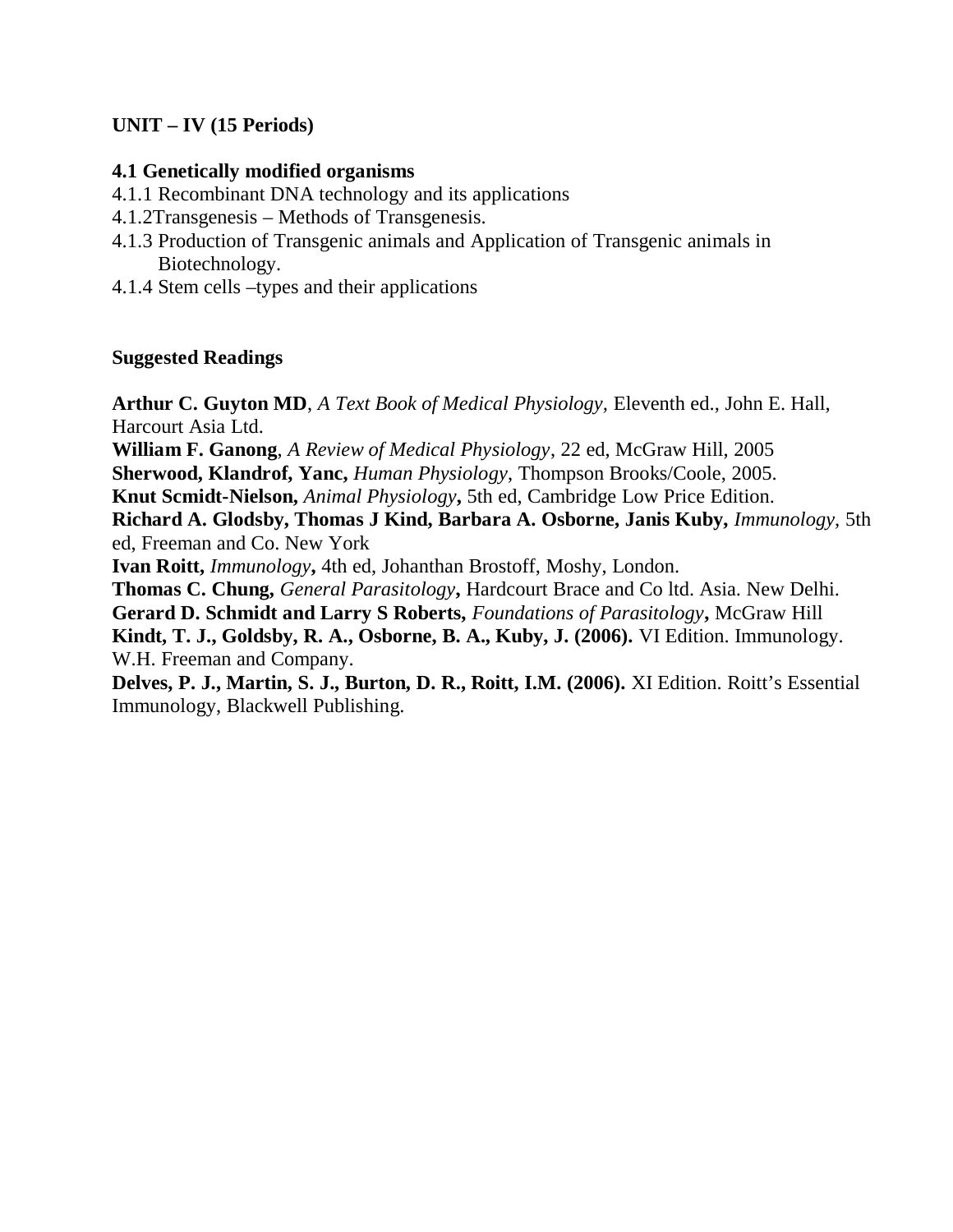## **B.Sc. ZOOLOGY MODEL PAPER FOR V SEMESTER ZOOLOGY V - SEMESTER Core Paper – VII Immunology and Animal Biotechnology**

**Time: 3 hrs** Max. Marks: 40

## **Section- I (Marks: 4x5=20) Answer any FOUR (Long Answer)of the following Draw labelled diagrams wherever necessary**

1. What is immunity? Explain different types of Immunity **Or** Or

Write about the antigen and antibody reactions

2. Write about the general account of vaccines Or What is Hypersensitivity? Explain in detail about Hypersensitivity

3. Define cloning Vector. Describe any two cloning vectors and their significance Or

What is Transgenesis? Explain any two methods in processing Transgenic animals

4. Define a stem cell. Describe the applications of Stem cells Or

Describe in detail about PCR technology

### **Section- II (Marks: 5x2=10) Answer any FIVE (Short Answer) of the following Draw labelled diagrams wherever necessary**

- 5. Cell Culture techniques
- 6. Restriction Enzymes
- 7. Immunoglobulin –G (Ig-G)
- 8. Explain the cell mediated immunity.
- 9. r-DNA Technology
- 10. Explain basic properties of Antigens
- 11. Write a brief note the significance of Biotechnology
- 12. Explain briefly about Gene therapy

### **Section- III (Marks: 10x1=10) Answer all of the following**

- 12. Monoclonal antibody 18. Autoimmunity 13. Heptanes 19. Plasma
- 14. Bacteriophage 20. Nature killer cells 15. Ligation 21. Dolly
- 16. Interferons 22.Parkinson's disease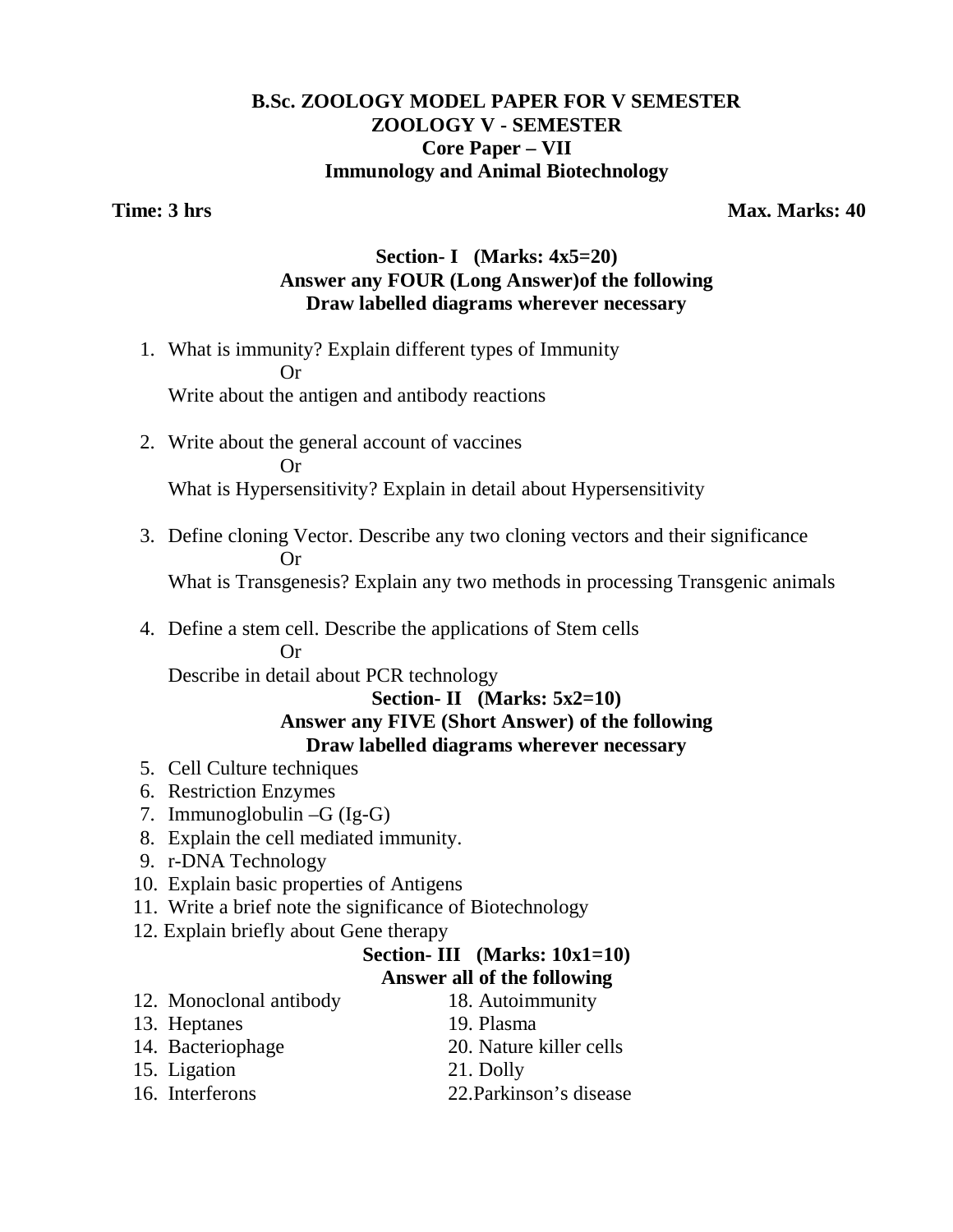## **B.Sc. III Year PRACTICAL SYLLABUS V- SEMESTER Core Paper – VII Immunology and Animal Biotechnology**

**Periods: 30 Max. Marks: 40 Max. Marks: 40 Max. Marks: 40 Max. Marks: 40** 

## **I. Immunology**

- 1.Identification of Blood groups
- 2. Histological study of spleen, thymus and lymph nodes (through prepared slides)
- 3. Enumeration of RBC & WBC from a given blood sample
- 4. Enumeration of Differential count of WBC from a given blood sample
- 5. Demonstration of
	- a. ELISA b. Immunoelectrophoresis
- 6. Identification of Autoimmune disease through charts.

## **II. Animal Biotechnology**

- 1. Study the following techniques through photographs / virtual lab
	- a. Southern blotting
	- b. Western blotting
	- c. DNA sequencing (Sanger's method)
	- d. DNA finger printing
	- e. Identification of Vectors
	- f. Identification of Transgenic animals
- 2. PCR demonstration /virtual lab
	- **Laboratory Record work shall be submitted at the time of practical examination**
	- **Computer aided techniques should be adopted as per UGC guide lines.**

## **Suggested manuals**

**Kindt, T. J., Goldsby, R.A., Osborne, B. A. and Kuby, J (2006).** Immunology, VI Edition. W.H. Freeman and Company.

**David, M., Jonathan, B., David, R. B. and Ivan R. (2006).** Immunology, VII Edition, Mosby, Elsevier Publication.

**Abbas, K. Abul and Lechtman H. Andrew (2003.)** Cellular and Molecular Immunology. V Edition. Saunders Publication.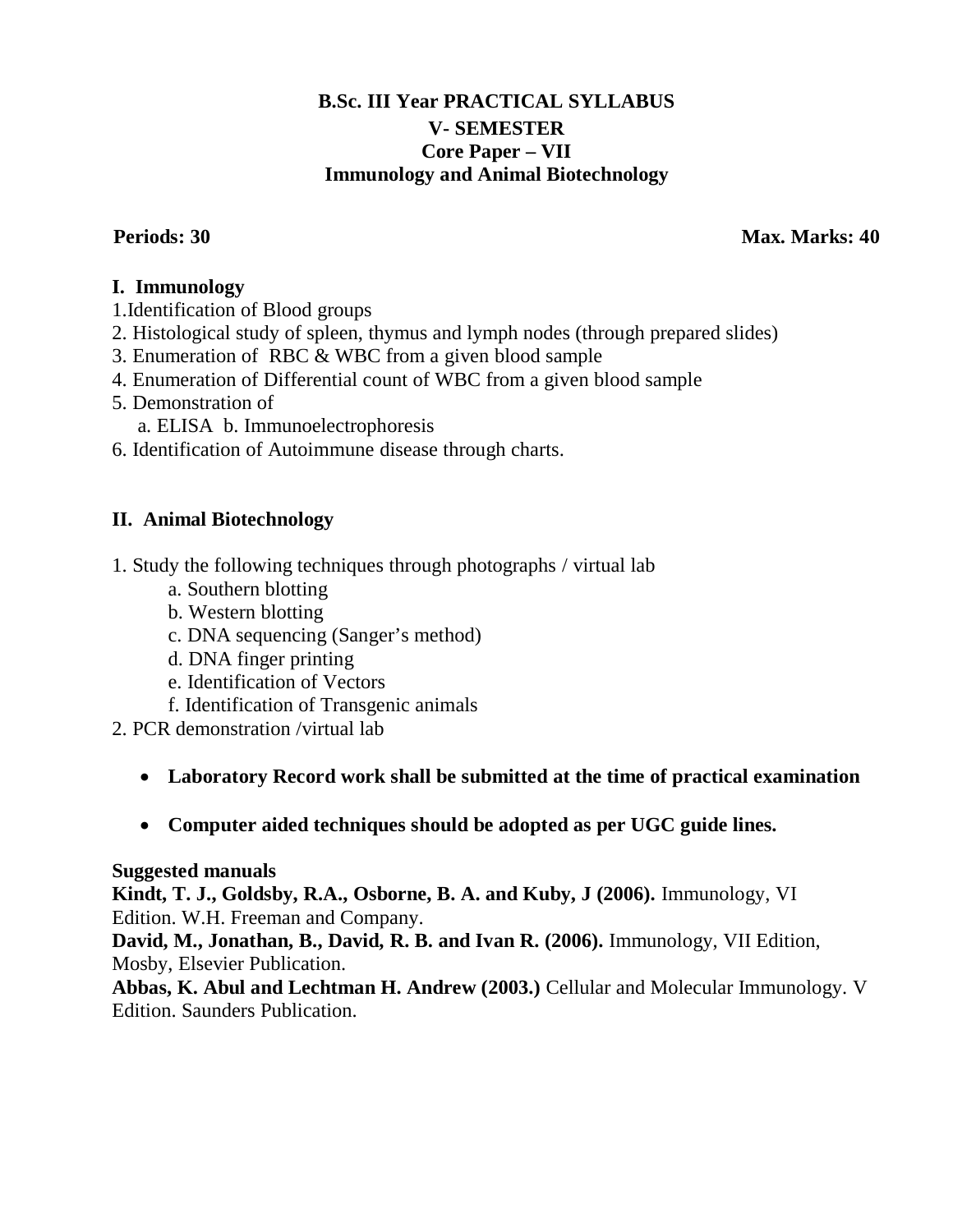# **B.Sc. III Year PRACTICAL MODEL PAPER V- SEMESTER Core Paper – VII Immunology and Animal Biotechnology**

# **Time: 3 Hrs.** Max. Marks: 40

| 1. Identification, labeled diagram and salient features of spots: ------- |  | 10              |
|---------------------------------------------------------------------------|--|-----------------|
| $(05$ spots)                                                              |  |                 |
| 2. Identification/Determination from Immunology                           |  | 06 <sup>1</sup> |
| 3. Identification/Study the technique from Anima Biotechnology ------     |  | 06              |
| 4. Demonstration of a technique                                           |  | 06              |
| 5. Project Work                                                           |  | 0 <sub>5</sub>  |
| 6. Certified practical record                                             |  | 0 <sub>5</sub>  |
| 7. Viva voce                                                              |  | 02              |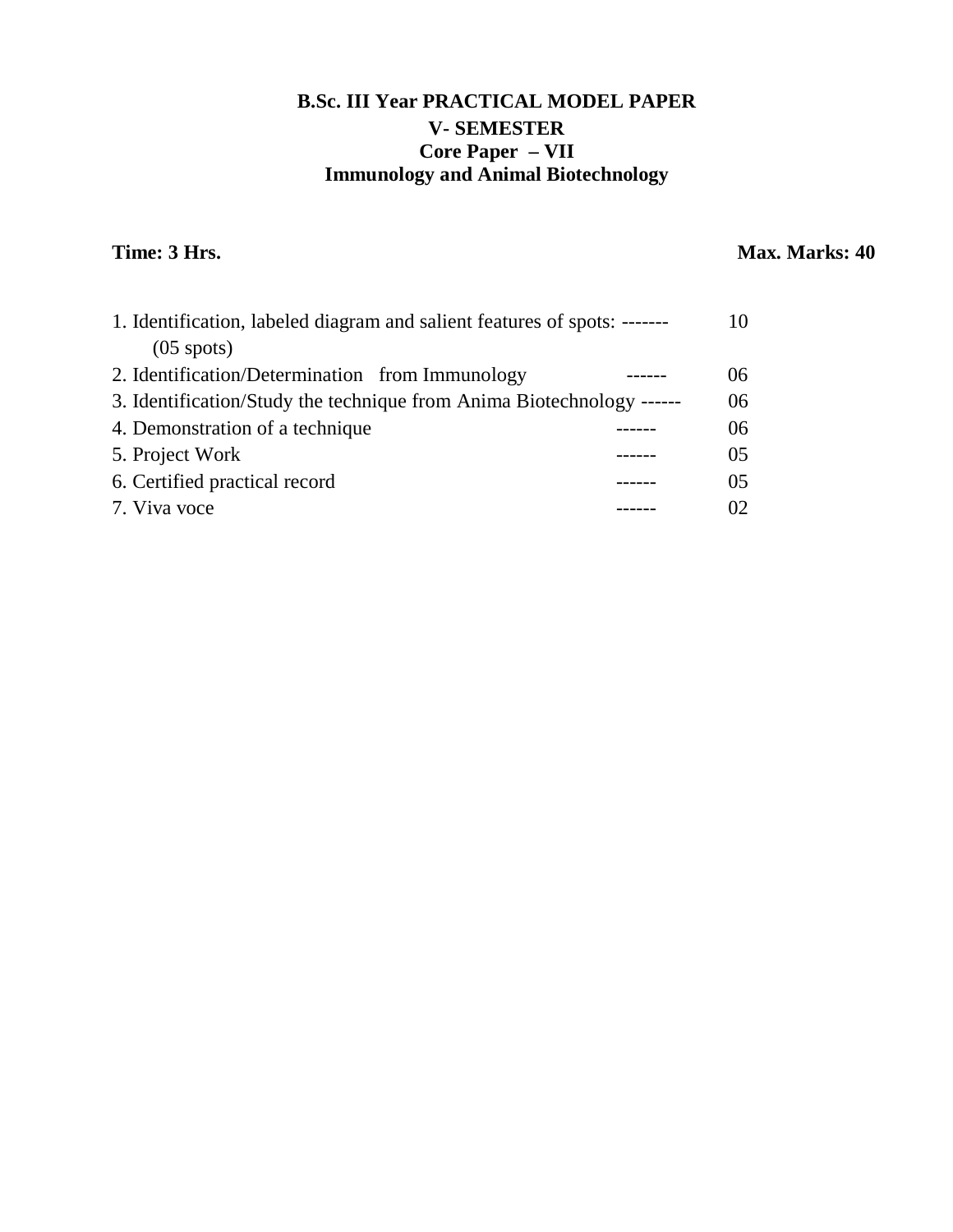### **B.Sc. ZOOLOGY SYLLABUS UNDER CBCS** (With effect from 2016-2017) **VI - SEMESTER Open Elective Paper – II Medical Transcription**

**Periods: 60 Max. Marks: 60 Max. Marks: 60 Max. Marks: 60 Max. Marks: 60** 

### **UNIT – I (15 Periods)**

### **Medical terminology Pharmacology and Anatomy of humans**

- 1.1. General medical terms, surgical terms, diseases
- 1.2. Human body parts, systems and functions
- 1.3. Medication terminology, treatments, drug reactions, pharmacology legalities, medication handling and doctor's orders.

## **UNIT – II (15 Periods)**

## **Medical Theories and Techniques Ethical and Legal Responsibilities Medical**

### **Transcription Equipment and Technology**

- 2.1. Diagnostic and therapeutic procedure terms and practices
- 2.2. Surgical procedure terms and practices
- 2.3. Lab procedures: patient preparation and blood drawing techniques.

## **UNIT – III (15 Periods)**

## **Basic Transcription, Medical Grammar and Style, Medical Reports Formatting**

- 3.1. Transcribing audio files into typed format.
- 3.2. Healthcare Documentation formats
- 3.3. American Medical Association stylistic standards.

## **UNIT – IV (15 Periods)**

## **Computer Information Systems, Speech Recognition Editing:**

- 4.1. Basics of Microsoft Office software, including Word, PowerPoint, Excel
- 4.2. Basic formatting practices and e-mail and Internet usage and file organization.

4.3. Speech recognition software to transcribe dictation and taking dictation with background noise.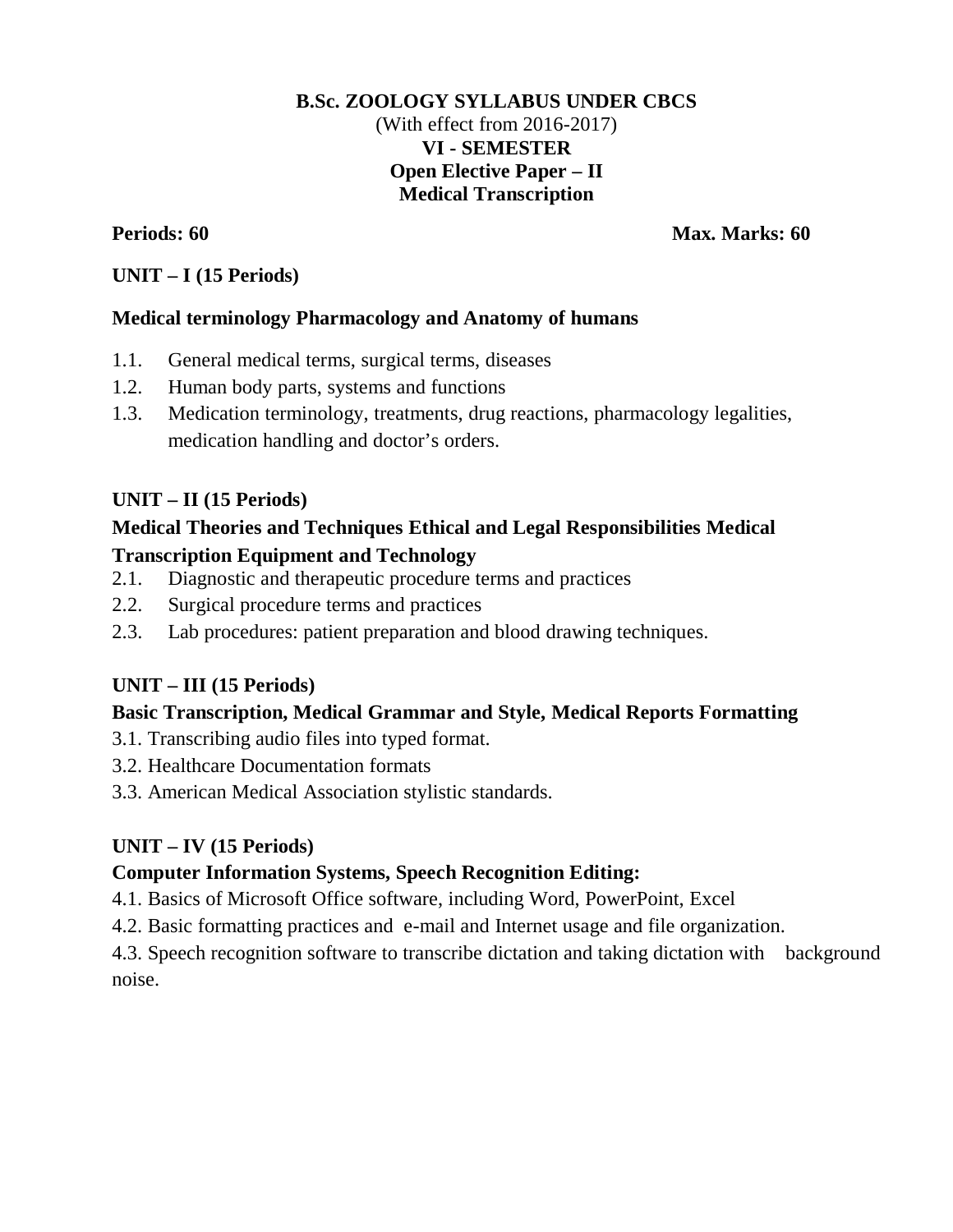## **B.Sc. III Year ZOOLOGY SYLLABUS UNDER CBCS** (With effect from 2016-2017) **VI - SEMESTER Elective Paper – VIII Public Health and Hygiene**

**Periods: 50 Max. Marks: 60 Max. Marks: 60 Max. Marks: 60 Max. Marks: 60 Max. Marks: 60 Max. Marks: 60 Max. Marks: 60 Max. Marks: 60 Max. Marks: 60 Max. Marks: 60 Max. Marks: 60 Max. Marks: 60 Max. Marks: 60 Max. Marks: 60** 

## **UNIT – I (15 Periods)**

## **1.1 Nutrition and health**

- 1.1.1 Classification of foods Carbohydrates, proteins, lipids, vitamins and minerals.
- 1.1.2 Balanced diet and Malnutrition.
- 1.1.3 Nutritional deficiencies and disorders- Carbohydrates, proteins, lipids, vitamins and minerals.

# **UNIT-II (15 Periods)**

# **2.1 Environment and Health**

- 2.1.1. Environment and health Impact assessment: concept, steps and applications.
- 2.1.2. Occupational, Industrial, agricultural and urban Health-Exposure at work place, urban areas, industrial workers, farmers and agricultural labourers, Health workers and health disorders and diseases.
- 2.1.3 Environmental pollution and associated Health hazards
- 2.1.4 Water borne diseases
- 2.1.5 Air borne diseases

# **UNIT-III (15 Periods)**

## **3.1 Communicable diseases**

2.1.1 Causes, Symptoms, Diagnosis, Treatment and Prevention - Malaria, Filaria, Measles, Polio, Chicken pox, Rabies, Plague, Leprosy, Tuberculosis and AIDS.

# **3.2 Non-Communicable diseases**

3.2.1 Causes, Symptoms, Diagnosis, Treatment and Prevention - Hypertension, Coronary Heart diseases, Stroke, Diabetes, Obesity and Mental ill-health.

# **UNIT-IV (15 periods)**

# **4.1 Health Education in India**

- 4.1.1. Health care legislation in India termination of pregnancy act, Maternity benefit act, Transplantation of human organs act, Child Labour act, Biomedical waste act, ESI act.
- 4.1.2 WHO Programmes Government and Voluntary Organizations and their health services
- 4.1.3. First Aid and Health awareness, personal health care record maintenance.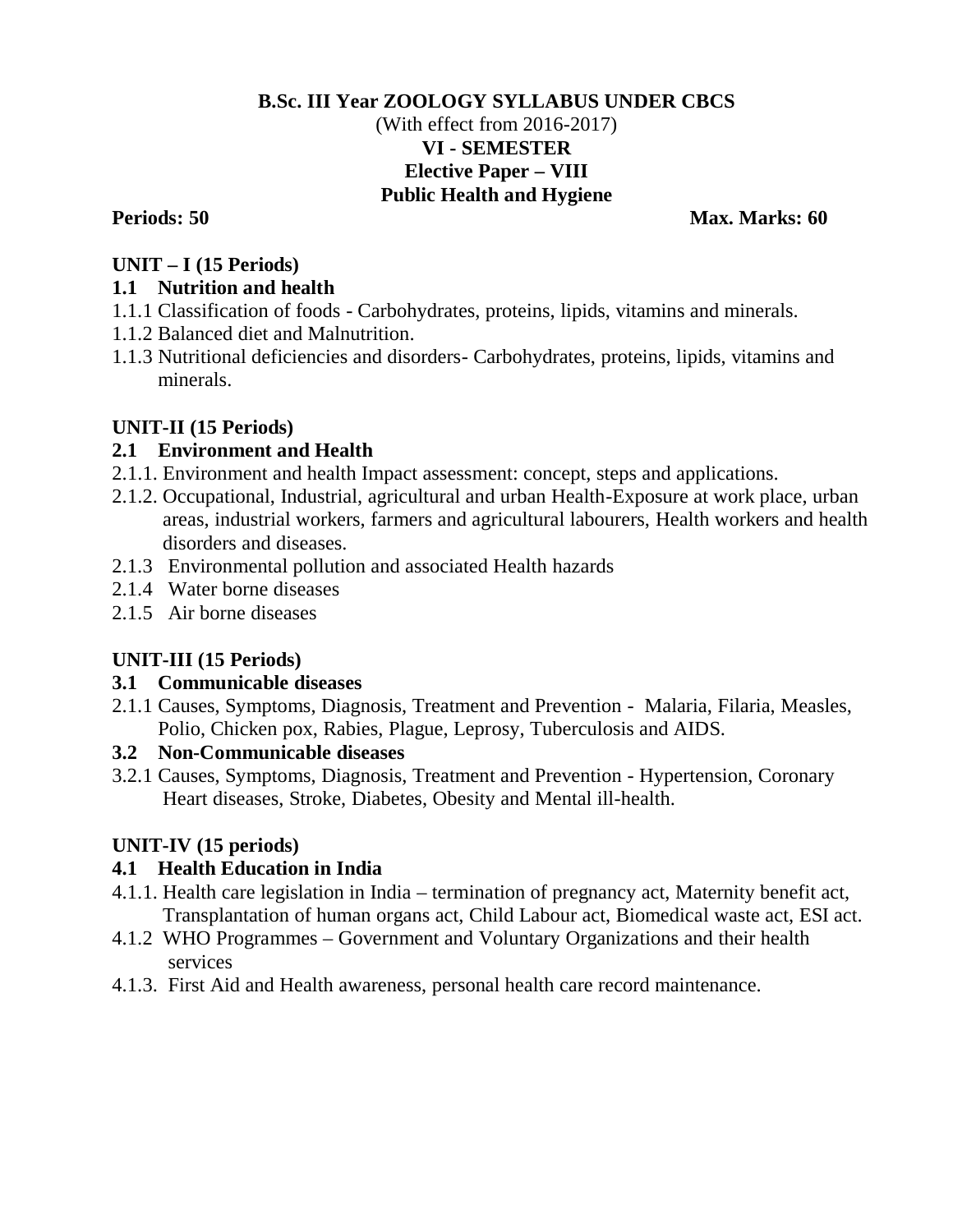### **Suggested Readings**

- 1. Park and Park, 1995: Text Book of Preventive and Social Medicine Banarsidas Bhanot Publ. Jodhpur – India.
- 2. Public Health at the Crossroads Achievements and Prospects. Robert Beaglehole and Ruth
- 3. Bonita 2nd Edition Cambridge University Press 3. Maxcy Rosenau Last Public Health &
- 4. Preventive Medicine, Fourteenth Edition Ed RobertWallace, MD, et al. 4.
- 5. Epidemiology and Management for Health Care: Sathe, P.V. Sathe, A.P., PopularPrakashan,
- 6. Mumbai, 1991. 5.
- 7. International Public Health: Diseases, Programs, Systems, and Policies by
- 8. MichaelMerson, Robert E Black, Anne J Mills Jones and Bartlett Publishers. 6.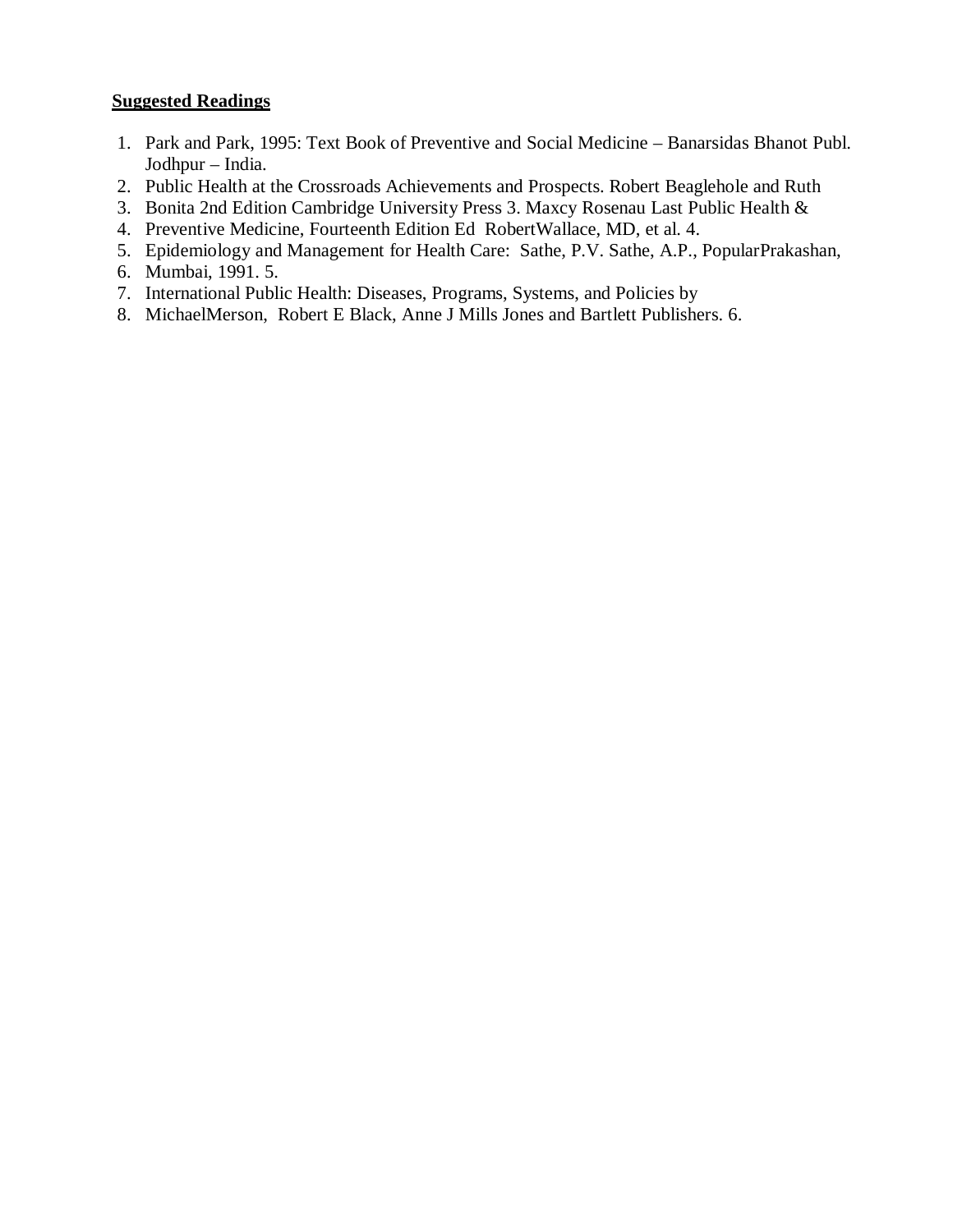## **B.Sc. ZOOLOGY MODEL PAPER FOR VI SEMESTER ZOOLOGY VI - SEMESTER Elective Paper – VIII Public Health and Hygiene**

**Time: 3 hrs** Max. Marks: 40

## **Section- I (Marks: 4x5=20) Answer any FOUR (Long Answer)of the following Draw labelled diagrams wherever necessary**

1. Explain the symptoms of different vitamin deficiencies Or

Write about impact of pollution on human health

2. Write about the general account of communicable diseases Or

Write about Swatch Bharath programme in maintaining public health & hygiene

3. Describe the awareness programmes regarding Health Education by voluntary organizations and Government

Or

Explain aboutdifferent types of diabetes prevailing in India

4. Describe the role of youth in public health & hygiene

Or

Describe how to control and eradicate mosquitoes propagating Chicken guinea and Malaria

### **Answer any FIVE (5X2=10) of the following Draw labelled diagrams wherever necessary**

- 5. Nutritional deficiencies
- 6. AIDS and its preventing measures
- 7. Awareness programme on sporadic diseases
- 8. Polio vaccination
- 9. Balanced diet
- 10. Coronary Heart disease
- 11. Write a brief note on significance of WHO Programmes

### **Section- III (Marks: 10x1=10) Answer any SEVEN (Very Short Answer) of the following**

| 12. Rabies             | 18. First Aid         |
|------------------------|-----------------------|
| 13. Degradation        | 19. Causes of Leprosy |
| 14. Obesity            | 20. Mental ill health |
| 15. Symptoms of Plague | 21. Pellagra          |
| 16. Rickets            | 22. Sanitation        |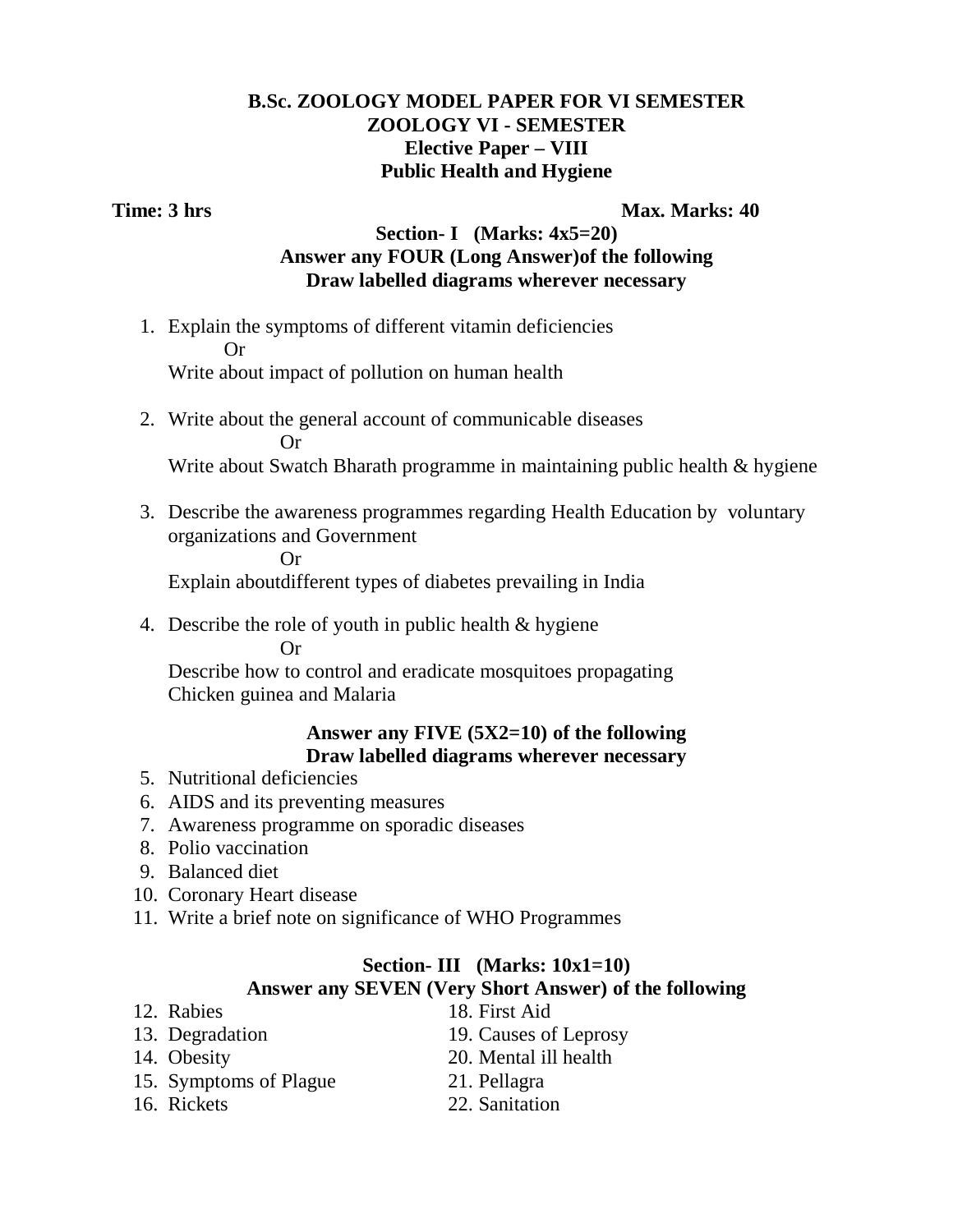## **B.Sc. III Year PRACTICAL SYLLABUS VI - SEMESTER Elective Paper – VIII Public Health and Hygiene**

**Periods: 30 Max. Marks: 40 Max. Marks: 40 Max. Marks: 40 Max. Marks: 40** 

- **1.** Medical fitness– Determine the following: BMI, Blood Pressure, Cholesterol (LDL, HDL) Heamoglobin Complete Blood Picture; Complete urine examination
- **2.** Qualitative identification of carbohydrates, Lipids, vitamins, lipids and minerals,
- **3.** Estimation of fat content and tests milk adulteration**.**
- **4.** Qualitative and quantitative survey methods in public health sciences.
- **5.** Identification of parasitic stages of malaria and filaria through permanent slides
- **6.** Estimation of blood glucose level in a normal and diabetic persons.
- **7.** Project report on Epidemiological survey, different diseases such as Malaria; Chicken gunya; AIDS, Diarrhoea
- **8.** Epidemiological survey of a slum area to identify the diseases due to poor sanitation and contaminated drinking water.
- **9.** Visit to a community water purification and treatment plant.
- **10.**Visit to an industry to study occupational health hazard and safety of industrial workers (sugar/milk dairy/textile/cement).
- **11.**Visit to agricultural fields to study occupational health of farmers and agricultural laborers.
- **Laboratory Record work shall be submitted at the time of practical examination**
- **Computer aided techniques should be adopted as per UGC guide lines.**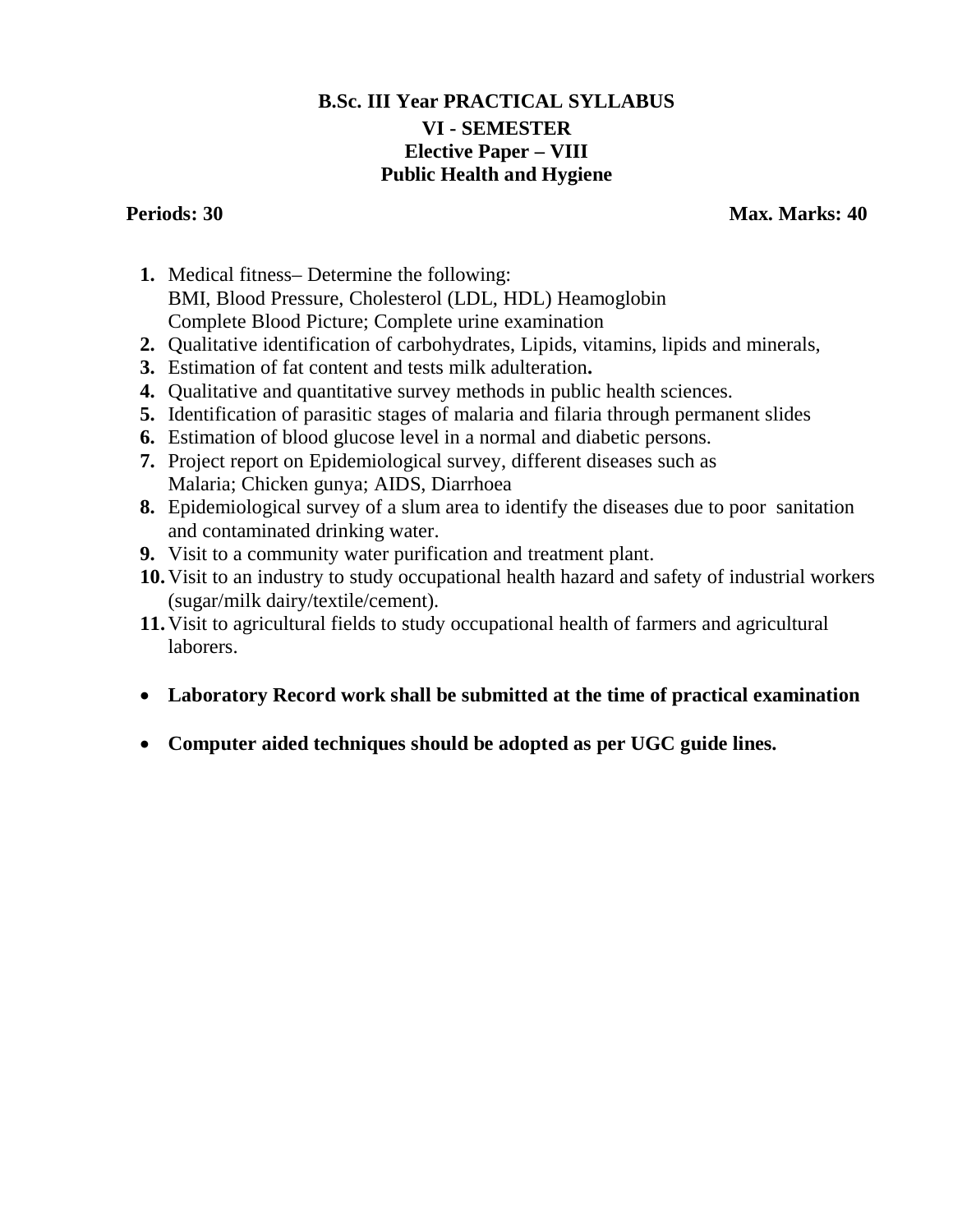# **B.Sc. III Year PRACTICAL MODEL PAPER VI - SEMESTER Elective Paper – VIII Public Health and Hygiene**

## **Time: 3 Hrs.** Max. Marks: 40

| 1. Epidemiological survey report of a slum area health status | 10 |
|---------------------------------------------------------------|----|
| 2. Estimation of ----- from food or water or milk             | 10 |
| 3. Project work                                               | 10 |
| 4. Certified practical record                                 | 05 |
| 5. Viva voce                                                  | 05 |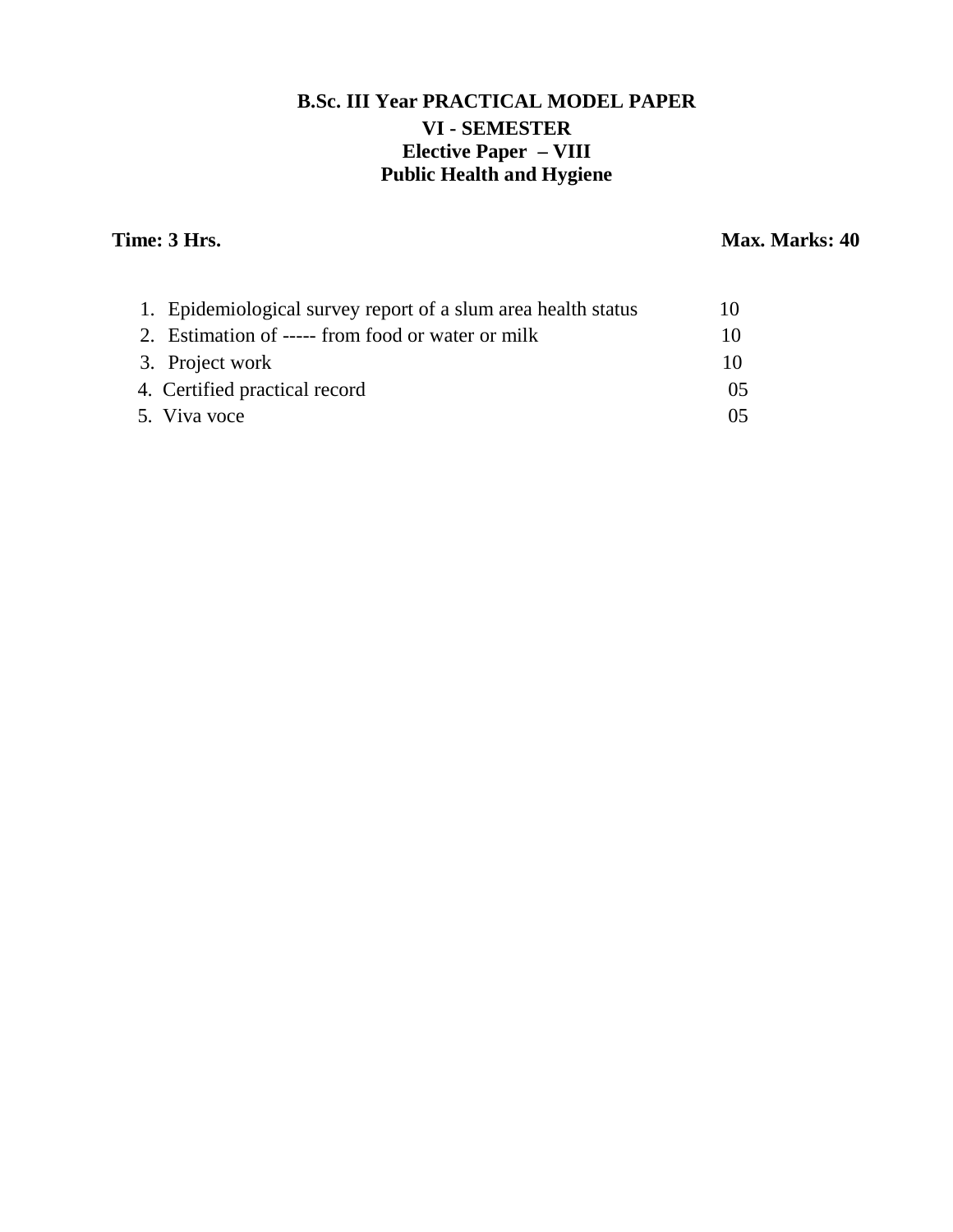## **B.Sc. III Year ZOOLOGY SYLLABUS UNDER CBCS** (With effect from 2016-2017) **VI - SEMESTER Elective Paper – VIII AQUATIC BIOLOGY**

## **Periods:** 60 periods Max. Marks: 60

## **UNIT – I (15 periods)**

## **1.1 Aquatic Biomes**

- 1.1.1 Brief introduction of the aquatic biomes
- 1.1.2 Freshwater ecosystem (lakes, wetlands, streams and rivers),
- 1.1.3 Estuaries, intertidal zones,
- 1.1.4 Oceanic pelagic zone, marine benthic zone.
- 1.1.5 Coral reefs

## **UNIT – II (15 periods)**

### **2.1 Fresh water Biology**

- 2.1.1 Lakes: Origin and classification of lakes,
- 2.1.2 Lake as an Ecosystem, Lake morphometry,
- 2.1.3 Physico-chemical Characteristics of fresh water bodies: Light, Temperature, Thermal stratification, Dissolved Solids, Carbonate, Bicarbonates, Phosphates and Nitrates, Turbidity: dissolved gases (Oxygen, Carbon dioxide).
- 2.1.4 Nutrient Cycles and Lakes- Nitrogen, Sulphur and Phosphorous.
- 2.1.5 Streams: Different stages of stream development, Physico-chemical environment, adaptation of hill-stream fishes.

## **UNIT – III (15 periods)**

### **3.1 Marine Biology**

- 3.1.1. Salinity and density of sea water,
- 3.1.2. Continental shelf,
- 3.1.3. Adaptation of deep sea organisms.
- 3.1.4. Sea weeds**.**

## **UNIT – IV (15 periods)**

### **4.1 Management of Aquatic Resources**

4.1.1. Aquatic pollution - Causes of pollution: Agricultural, Industrial, Sewage, Thermal and Oil spills,

- 4.1.2. Eutrophication
- 4.1.3. Management and conservation
- 4.1.4. Water pollution acts of India
- 4.1.5. Sewage treatment and water quality assessment BOD and COD.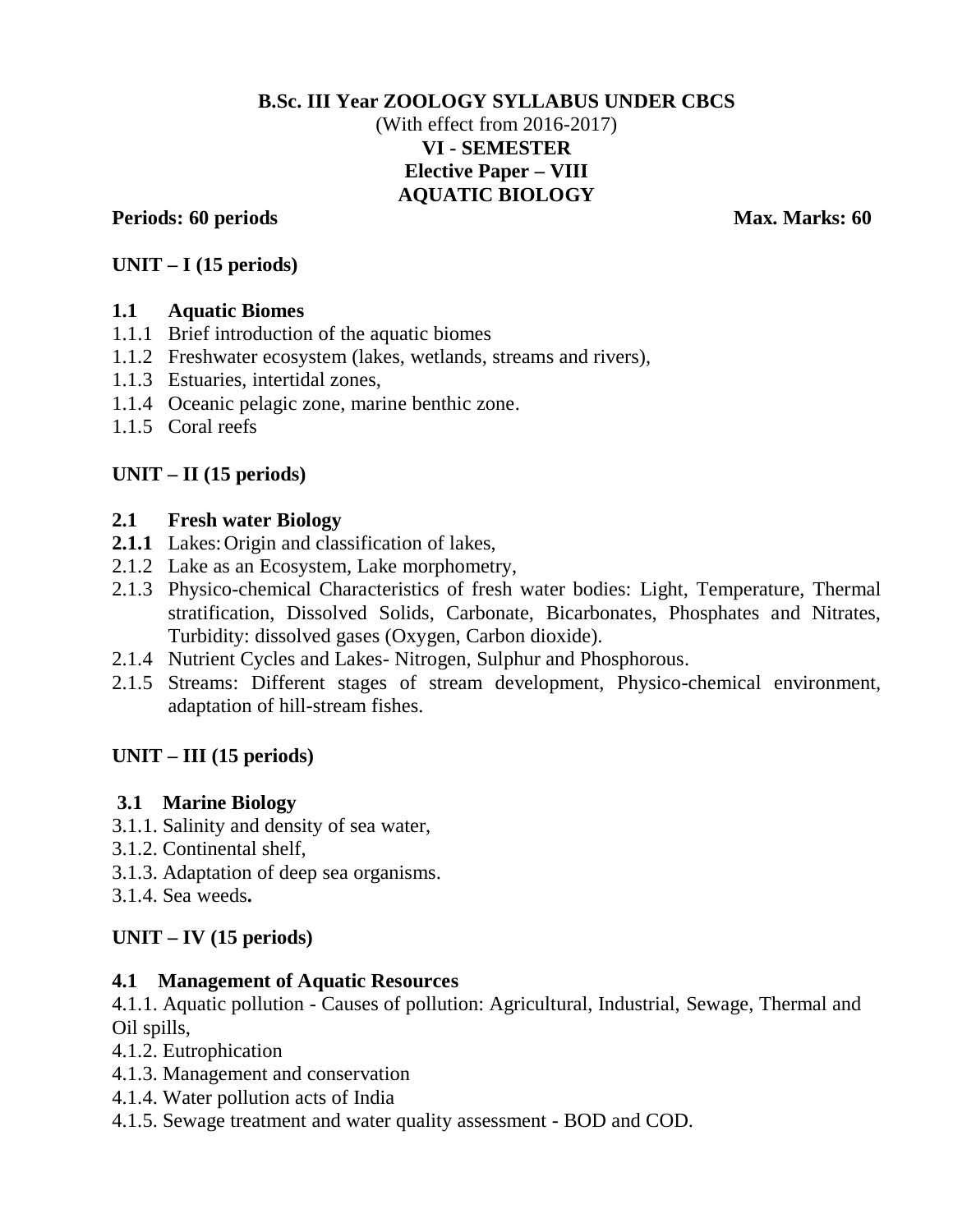## **B.Sc. III Year PRACTICAL SYLLABUS**  (With effect from 2016-2017) **VI - SEMESTER Elective Paper – VIII AQUATIC BIOLOGY**

# **PRACTICAL**

- 1. Study of the topography of a lake
- 2. Physico-Chemical and biological analysis of a lake Physico-Chemical analysis of water - O2, CO2, BOD, COD Biological– Zooplanktons – Identification and population density of Zooplanktons of a lake
- 3. Determination of Turbidity / transparency, Dissolved Oxygen, Free Carbon dioxide, Alkalinity (carbonates & bicarbonates) in water collected from a nearby lake / water body.
- 4. Instruments used in limnology (secchi disc, van dorn bottle, conductivity meter, Turbidity meter, PONAR grab sampler) and their significance.
- 5. A Project Report on a visit to a Sewage treatment plant / Marine bio-reserve/Fisheries Institutes.

## **Suggested Readings**

- 1. Ananthakrishnan : Bioresources Ecology  $3<sup>rd</sup>$  Edition
- 2. Goldman Limnology, 2nd Edition
- 3. Odum and Barrett Fundamentals of Ecology, 5th Edition\
- 4. Pawlowski: Physicochemical Methods for water and Wastewater Treatment, 1st Edition
- 5. Wetzel: Limnology, 3rd edition
- 6. Trivedi and Goyal: Chemical and biological methods for water pollution studies

Welch: Limnology Vols.I-II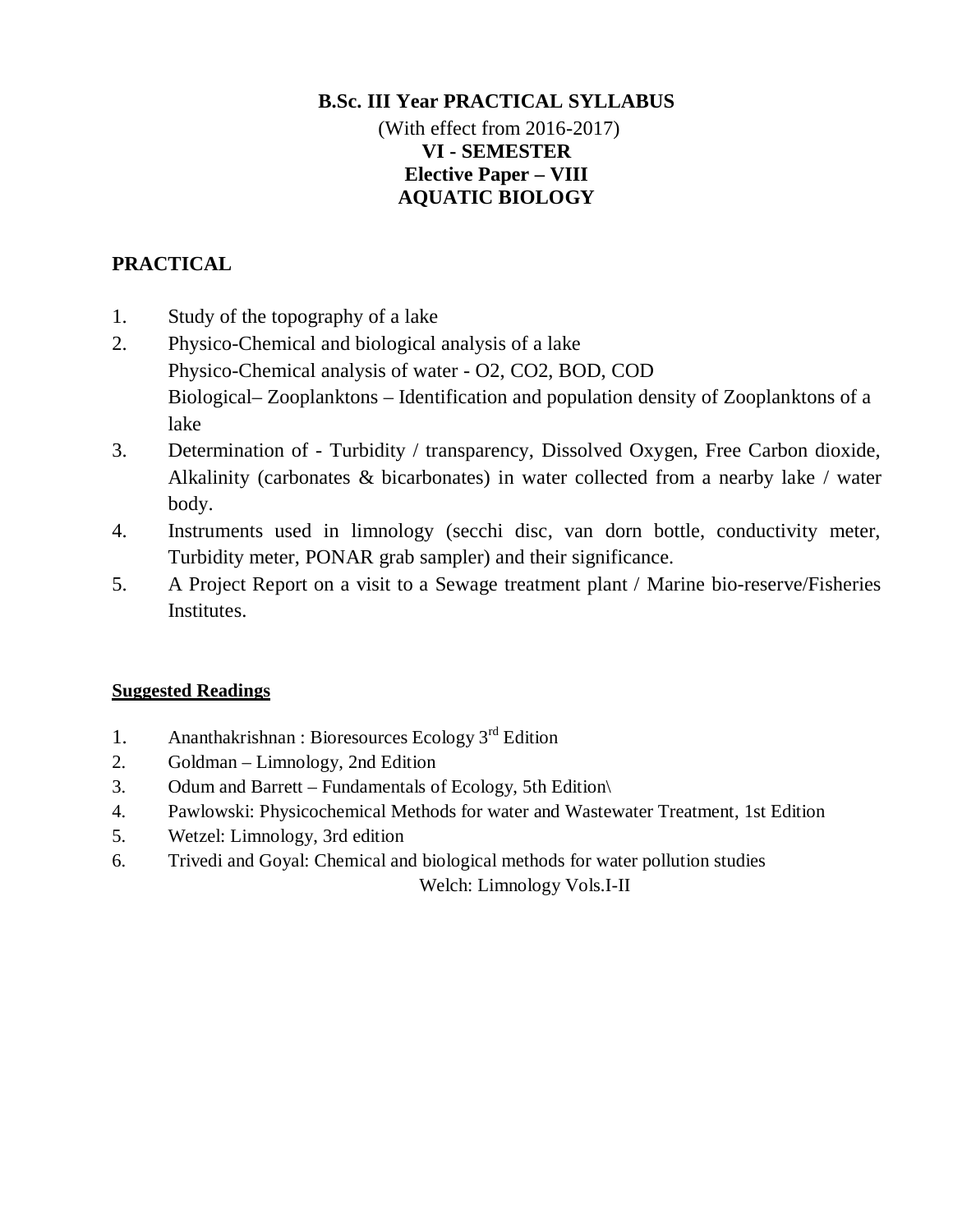## **B.Sc. III Year ZOOLOGY SYLLABUS UNDER CBCS** (With effect from 2016-2017) **VI - SEMESTER Open Elective – CLINICAL SCIENCE**

**Periods: 60 Max. Marks: 60 Max. Marks: 60 Max. Marks: 60 Max. Marks: 60 Max. Marks: 60 Max. Marks: 60 Max. Marks: 60** 

**UNIT – I (15 Periods)**

## **1. HAEMATOLOGY**

- 1.1. Introduction of Haematology
- 1.2. Structure, Composition and functions of blood
- 1.3. Origin of blood cells (RBC, WBC, PLATELETS)
- 1.4. Blood coagulation and theories of blood coagulation, anticoagulants
- 1.5. Blood groups and Rh factor
- 1.6. Blood Transfusion and Blood Banking

1.7. Blood associated disorders – Anaemia, Leucopenia, Leucocytosis, Leukemia and Haemophilia

# **UNIT – II (15 Periods)**

# **2. TECHNIQUES**

- 2.1. Microscopy Light, phase contrast and Electron Microscopy
- 2.2. Microtomy- Fixation, Section cutting and Staining procedures
- 2.3. Biopsy and Autopsy of normal and affected tissues
- 2.4. Histopathological manifestations in tissues.
- 2.5. Principles of Sterilization, Autoclave, Microbial plating and Antibiotic Sensitivity Tests.
- 2.6. Immunological techniques Agglutinations, precipitation, complement fixation test and ELISA

# **UNIT – III (15 Periods)**

# **3. PATHOLOGY AND DISEASES**

- 3.1. Introduction to pathology Definition, Scope and branches\
- 3.2. Health and disease, Types of diseases
- 3.3. Bacterial diseases (Leprosy, Tuberculosis, Syphilis, Rickettsia and Spirochaete diseases).
- 3.4. Viral diseases (Dengue, Hepatitis, Swine flu, Chikun gunya, AIDS).
- 3.5. Protozoan diseases (Trypanosomiasis, Amoebiasis, Giardiasis, Toxoplasmosis).
- 3.6. Helminth diseases (Schistosomiasis, Echinococcosis, Dracunculosis, Ancylostomiasis).
- 3.7. Fungal diseases.

## **UNIT – IV (15 Periods)**

## **4. IMMUNOLOGY**

- 4.1. Types of Immunity Innate and Acquired
- 4.2. Antigens and Antibodies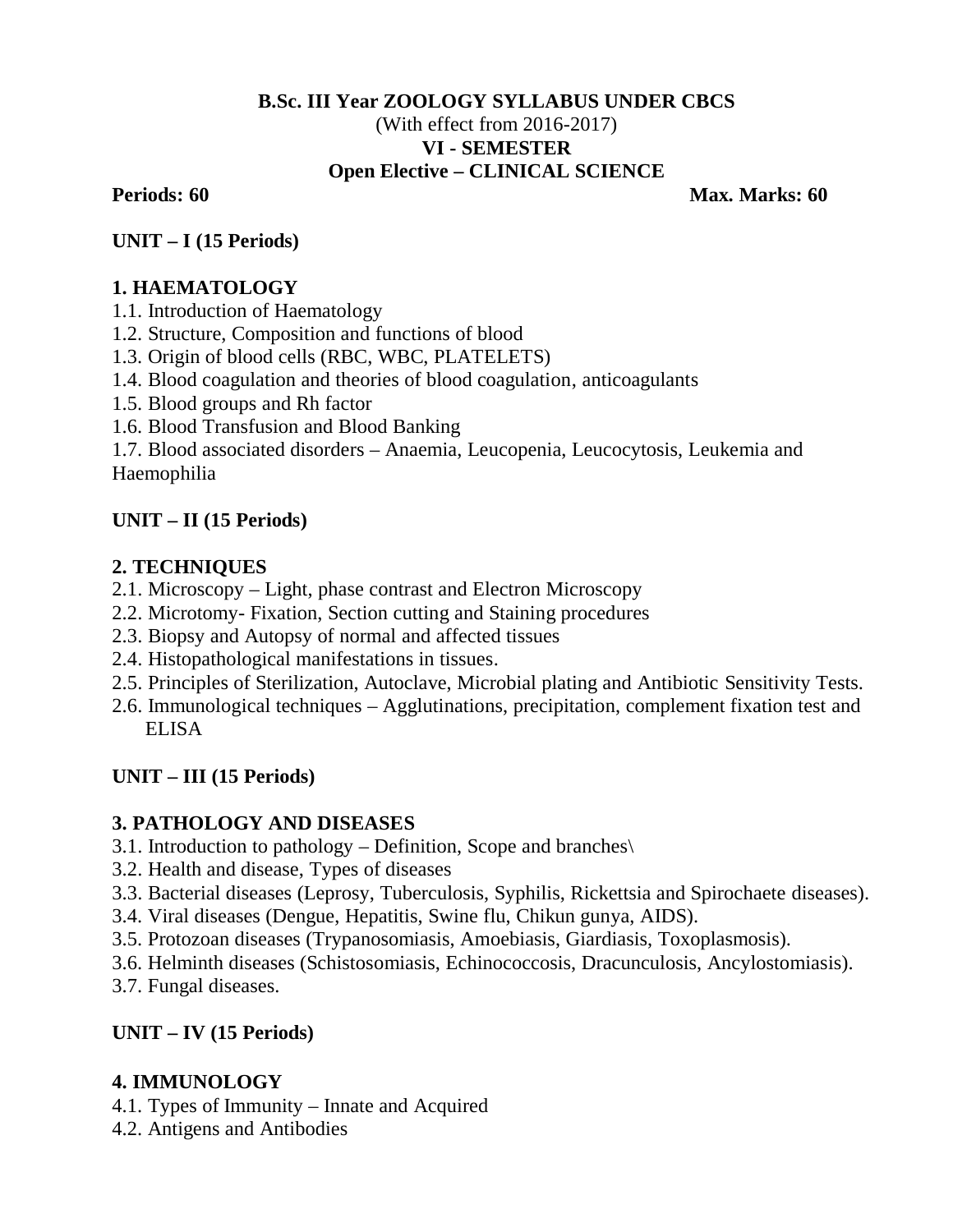- 4.3. Immunologlobulins Classifications and significance.
- 4.4. Complement system.
- 4.5. Lymphatic system and Lymphoid organs Spleen, Thymus, Lymph nodes.
- 4.6. T-cells, B-cells and Macrophages.
- 4.7. Immune response Humoral and cell mediated.
- 4.8. Hypersensitivity Different types.

# **REFERENCES:**

- 1. Textbook of Microbiology R.Anantharayan and CKJ. Paniker
- 2. A hand book of Medical laboratory technology V.H. Talib
- 3. Medical Laboratory technology (vol-I & vol-II) Kanai.L. Mukherjee
- 4. Medical Zoology-Sobti
- 5. Medical Laboratory Technology-Ramnik Sood
- 6. Parasitology Chatterjee
- 7. Parasilogy Chakraborty.